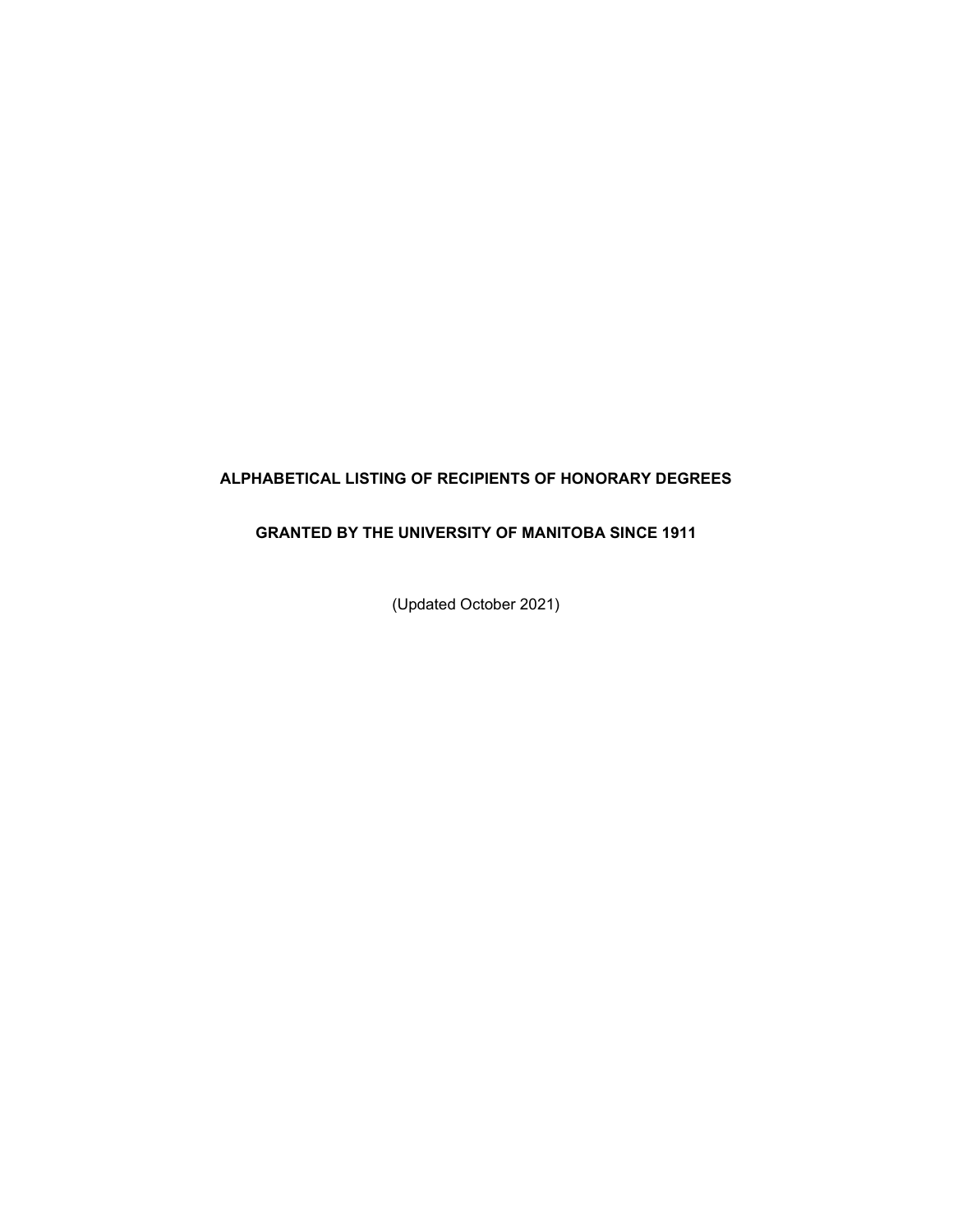| ABELLA, Justice Rosalie Silberman, B.A., LL.B.(Tor.)                       | LL.D. (June 5, 2014)  |
|----------------------------------------------------------------------------|-----------------------|
| ABUELAISH, Izzeldin, M.P.H. (Harvard), M.B.B.ch. (Cairo)                   | LL.D. (June 2, 2011)  |
| ADAMSON, The Honourable John Evans, B.A.                                   | LL.D. (May 18, 1955)  |
| AHENAKEW, Freda, C.M., S.O.M.; B.Ed., LL.D. (Sask.); M.A.(Man.)            | LL.D. (May 27, 2009)  |
| AIKINS, Sir James Albert Manning, B.A.                                     | LL.D. (1919)          |
| ALLARD, Hector, B.A.; M.A.(Man.); B.A., M.A. (Oxon.)                       | LL.D. (1971)          |
| ALLEN, Frank                                                               | LL.D. (1924)          |
| ALLEN, John Frank                                                          | D.Sc. (Oct. 25,1979)  |
| ALLEN, William Alexander, B.Arch.(Hons.); F.R.I.B.A.                       | LL.D. (May 27, 1977)  |
| AMI, Henry Mark                                                            | LL.D. (1929)          |
| ANDERSON, Edward, K.C.; LL.B.                                              | LL.D. (May 15,1940)   |
| ANDERSON, Edwin Orlando, B.A.; M.A.                                        | LL.D (Feb. 10, 2004)  |
| ANDERSON, J. Stuart                                                        | LL.D. (May 25, 1978)  |
| ANDERSON, James Thomas Milton, B.A.; M.A.; LL.B.                           | LL.D. (1934)          |
| ANDERSON, John Ansel                                                       | LL.D. (June 01,1978)  |
| ANDERSON, Right Reverend John George, B.A.; B.D.; D.D.                     | LL.D. (1927)          |
| ANDERSON, Wayne Robert, B.S.A.(Man.); M.B.A.(York)                         | LL.D. (May 28, 2013)  |
| ARCHER, Albert Ernest, M.D. (Tor.)                                         | LL.D. (March 24,1943) |
| ARCHIBALD, Edgar S.                                                        | LL.D. (1928)          |
| ARGUE, Robert Fletcher, M.A.                                               | LL.D. (Oct. 28, 1952) |
| <b>ARMATAGE, Robert Charles</b>                                            | LL.D. (May 24, 1978)  |
| ARMES, Henry Percy, B.Sc.; Ph.D.                                           | LL.D. (Oct. 15, 1947) |
| ARTHUR, Eric Ross, M.A.; B.Arch.; F.R.A.I.C.; F.R.I.B.A.; A.R.C.A.         | LL.D. (Nov. 6, 1959)  |
| ASGEIRSSON, His Excellency Asgeir, President of<br>the Republic of Iceland | LL.D. (Nov. 18, 1961) |
| ASPER, Israel Harold, O.C.; B.A., LL.B., LL.M.(Man.)                       | LL.D. (May 27, 1998)  |
| ASPER, Gail, O.C.; O.M.; B.A., LL.B.(Man.)                                 | LL.D. (Oct 30, 2008)  |
| AULD, Isabel George Hutcheson, B.A. (Hons.); M.A.; LL.D. (Sask.)           | LL.D. (May 29, 1986)  |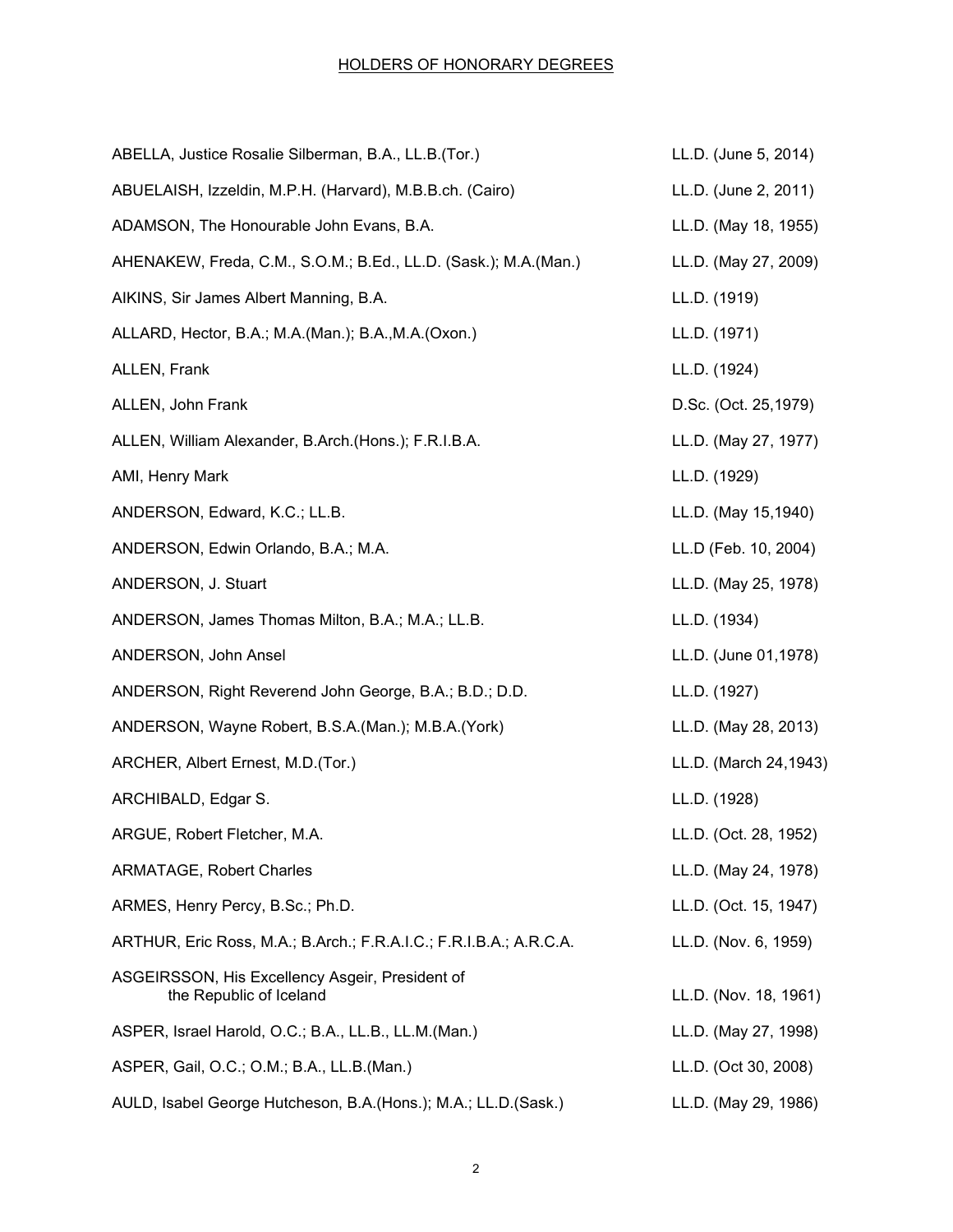AXWORTHY, Honorable Lloyd, P.C.; O.C; O.M.; B.A. (Man.); M.A., Ph.D (Prin.);LL.D. (Dal.); LL.D. (Denver); LL.D. (Lake.); LL.D. (Niagara); LL.D.; (Qu); LL.D. (Vic); LL.D. (Wpg.) LL.D. (May 26, 2004)

AYED, Nahlah, B. Sc.(Hons.), M.A.(Man.); M.J.(Car.) LL.D. (Oct. 29, 2008)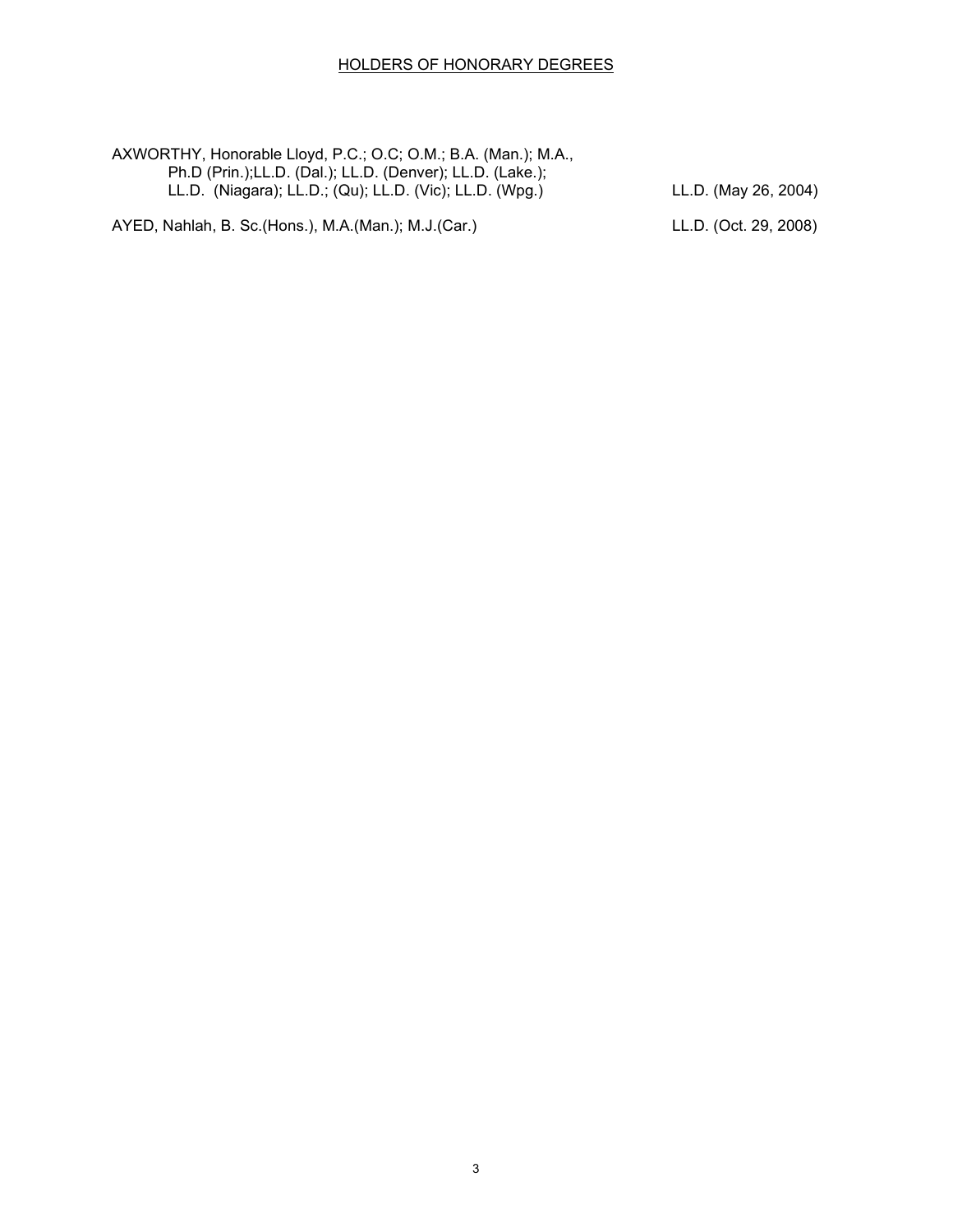| BACKHOUSE, Constance, B.A.(Man.); LL.B.(York), LL.M.(Harvard)<br>LL.D. (Law Society)                                                        | LL.D. (June 2, 2010)    |
|---------------------------------------------------------------------------------------------------------------------------------------------|-------------------------|
| BAIN, George, B.A. (Hons.), M.A. (Man.): D.Phil. (Oxf.); D.B.A.<br>(De Mont.); LL.D (Ireland); LL.D. (Guelph); LL.D. (Cape Breton);         |                         |
| D. Litt. (Ulster)                                                                                                                           | LL.D. (May 28, 2003)    |
| BAINES, Craig Alan, MSC, CD, B.A. (Man.); MDefStudies, MPA (RMC)                                                                            | LL.D. (Oct. 15, 2019)   |
| BAIRD, Reverend Andrew Browning, M.A.                                                                                                       | LL.D. (1922)            |
| BALDING, Lionel Edmund, L.D.S.R.C.S. Eng.                                                                                                   | LL.D. (June 25, 1957)   |
| BADIR, Doris, B.Sc. (H.Ec.)(Man.); M.S. (Ed.)(Syr.); M.Sc.(Econ.)<br>(Lond.); LL.D.(Alta.); D.Ph.(Helsinki)                                 | LL.D. (June 2, 2005)    |
| BANCROFT, G. Michael, O.C.; B.Sc. (Hons.), M.Sc. (Man); M.A.,<br>Ph.D., D.Sc.(Cambridge); D.Sc.(W.Ont.); F.R.S.C.                           | D.Sc. (May 27, 2008)    |
| BARFOOT, Most Reverend Walter Foster, M.A.; D.D.; S.T.D.;<br>D.C.L.; LL.D.                                                                  | LL.D. (Sept. 12,1958)   |
| BARROW, Ruth Nita, Dame of St. Andrew, B.Sc.N.(Col.);<br>D.S.T.(Edin.); D.N.E., D.P.H.(Tor.);<br>LL.D.(Tor., W.I., Mt.St.Vin.); D.Sc.(McM.) | LL.D. (June 1, 1988)    |
| BARZ, Sandra Buhai, B.A.(Skidmore)                                                                                                          | D.Litt. (Oct. 18, 2016) |
| BASTARACHE, Justice Michel, B.A., LL.L., LL.B., D.E.S                                                                                       | LL.D. (June 6, 2005)    |
| BATA, Sonja, O.C.; LL.D.(Dal.); LL.D.(York)(Can.);<br>D.Hum.L.(Mount Saint Vincent);<br>LL.D.(Wilson College, PA)                           |                         |
|                                                                                                                                             | LL.D. (May 26, 1999)    |
| BATEMAN, B. Scott, B.A.(Man.); LL.D.(Wpg.)                                                                                                  | LL.D. (May 27, 1976)    |
| BAUDOUX, Most Reverend Maurice, S.T.D.; D.Litt.; Ph.D.; D.D.                                                                                | LL.D. (Sept. 18,1967)   |
| BEAMISH, Robert E., B.A.(McM); M.D.; B.Sc.(Med.)(Man.);<br>D.Sc.(Bran.); R.C.P.(Can., Edin., Lond.); F.A.C.P.;<br>F.A.C.C.; F.C.C.P.        | D.Sc. (May 31, 1989)    |
| BEAUBIEN, de Gaspe, B.Sc.                                                                                                                   | D.Sc. (Feb. 7, 1945)    |
| BEARE-ROGERS, Joyce L.                                                                                                                      | D.Sc. (May 30, 1985)    |
| <b>BEAVEN, Alan Butler</b>                                                                                                                  | LL.D. (Oct. 17, 1974)   |
| <b>BECKETT, Evangeline Flora</b>                                                                                                            | LL.D. (Nov. 27, 1975)   |
| <b>BEDFORD, Spencer Argyle</b>                                                                                                              | LL.D. (1921)            |
| <b>BELL, Charles Napier</b>                                                                                                                 | LL.D. (1914)            |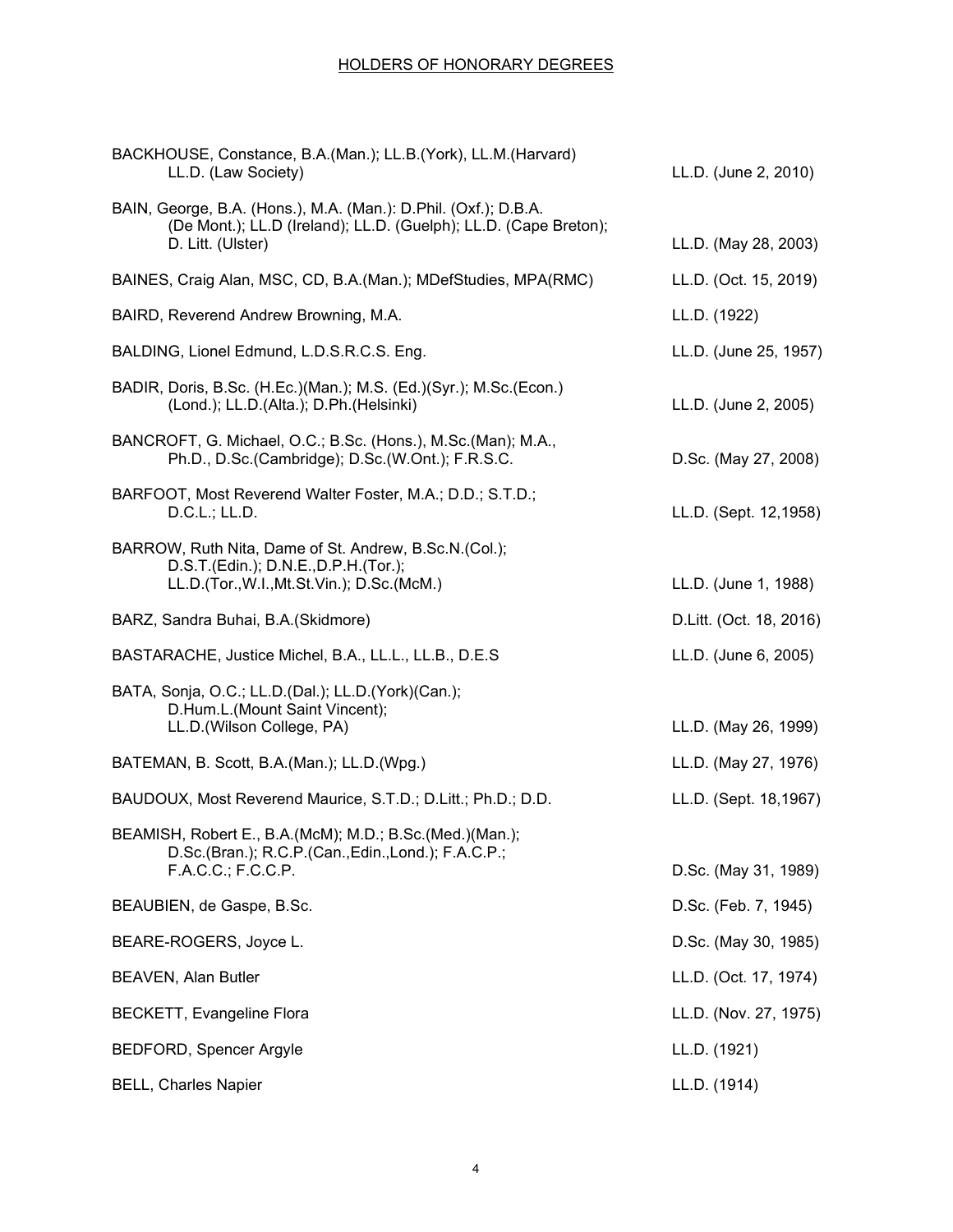| BELL, James Reynolds, B.S.A.                                                                                                                                                            | LL.D. (May 23, 1956)   |
|-----------------------------------------------------------------------------------------------------------------------------------------------------------------------------------------|------------------------|
| BENIDICKSON, Agnes M., O.C.; O.Ont.; B.A., LL.D. (Queen's);<br>LL.D.(UBC,RMC)                                                                                                           | LL.D. (May 26, 1992)   |
| <b>BERGER, Justice Thomas Rodney</b>                                                                                                                                                    | LL.D. (Oct. 25, 1978)  |
| <b>BERGERON, Henri</b>                                                                                                                                                                  | LL.D. (May 31, 1983)   |
| BERGMAN, The Honourable Hjalmar August, K.C.; LL.B.                                                                                                                                     | LL.D. (Oct. 15, 1947)  |
| BERNIER, Claude, B.A., B.S.A., M.Sc., Ph.D.                                                                                                                                             | D.Sci. (June 6, 2011)  |
| BERNIER, Joseph, B.A.; M.A.                                                                                                                                                             | LL.D. (May 17, 1937)   |
| BESSASON, Haraldur, Cand.Phil.,Cand.Mag.(Iceland)                                                                                                                                       | LL.D. (Oct. 18, 1990)  |
| BISSELL, Claude Thomas, M.A.; Ph.D.; F.R.S.C.                                                                                                                                           | D.Litt. (May 21, 1958) |
| BJERRING, Andrew, B.A.Sc.(UBC); M.A.Sc.(Tor.); Ph.D.(W.Ont.)                                                                                                                            | LL.D. (Oct. 22, 2009)  |
| BLACK, William John, B.S.A.                                                                                                                                                             | LL.D. (1932)           |
| <b>BLACKBIRD, Elder Stella</b>                                                                                                                                                          | LL.D. (May 28, 2015)   |
| BLACKSTOCK, Cindy, B.A.(UBC); M.M.(McG.); M.Jur.(Loyola);<br>Ph.D.(Tor.); LL.D.(UNBC)(Sask.)(Western)(Wat.)(Wpg.)(Ryerson)<br>(Osgoode Law School); ipkDoc(BQFNU); D.Litt.(Mt.St.Vin.); |                        |
| D.C.L.(St. John's College)                                                                                                                                                              | LL.D. (May 24, 2018)   |
| <b>BLAIN, Reverend Joseph</b>                                                                                                                                                           | LL.D. (1922)           |
| BLANCHARD, Robert Johnstone, M.D.                                                                                                                                                       | LL.D. (1921)           |
| BLANKSTEIN, Marjorie Beatrice, C.M., O.M.; B.A.(Man.); M.S.W.(Minnesota)                                                                                                                | LL.D. (June 3, 2014)   |
| <b>BOIS, Pierre</b>                                                                                                                                                                     | D.Sc. (Oct. 24, 1985)  |
| BONDOUX, Rene, Lic. en Droit; Dip. d'Etudes sup. Juridiques;<br>Legion d'Honneur; Croix de Guerre; D.S.C.                                                                               | LL.D. (Sept. 2, 1954)  |
| BONE, Elder Harry, B.A.(Brandon)                                                                                                                                                        | LL.D. (May 16, 2013)   |
| BOTTERELL, Edmund H.                                                                                                                                                                    | D.Sc. (May 27, 1983)   |
| <b>BOURQUE, Reverend Henri</b>                                                                                                                                                          | LL.D. (1927)           |
| <b>BOUTAL, Mme. Pauline</b>                                                                                                                                                             | LL.D. (Jan. 17, 1978)  |
| BOVEY, The Honourable Patricia E., Senator, B.A. (Toronto), FRSA                                                                                                                        | LL.D. (Oct. 18, 2021)  |
| BOWLES, The Honourable Richard Spink, Q.C.; B.A.; LL.B.;<br>LL.D.; D.C.L.                                                                                                               | LL.D. (May 23, 1968)   |
| BOYCE, Reverend George, M.A.                                                                                                                                                            | LL.D. (1920)           |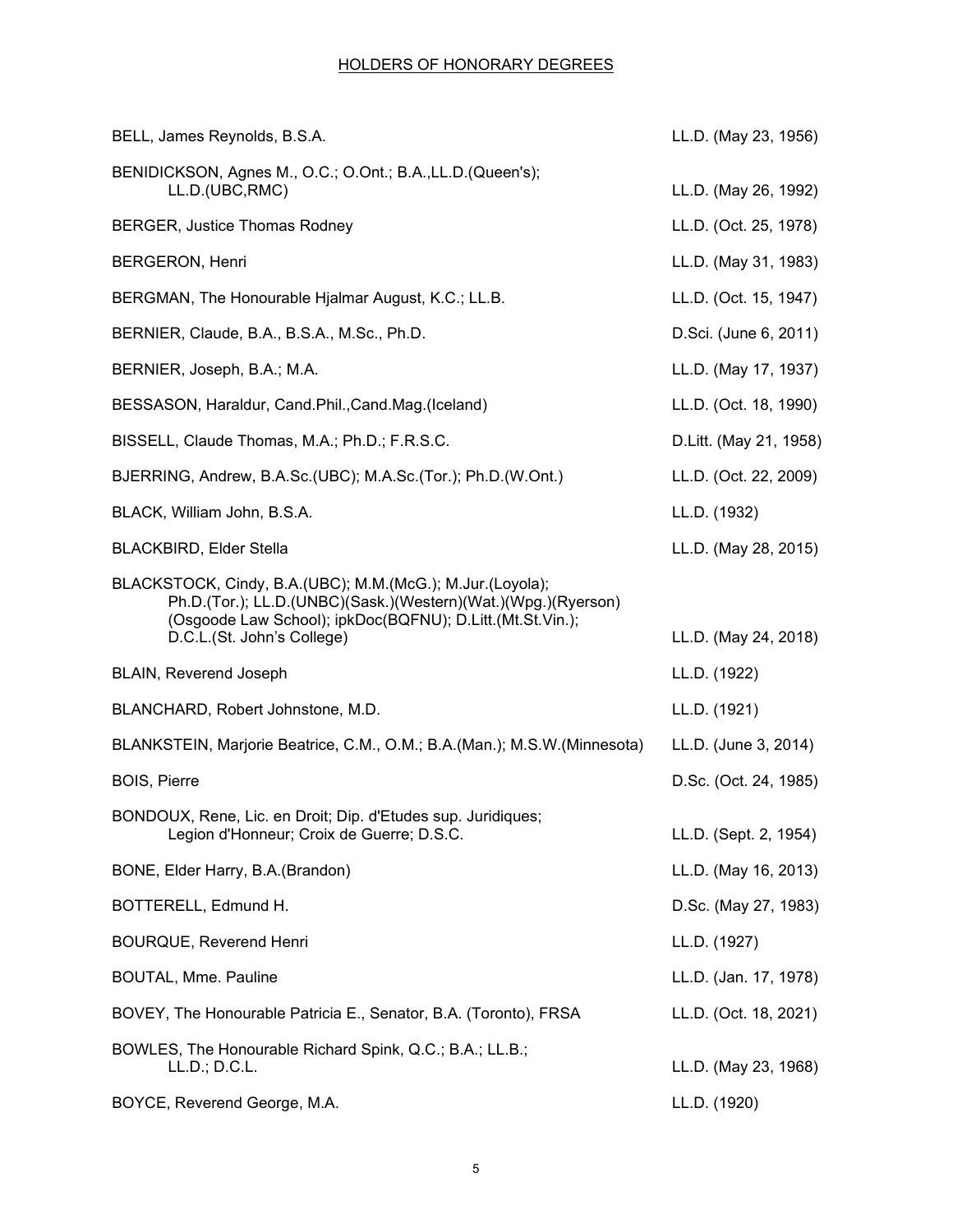| BOYD, William, M.D.; M.R.C.P.(Edin.); F.R.C.P.(London); F.R.S.C.             | D.Sc. (May 19, 1948)   |
|------------------------------------------------------------------------------|------------------------|
| BRACKEN, The Honourable John                                                 | LL.D. (1927)           |
| BRANDSON, Brandur Jonsson, B.A.; M.D.; C.M.; F.A.C.S.; F.R.C.S.(C)           | LL.D. (May 12, 1944)   |
| BRAUN, Carl, B.A., B.Ed., M.Ed.(Man.); Ph.D.(Minn.)                          | LL.D. (May 29, 1990)   |
| BRENNAN, Robert, C.A.; F.C.A.                                                | LL.D. (May 30, 2012)   |
| <b>BRETON, Albert</b>                                                        | LL.D. (June 4, 1986)   |
| BRETON, Raymond, B.A. (Man.), M.A. (Chic.), Ph.D., (Johns H.)                | LL.D. (June 3, 2002)   |
| BROADFOOT, Barry S., B.A. (Man.)                                             | LL.D. (Oct., 1996)     |
| BRONFMAN, Allan, B.A.; LL.B.; Ph.D.; F.R.S.A.                                | LL.D. (May 26, 1967)   |
| BROTMAN, Martin, B.Sc.(Man.); M.Sc.;M.D.(Man.); F.A.C.P., A.G.A.F.           | D.Sc. (May 15, 2009)   |
| BROWN, David Andrew, B.S.A.(Man.)                                            | LL.D. (June 9, 1977)   |
| BROWN, Walter Theodore, M.A.; Ph.D. (Harvard)                                | LL.D. (May 14, 1943)   |
| BRUCHESI, Jean, B.A.; LL.L.; Lic.Sc.Pol.                                     | D.Litt. (May 23, 1951) |
| BRYCE, Right Reverend Peter, D.D.                                            | LL.D. (June 7, 1938)   |
| BRYCE, Robert Broughton, B.A.Sc.; M.A.                                       | LL.D. (June 25, 1961)  |
| BUCHAN, John, Lord Tweedsmuir                                                | LL.D. (Dec. 1, 1936)   |
| BUCHWALD, Harold, C.M.; B.A., LL.B., LL.M.(Man.); Q.C.                       | LL.D. (June 2, 1994)   |
| BUHLER, Bonita Lesley, LL.D. (Wpg.)                                          | LL.D. (May 31, 2016)   |
| BUHLER, John                                                                 | LL.D. (Oct. 19, 2011)  |
| <b>BULLER, Arthur Henry Reginald</b>                                         | LL.D. (1924)           |
| BULLOCK, W. Ralph, B.E. (Physics), M.Sc. (Sask.)                             | D.Sc. (May 28, 1997)   |
| BULYEA, Harry Ernest, D.M.D.                                                 | LL.D. (March 18, 1960) |
| BUNCHE, Ralph Johnson, A.B. (U.C.L.A.); M.A.; Ph.D. (Harvard)                | LL.D. (April 3, 1964)  |
| BURNS, Charles William, B.A.; M.D.; C.M.; F.R.C.S.(C);<br>F.A.C.S.; F.I.C.S. | LL.D. (May 19, 1954)   |
| BURNS, James W., B.Comm.; M.B.A. (Harvard)                                   | LL.D. (June 1, 1987)   |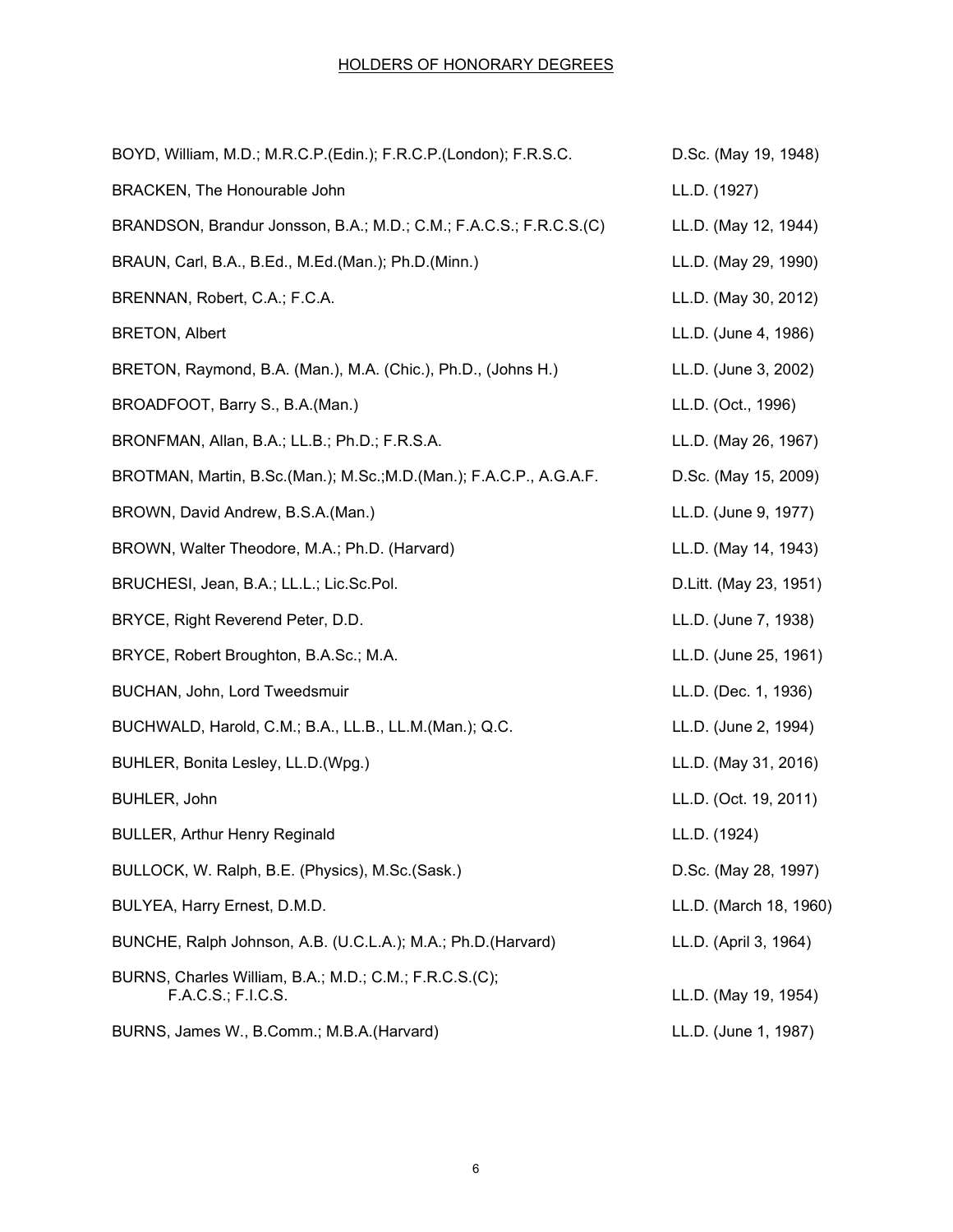| CADHAM, Fred Todd, B.A.; M.D.; F.R.C.P.; F.R.C.P.(C)                                                                  | LL.D. (May 29, 1958)  |
|-----------------------------------------------------------------------------------------------------------------------|-----------------------|
| CAIN, Peter Alfred, B.Sc.(Mining Eng.)(Queen's)                                                                       | LL.D. (Nov. 26, 1975) |
| CAMERON, George Donald West, M.D.; C.M.; D.P.H.; LL.D.(Queen's)                                                       | LL.D. (Jan. 20, 1956) |
| CAMPBELL, A. Barrie, O.C.; B.S.A., M.Sc. (Man.); Ph.D. (Minn.);<br>F.R.S.Can.; F.A.I.C.                               | D.Sc. (May 27, 1992)  |
| <b>CAMPBELL, Alan Newton</b>                                                                                          | D.Sc. (May 28, 1981)  |
| CAMPBELL, Alexander Charles, B.A.(Tor.)                                                                               | LL.D. (May 14, 1943)  |
| CAMPBELL, Bruce, BSA (Manitoba)                                                                                       | LL.D. (May 4, 2007)   |
| CAMPBELL, Donald Ralph                                                                                                | LL.D. (May 30, 1984)  |
| CAMPBELL, The Honourable Douglas Lloyd                                                                                | LL.D. (Oct. 28, 1952) |
| CAMPBELL, A. Lorne, C.D.; Q.C.; LL.B.                                                                                 | LL.D. (Oct. 21, 1977) |
| CAMSELL, Charles, B.A.; LL.D. (Queen's)                                                                               | LL.D. (May 13, 1936)  |
| CARBOTTE, Jules Pierre, B.Sc. (Man.); M.Sc., Ph.D. (McGill);<br>D.Sc.(Wat.); F.R.S.C.; F.C.I.A.R. (Superconductivity) | D.Sc. (May 27, 1999)  |
| CARDINAL, Douglas, O.C., B.Arch. (Texas); F.R.I.A.C., F.R.I.A.S.                                                      | LL.D. (May 31, 2012)  |
| CARNEY, Mark, Magna Cum Laude A.B. Economics (Harvard),<br>M.Phil. Economics (Oxford), D.Phil. Economics (Oxford)     | LL.D. (April 5, 2013) |
| CARSTAIRS, Sharon, The Honorable, P.C., B.A. (Dalhousie), M.A.<br>(Smith), LL.D. (Brandon)                            | LL.D. (May 10, 2007)  |
| <b>CASTONGUAY, Claude</b>                                                                                             | LL.D. (May 27, 1980)  |
| CAVENDISH, Victor Christian William, K.G.; Duke of Devonshire                                                         | LL.D. (1917)          |
| CHANNING, Roscoe Henry                                                                                                | LL.D. (May 23, 1951)  |
| CHAPUT, The Honourable Maria Emma, P.C.                                                                               | LL.D. (June 12, 2017) |
| CHARLES, Major John Leslie, D.S.O.; P. Eng.                                                                           | LL.D. (Oct. 18, 1973) |
| CHERNIACK, Reuben                                                                                                     | D.Sc. (May 27, 1983)  |
| CHERRIER, Reverend Alphonse Avila                                                                                     | LL.D (1913)           |
| CHEUNG, Stan Tsang-Kay, B.Sc.(Hons.), M.Sc., Ph.D.(Man.)                                                              | LL.D. (May 28, 1991)  |
| CHEVRIER, Douglas Frederick Stephen, B.A.                                                                             | LL.D. (May 24, 1968)  |
| CHOWN, Bruce, M.C.; B.A.; M.D.                                                                                        | D.Sc. (May 23, 1963)  |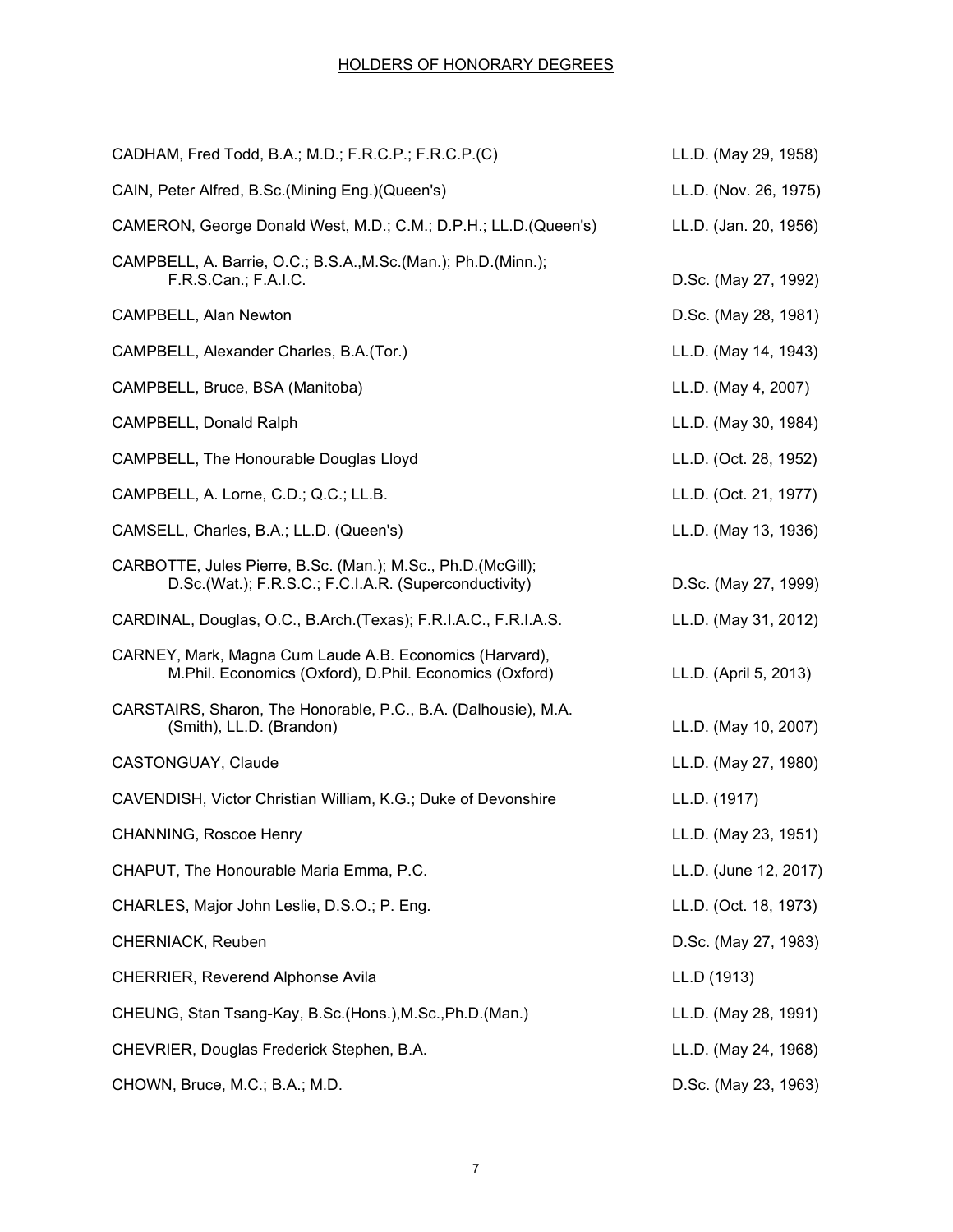| CHURCHILL, Edward, B.Sc.Eng.(Civil)                                                                                                                                                            | LL.D. (May 23, 1968)   |
|------------------------------------------------------------------------------------------------------------------------------------------------------------------------------------------------|------------------------|
| CLARK, Archibald Brown, M.A.; F.S.S.                                                                                                                                                           | LL.D. (1935)           |
| CLARK, Most Reverend Howard Hewlett, B.A.; D.D.; D.C.L.; S.T.D.                                                                                                                                | LL.D. (Nov. 1, 1966)   |
| CLARK, Samuel Delbert, B.A., M.A. (Sask.); M.A. (McG.);<br>Ph.D.(Tor.); LL.D. (Calg.,Dal.); D.Litt.(St.M.,Lake.)                                                                               | LL.D. (May 29, 1985)   |
| CLARK, Stuart, B.Comm (Hons.)                                                                                                                                                                  | LL.D. (June 1, 2011)   |
| CLARKSON, Her Excellency The Rt. Honourable Adrienne,<br>C.C., C.M.M., C.D., C.O.M., B.A., M.A. (Tor.),<br>D.Lit. (Lakehead, McG.), LL.D. (Dal., Acad., PEI,<br>Vic., RMC, Tor.), F.R.C.P.S.C. | LL.D. (May 29, 2002)   |
| CLAXTON, The Honourable Brook, P.C. (Can.); D.C.M.; B.C.L.;<br>Q.C.; LL.D.(in absentia)                                                                                                        | LL.D. (Nov. 6, 1959)   |
| CLEMENTS, John Allen, B.A., M.D. (C'nell);<br>Hon.M.D. (Bern, Marburg); F.R.C.P.; F.A.A.A.S.                                                                                                   | D.Sc. (May 26, 1993)   |
| CODE, Charles Frederick                                                                                                                                                                        | D.Sc. (May 29, 1981)   |
| CODY, Canon Henry John                                                                                                                                                                         | LL.D. (1914)           |
| <b>COHEN, Albert Diamond</b>                                                                                                                                                                   | LL.D. (June 1, 1987)   |
| COHEN, Dian, C.M., B.A. (Hon.)(Tor.), LL.D.(Acad.)                                                                                                                                             | LL.D. (June 1, 2000)   |
| COHEN, Maxwell, Q.C.; B.A.; LL.B.; LL.M.; LL.D.                                                                                                                                                | LL.D. (May 23, 1963)   |
| COHEN, Samuel Nathan                                                                                                                                                                           | LL.D. (May 25, 1979)   |
| <b>COLEMAN, D'Alton Corry</b>                                                                                                                                                                  | LL.D. (1932)           |
| COLEMAN, Ephraim Herbert, K.C.; LL.B.                                                                                                                                                          | LL.D. (May 17, 1937)   |
| COLLIP, James Bertram, M.A.; Ph.D.                                                                                                                                                             | LL.D. (1935)           |
| COLVILLE, Alex, P.C.; C.C.; B.F.A.(Mt.All.); LL.D.(Acad., Calg.,<br>Dal., King's(Alta.), Memorial, Mt.All., S.Fraser, Trent, Windsor)                                                          | LL.D. (May 31, 1995)   |
| CONDO, Willard John, B.A. (Augustana); F.C.T.S.                                                                                                                                                | LL.D. (Nov. 27, 1975)  |
| CONRAD, Margaret, O.C.; B.A.(Hons.)(Acadia); M.A., Ph.D.(Tor.);<br>D.HumL.(Acadia)(Mt.St.Vin.); F.R.S.C.                                                                                       | LL.D. (Oct. 16, 2013)  |
| CONWAY, Myrtle Rietta, B.A.; B.Ed.                                                                                                                                                             | LL.D. (Oct. 28, 1952)  |
| COOPER, Sir William Mansfield, LL.M.                                                                                                                                                           | LL.D. (Sept. 21,1964)  |
| CORBETT, Edward Annand, M.A.; LL.D.                                                                                                                                                            | LL.D. (May 21, 1958)   |
| CORRY, James Alexander, LL.D.; F.R.S.C.                                                                                                                                                        | D.Litt. (May 25, 1967) |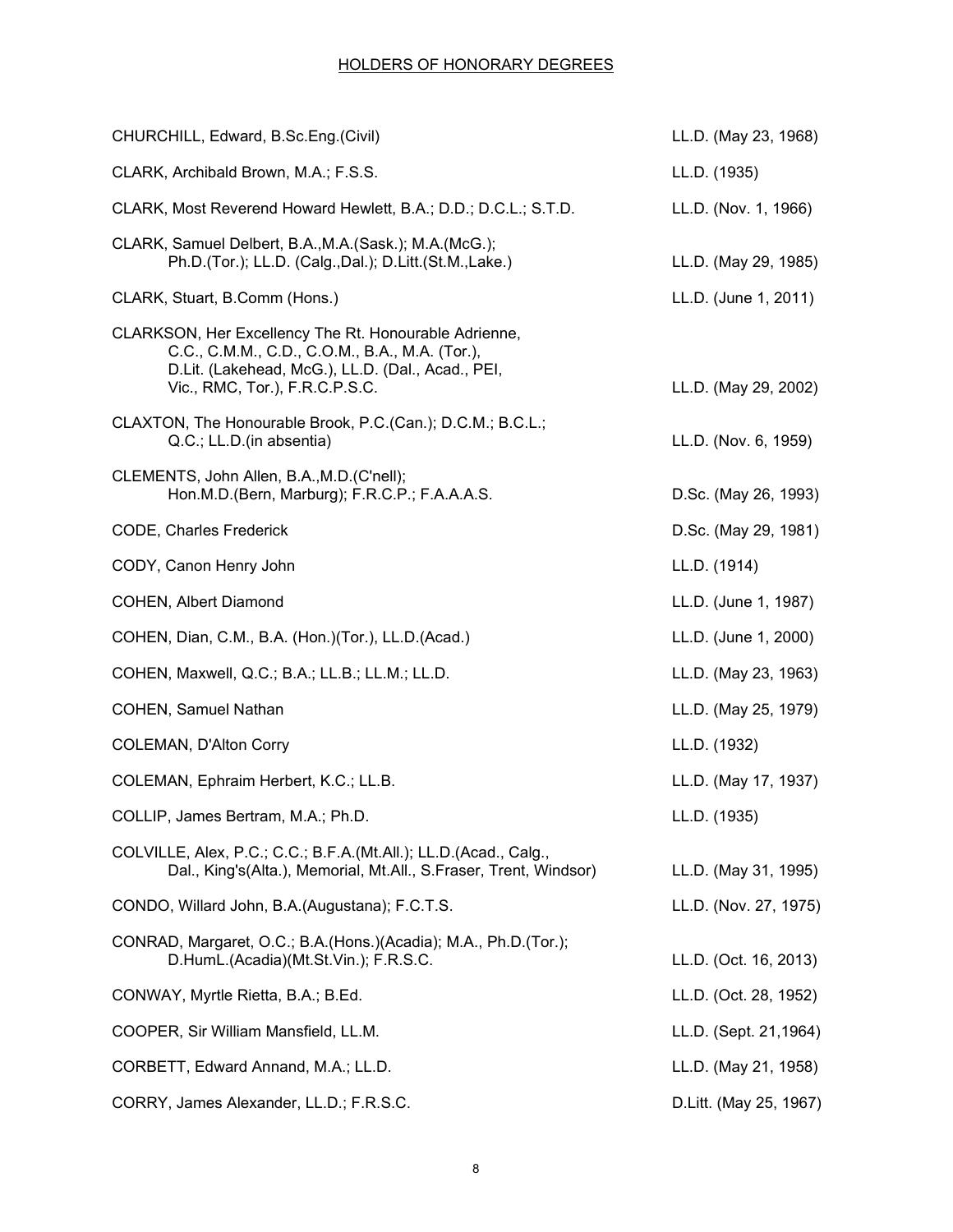| <b>COURCHENE, David</b>                                                                                                                   | LL.D. (May 22, 1970)    |
|-------------------------------------------------------------------------------------------------------------------------------------------|-------------------------|
| COURCHENE, Elder Mary Elizabeth, B.T. (Bran.); B.A., B.Ed. (Man.)                                                                         | LL.D. (June 7, 2018)    |
| COUTURE, Roland G., B.A.                                                                                                                  | LL.D. (May 21, 1977)    |
| COWAN, William George, AB(Calif., Berkeley); Ph.D.(Cornell)                                                                               | LL.D. (Oct. 20, 1994)   |
| COYNE, Andrew, B.A.(Hons.)(Tor.); M.Sc.(London School of Economics)                                                                       | LL.D. (May 31, 2016)    |
| COYNE, James Elliott, B.A.; B.C.L.                                                                                                        | LL.D. (May 25, 1961)    |
| CRAIGIE, John Hubert, A.B. (Harvard); M.S. (Minn.); Ph.D. (Man.);<br>D.Sc.(U.B.C.); LL.D.(Sask.,Dalhousie); F.A.I.C.;<br>F.R.S.C.; F.R.S. | D.Sc. (May 20, 1959)    |
| CRAWFORD, Frederick Walter, M.M.; B.S.A.                                                                                                  | LL.D. (May 18, 1955)    |
| CRAWFORD, John Neilson Brown, M.B.E.; E.D.; M.D.                                                                                          | LL.D. (May 28, 1959)    |
| CREIGHTON, Donald Grant, M.A.; LL.D.; F.R.S.C.                                                                                            | D.Litt. (June 24, 1957) |
| CRERAR, The Honourable Thomas Alexander, P.C.                                                                                             | LL.D. (May 19, 1954)    |
| CRUMP, Norris Roy, C.C.; B.Sc.; M.E.; D.Eng.(Purdue);<br>D.Sc.(Laval,Clarkson); D.C.L. (Bishop's); LL.D.(Montreal, U.W.O.)                | LL.D. (May 23, 1974)    |
| <b>CUDDY, James Anthony</b>                                                                                                               | LL.D. (Oct. 28, 1952)   |
| CUMMING, William Archibald, B.S.A.(Man.)                                                                                                  | D.Sc. (May 21, 1971)    |
| <b>CURRY, Peter Duncan</b>                                                                                                                | LL.D. (Sept. 29,1963)   |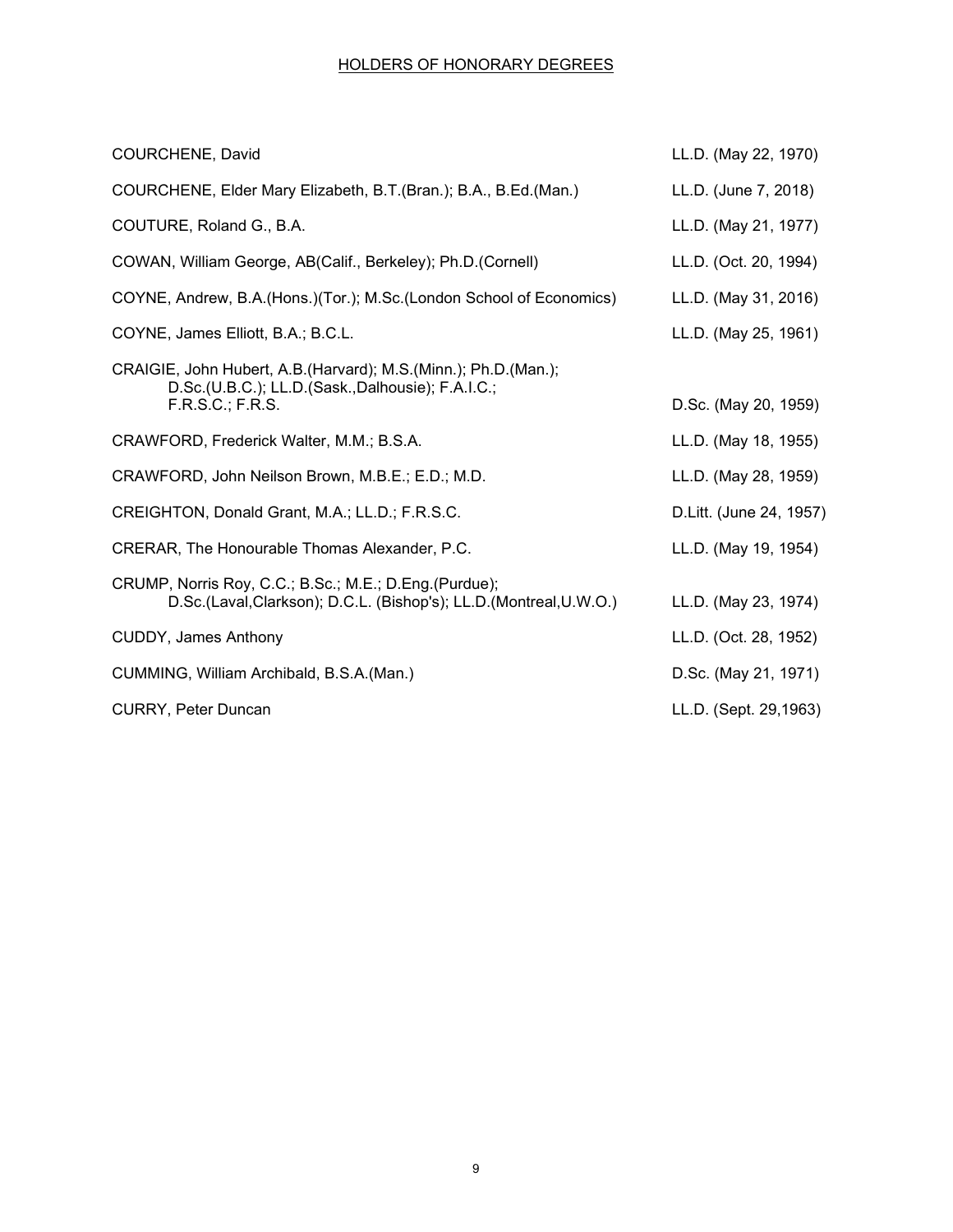| DAFOE, John Wesley                                                                                                                                                                  | LL.D. (1926)          |
|-------------------------------------------------------------------------------------------------------------------------------------------------------------------------------------|-----------------------|
| DAVIES, Robertson, B.Litt.(Oxon.); D.Litt.(McM., Windsor);<br>LL.D. (Alta., Queen's); D.C.L. (Bishop's); F.R.S.C.                                                                   | LL.D. (May 25, 1972)  |
| DAVIES, Victor, B.Mus. (Indiana)                                                                                                                                                    | LL.D. (June 7, 2007)  |
| DAVIES, Lorne, O.B.C.; B.Ed.(Western Washington State); M.Sc.(Oregon)                                                                                                               | LL.D. (June 3, 2014)  |
| DAVIS, Sister Elizabeth, C.M.; B.A., B.Ed.(Memorial);<br>M.A.(Notre Dame); M.Hlth.Sc.(Tor.); LL.D.(Memorial)                                                                        | LL.D. (May 15, 2009)  |
| DeFEHR, Arthur A., B.Comm.(Man.); B.A.(Goshen Coll., Indiana),<br>M.B.A.(Harv.)                                                                                                     | LL.D. (May 28, 1998)  |
| DELANEY, Catherine, B.A., C.M.                                                                                                                                                      | LL.D. (June 1, 2011)  |
| DELARONDE-COLUMBE, Diana                                                                                                                                                            | LL.D. (Oct. 18, 2021) |
| DENTON, Thomas Ralston, O.M.; B.A.(Acadia); LL.B.(Dal.)                                                                                                                             | LL.D. (June 8, 2017)  |
| DERKSEN, Jim, B.A.(Wpg.)                                                                                                                                                            | LL.D. (May 26, 2009)  |
| DESAUTELS, Marcel André                                                                                                                                                             | LL.D. (June 1, 1999)  |
| DESMARAIS, Paul, P.C., C.C.; B.Comm.(Ott.);<br>LL.D. (Moncton, W. Laur. St. FX, Laur., McM.,<br>Nfld., C'dia, McG., Tor.); D.Adm.(Ott., Laval);<br>Doctorate Honoris Causa (Montr.) | LL.D. (May 31, 2001)  |
| DESMARAIS, Paul Jr., O.C., O.Q., B.Comm.(McG.), MBA(INSEAD),<br>Ph.D.(Laval), LL.D.(McG.), DHC(Montr.)                                                                              | LL.D. (June 4, 2019)  |
| DEUTSCH, John James, B.Comm.; LL.D.; F.R.C.S.                                                                                                                                       | LL.D. (Oct. 24, 1968) |
| DICKSON, R.G.B., LL.B.(Man.); D.C.L.(St.John'sColl.);<br>Justice of the Supreme Court of Canada                                                                                     | LL.D. (May 25, 1973)  |
| DIEFENBAKER, Olive Freeman, B.A.; D.C.L.                                                                                                                                            | LL.D. (Jan. 6, 1961)  |
| DIRKS, John, C.M.; B.Sc.(Med.), M.D.(Man.); F.R.C.P.C.; F.R.S.C.                                                                                                                    | D.Sc. (May 15, 2009)  |
| DJERASSI, Carl, A.B.(Kenyon College); Ph.D.(Wisconsin)                                                                                                                              | D.Sc. (May 29, 1985)  |
| DOER, Gary                                                                                                                                                                          | LL.D. (June 1, 2010)  |
| DOOKERAN, Winston Chandarbhan, B.A. (Hons.) (Man.); M.Sc. (Lond.)                                                                                                                   | LL.D. (May 28, 1991)  |
| DORFMAN, Irwin, Q.C.; B.A.; LL.B.                                                                                                                                                   | LL.D. (Oct. 21, 1977) |
| DOUGLAS, Alexander Joseph, B.A.; M.D.; C.M.; F.R.C.P.(C)                                                                                                                            | LL.D. (May 17, 1937)  |
| DOUGLAS, Bryce                                                                                                                                                                      | LL.D. (June 2, 2016)  |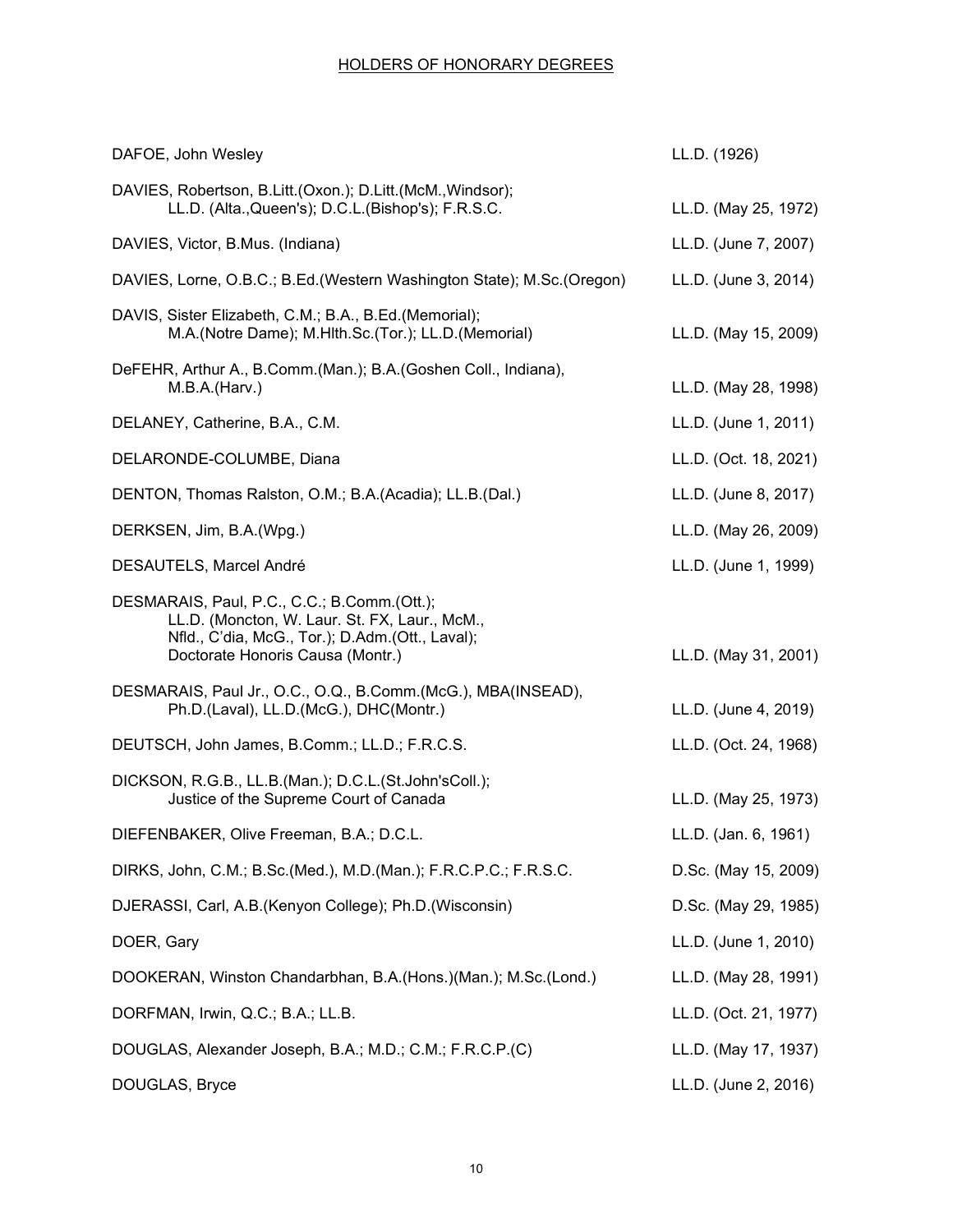| DOUGLAS, Reverend The Honourable Thomas Clement, M.A.                                                                                                                                                                   | LL.D. (Jan. 6, 1961)  |
|-------------------------------------------------------------------------------------------------------------------------------------------------------------------------------------------------------------------------|-----------------------|
| DREMAN, David N., B.Comm.(Man.)                                                                                                                                                                                         | LL.D. (May 26, 1999)  |
| DU, Joseph N.H., C.M., O.M.; M.D. (National Taiwan University);<br>F.R.C.P.C.; F.A.A.P.                                                                                                                                 | LL.D. (May 15, 2014)  |
| DUCKWORTH, Henry Edmison, B.A.; B.Sc.; Ph.D. (Chicago);<br>F.R.S.C.; F.A.P.S.; D.Sc.(Hons.)(Ottawa, McMaster, Laval,<br>Mount Allison, New Brunswick); Honorary Fellow of<br>United College; Officer of Order of Canada | LL.D. (May 25, 1978)  |
| DUHAMEL, Carolyn, Ed. Cert. (Lake.), B.Sc. (Tor.), M.Ed. (Ott.)                                                                                                                                                         | LL.D. (June 10, 2019) |
| DuMOND, Jesse William Munroe, B.Sc. (CalTech); M.S. (Union);<br>Ph.D.(CalTech); Hon.Ph.D.(Upsola)                                                                                                                       | D.Sc. (Aug. 29, 1967) |
| DUMONT, W. Yvon, The Honourable, Lieutenant Governor of Manitoba                                                                                                                                                        | LL.D. (May 30, 1996)  |
| DUNCAN, David Merrit, B.A.; M.A.                                                                                                                                                                                        | LL.D. (1929)          |
| DuVAL, The Honourable Mr. Justice Paul Guyot, B.A.; LL.B.                                                                                                                                                               | LL.D. (May 23, 1956)  |
| DYSART, The Honourable Andrew Knox, M.A.; LL.D.                                                                                                                                                                         | LL.D. (May 12, 1944)  |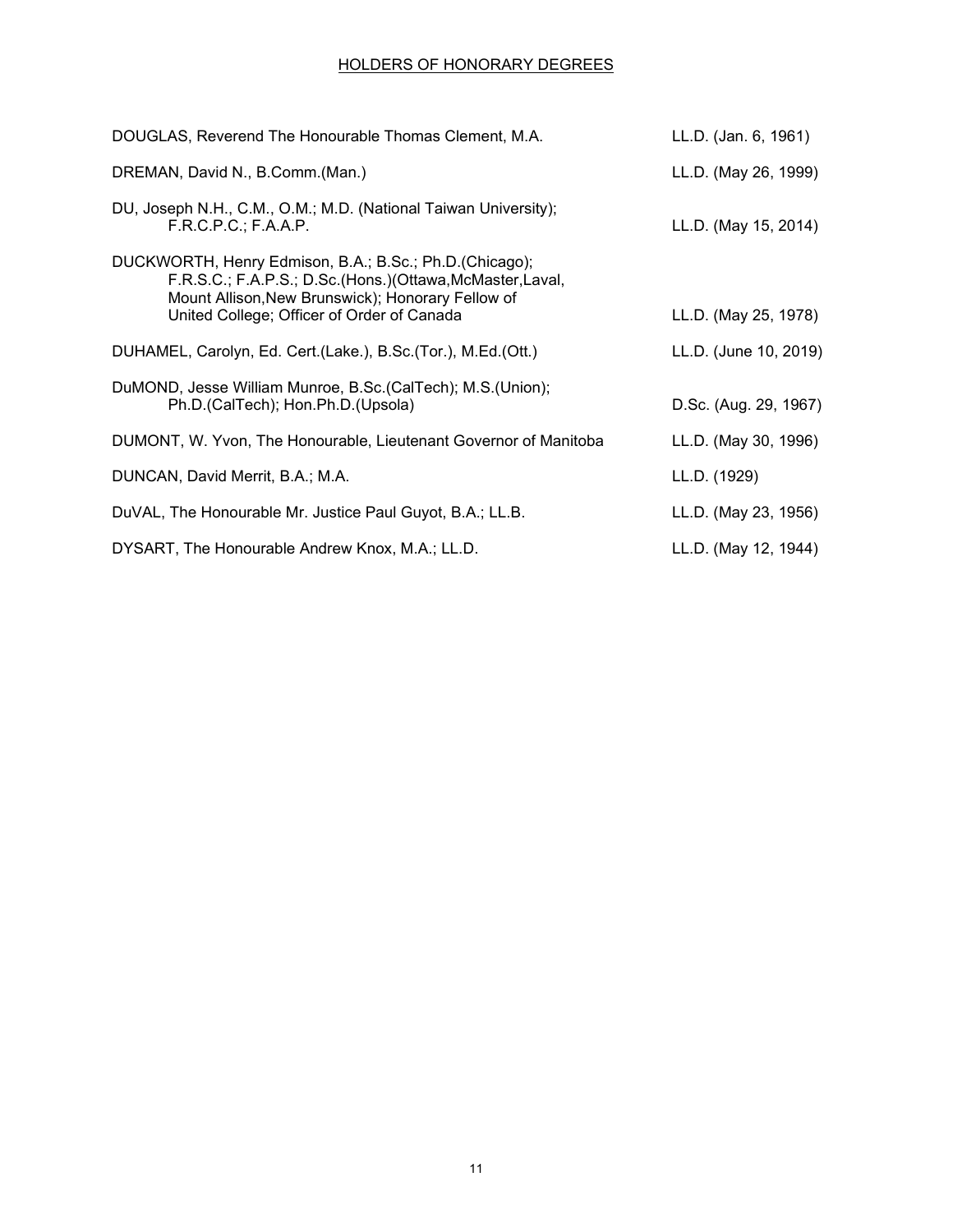| EASTERBROOK, William Thomas, M.A.; Ph.D.; F.R.S.C.                                                                                        | LL.D. (May 23, 1963)  |
|-------------------------------------------------------------------------------------------------------------------------------------------|-----------------------|
| ECKHARDT, Dr. Ferdinand, Ph.D.(Vienna)                                                                                                    | LL.D. (May 20, 1971)  |
| ELLIOTT, James, B.A., Ph.D.                                                                                                               | LL.D. (1931)          |
| ELLIS, Joseph Henry, B.S.A.; M.Sc.; F.A.I.C.; F.C.S.S.S.; C.M.                                                                            | D.Sc. (May 23, 1969)  |
| EL TASSI, Abdo (Albert), C.M., O.M.                                                                                                       | LL.D. (Oct. 17, 2013) |
| EMERSON, Robert Alton, B.Sc. (C.E.)                                                                                                       | LL.D. (May 24, 1962)  |
| ENGBRECHT, Henry J., B.A. (Bethel College),<br>M.Mus. (Southern Methodist University),<br>M.Mus.Ed.(Southern Methodist University Dallas) | LL.D. (May 30, 2013)  |
| ENGLAND, Robert, Esq., M.C.; M.A. (in absentia)                                                                                           | LL.D. (May 19, 1948)  |
| ENNS, Henry, B.A.(Wpg.); B.S.W.(Man.); LL.D.(Queen's)                                                                                     | LL.D. (Oct. 21, 1993) |
| EPSTEIN, Samuel, B.S.; M.Sc.; Ph.D.(McGill)                                                                                               | D.Sc. (May 23, 1980)  |
| ERICKSON, Arthur Charles, B.Arch.(McGill)                                                                                                 | LL.D. (May 26, 1978)  |
| EVANS, William Sanford, A.M. (Columbia); M.L.A.                                                                                           | LL.D. (May 13, 1936)  |
| EVERETT, The Honourable Douglas D., LL.B. (Osgoode);<br>LL.B.(Man.)                                                                       | LL.D. (Oct. 19, 2017) |
| EYRE, Ivan, O.M., B.F.A.(Man.)                                                                                                            | LL.D. (May 27, 2008)  |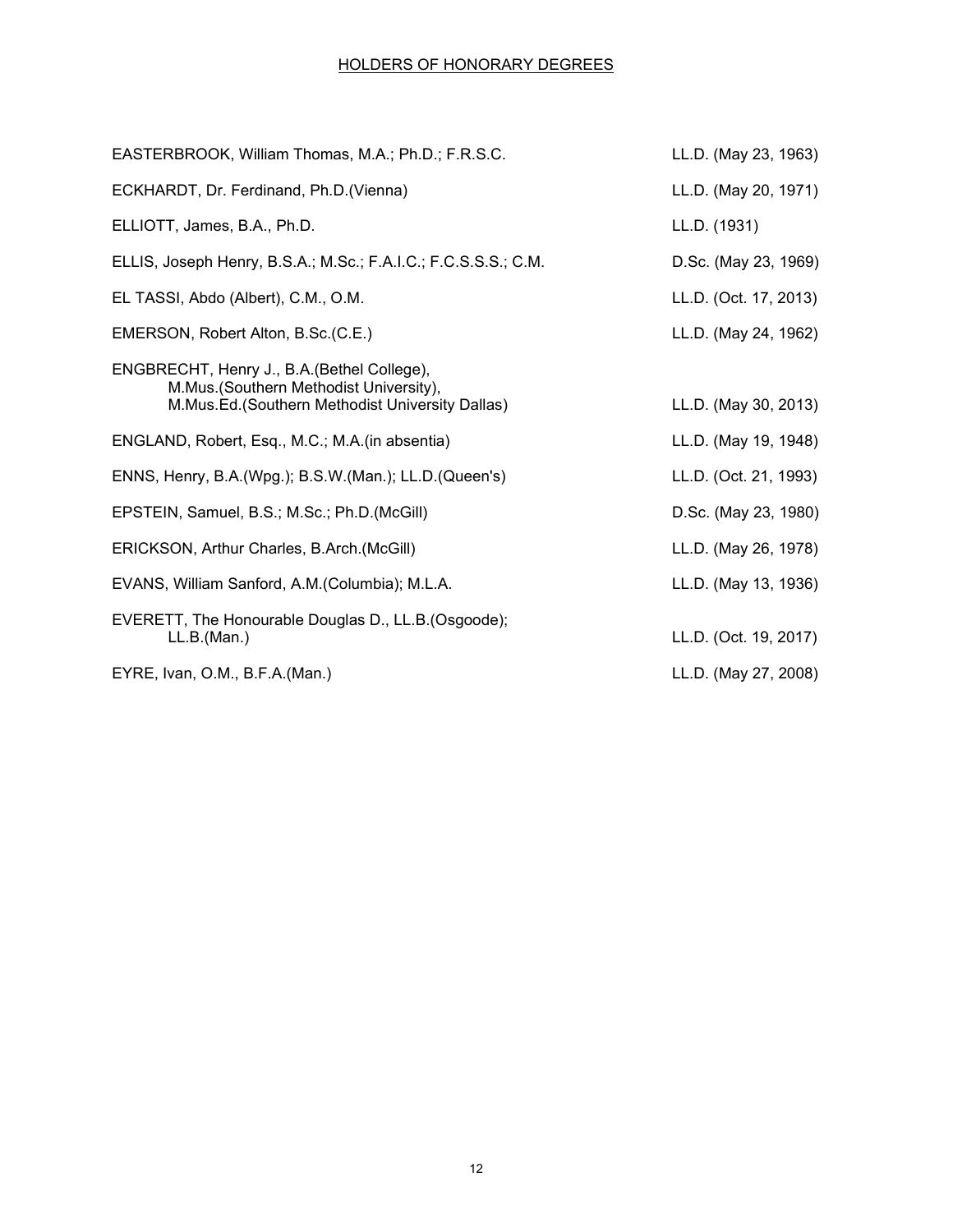| FAFARD, Joe , O.C.; B.F.A. (Manitoba); M.F.A.<br>(Pennsylvania State); LL.D. (Regina)                                    | LL.D. (June 7, 2007)   |
|--------------------------------------------------------------------------------------------------------------------------|------------------------|
| FALCONER, Sir Robert Alexander                                                                                           | LL.D. (1921)           |
| FETHERSTONHAUGH, Edward Phillip, M.C.; B.Sc.; D.Sc.;<br>F.R.S.A.; M.E.I.C.; Assoc.A.I.E.E.                               | LL.D. (Oct. 15, 1947)  |
| FILMON, The Honourable Gary, P.C., D.C., CM.; B.Sc.C.E., M.Sc.(Man.)                                                     | LL.D. (May 31, 2011)   |
| FILMON, Janice, O.M.; B.Sc.(H.Ec.)(Man.);<br>LL.D. (Cannon Law) (St. John's College)                                     | LL.D. (May 31, 2011)   |
| FINLAYSON, John Norison, M.Sc.; M.E.I.C.; M.Am.Soc.C.E.                                                                  | LL.D. (May 15, 1940)   |
| FINNBOGADOTTIR, Vigdis                                                                                                   | LL.D. (Aug. 4, 1989)   |
| FISHER, Randolph Murray, Q.C.                                                                                            | LL.D. (Oct. 28, 1952)  |
| FITZGERALD, Lionel Lemoine                                                                                               | LL.D. (Oct. 28, 1952)  |
| FLAHIFF, His Eminence George Bernard Cardinal, C.S.B.;<br>D.D.; B.A.(Tor.); A.P.(Ec.des Ch.); LL.D.                      | LL.D. (Oct. 23, 1969)  |
| FLETCHER, Robert, B.A.                                                                                                   | LL.D. (1922)           |
| <b>FONTAINE, Philip</b>                                                                                                  | LL.D. (Oct. 20, 2010)  |
| FORRESTER, Maureen, C.C.; LL.D.(Sir G.Wms., W.Laur., McM.,<br>Vic., Car.); D.Litt.(York, St.M.); D.Mus.(W.Ont., Mt.All.) | LL.D. (May 31, 1988)   |
| FORTIER, Louis, B.Sc., M.Sc. (Laval); Ph.D. (Mcgill)                                                                     | D.Sc. (Oct. 17, 2007)  |
| FREEDMAN, The Honourable Mr. Justice Samuel, B.A.(Hons.);<br>LL.B.; LL.D.; D.Cn.L.                                       | LL.D. (May 23, 1968)   |
| FRIEMAN, Arnold, O.M.; B.A.(Man.)                                                                                        | LL.D. (June 8, 2018)   |
| FRIESEN, David G., B.A. (Man).,                                                                                          | LL.D (Oct. 20, 2004)   |
| FRIESEN, Henry G., O.C.; B.Sc.(Med.), M.D.(Man.);<br>D.Sc.(W.Ont.); F.R.C.P.(C); F.R.S.C.                                | D.Sc. (May 28, 1998)   |
| FROST, Richard L., B.A. (Hons.), M.A. (McM.); M.P.A. (Queen's)                                                           | LL.D. (Oct. 22, 2009)  |
| FRY, Dr. Frederick Ernest Joseph, M.B.E.; B.A.; M.A.;<br>Ph.D.(Tor.); F.R.S.C.                                           | D.Sc. (May 29, 1970)   |
| FRYE, Herman Northrop, M.A.; D.D.; LL.D.; D.Litt.; F.R.S.C.                                                              | D.Litt. (May 21, 1964) |
| FYFE, The Right Honourable Sir David Patrick Maxwell, P.C.;<br>G.C.V.O.; Q.C.; M.P.; B.A.(Oxon.); LL.D.; D.C.L.          | LL.D. (Sept. 2, 1954)  |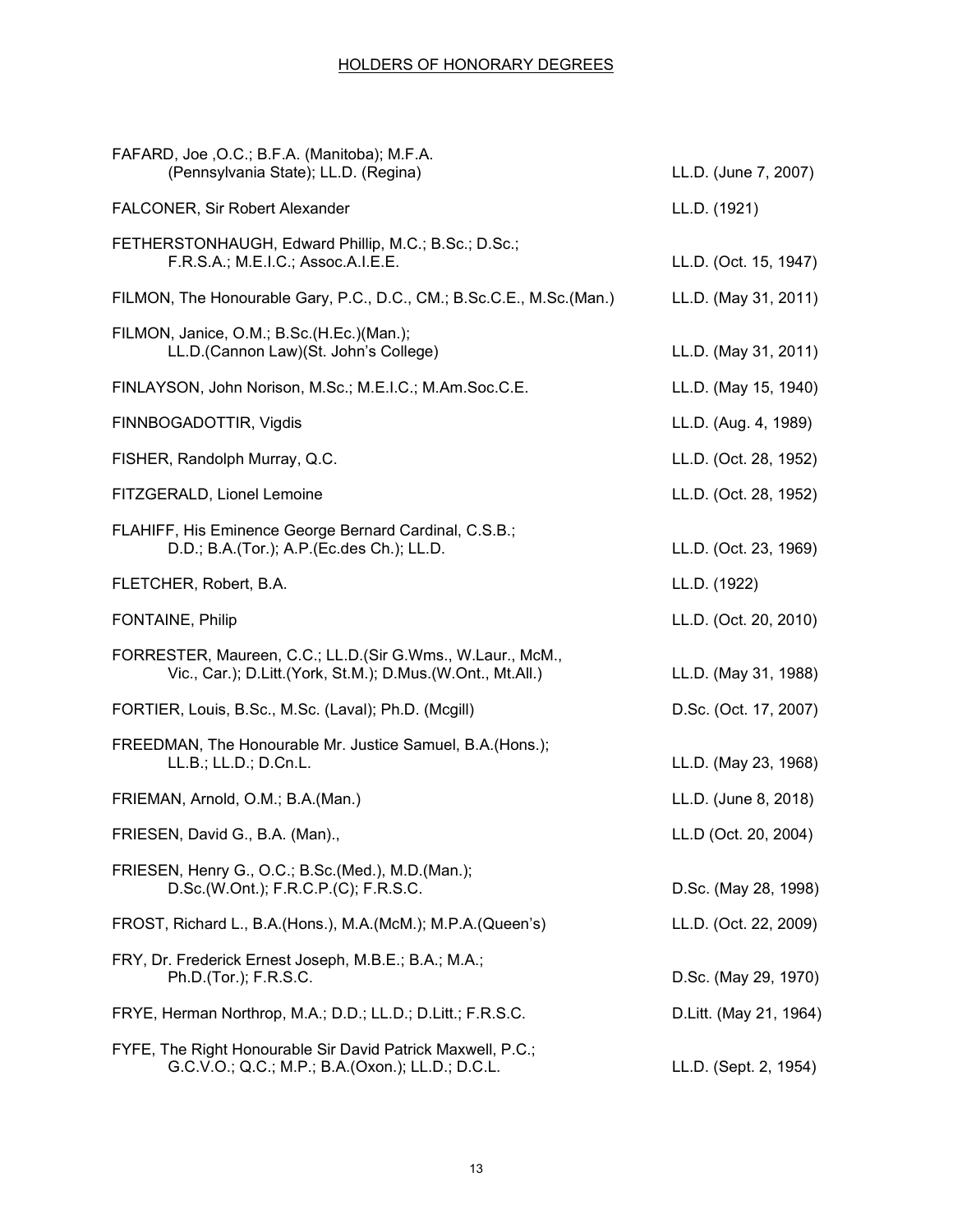| GABOURY, Etienne J., B.A.; B.Arch.; F.R.A.I.C.                                                                                                                                                                                         | LL.D. (June 4, 1987)   |
|----------------------------------------------------------------------------------------------------------------------------------------------------------------------------------------------------------------------------------------|------------------------|
| GALLAGHER, John Patrick, B.Sc.                                                                                                                                                                                                         | D.Sc. (Oct. 27, 1983)  |
| GARDINER, The Right Honourable the Lord Gerald Austin,<br>M.A.(Oxon.); LL.D.                                                                                                                                                           | LL.D. (Sept. 15,1969)  |
| GARDINER, The Honourable James Garfield, B.A.                                                                                                                                                                                          | LL.D. (1927)           |
| GARFINKEL, Paul E., O.C.; M.D.(Man.); F.R.C.P.                                                                                                                                                                                         | D. Sc. (Oct. 18, 2012) |
| GARSON, Stuart Sinclair, K.C.; LL.B.                                                                                                                                                                                                   | LL.D. (May 16, 1947)   |
| GARVIN, Matthew Henry, D.D.S. (Penna.); D.D.S. (Tor.)                                                                                                                                                                                  | LL.D. (June 25, 1957)  |
| GAUTHIER, Hubert, M.P. Adm. (Quebec)                                                                                                                                                                                                   | LL.D. (June 11, 2007)  |
| GERVAIS, Michel, B.A. (Collège de Lévis); B.Th., Licentiate in<br>Theology, Licentiate in Philosophy (Université Laval);<br>Doctor of Theology (St. Thomas Aquinas University);<br>LL.D.(Bishop's, McGill); Officer of Order of Canada | LL.D. (June 7, 1994)   |
| GILCHRIST, Joan M.; R.N.; Dip.Clin.Supervision(Tor.); B.N.,<br>M.Sc.(McGill)                                                                                                                                                           | D.Sc. (May 26, 1993)   |
| GLASGOW, Major-General the Honourable Sir William, K.C.B.;<br>C.M.G.; D.S.O.                                                                                                                                                           | LL.D. (May 13, 1942)   |
| GLASS, Susan, C.M.; B.Comm.(Man.)                                                                                                                                                                                                      | LL.D. (May 27, 2015)   |
| GLEN, The Honourable James Allison, K.C.; M.P.                                                                                                                                                                                         | LL.D. (May 14, 1943)   |
| GOFFMAN, Erving, A.B. (Tor.); M.A.; Ph.D. (Chic.)                                                                                                                                                                                      | LL.D. (May 26, 1976)   |
| GOLDBERG, The Honourable Arthur Joseph, B.S.L.;<br>J.D.(Northwestern); LL.D.                                                                                                                                                           | LL.D. (Sept. 15,1969)  |
| GOLDEN, David Aaron, LL.B.(Man.); LL.D.(Car.); OC                                                                                                                                                                                      | LL.D. (May 29, 1986)   |
| GOODEVE, Sir Charles Kt. Bachelor, O.B.E.; B.Sc.(Man.);<br>D.Sc.(London); F.R.S.(in absentia)                                                                                                                                          | D.Sc. (May 15, 1946)   |
| GOODLAD, John I., B.A., M.A. (Br.Col.); Ph.D. (Chic.);<br>L.H.D.(Nat'l C.of Ed, Louisville, S.III., Bank Str. C.<br>of Ed., Niagara, N.Y. State U.); LL.D. (Kent St.,<br>Pepperdine, S.Fraser); D.Ed.(E.Mich.)                         | LL.D. (May 26, 1992)   |
| GOODMAN, Louis Sanford, M.A.; M.D.                                                                                                                                                                                                     | D.Sc. (May 27, 1965)   |
| GORDON, Charles William, B.A.; D.D.; LL.D.                                                                                                                                                                                             | LL.D. (May 17, 1937)   |
| GORDON, The Honourable Percival Hector, M.A.; B.C.L. (in absentia)                                                                                                                                                                     | LL.D. (May 14, 1943)   |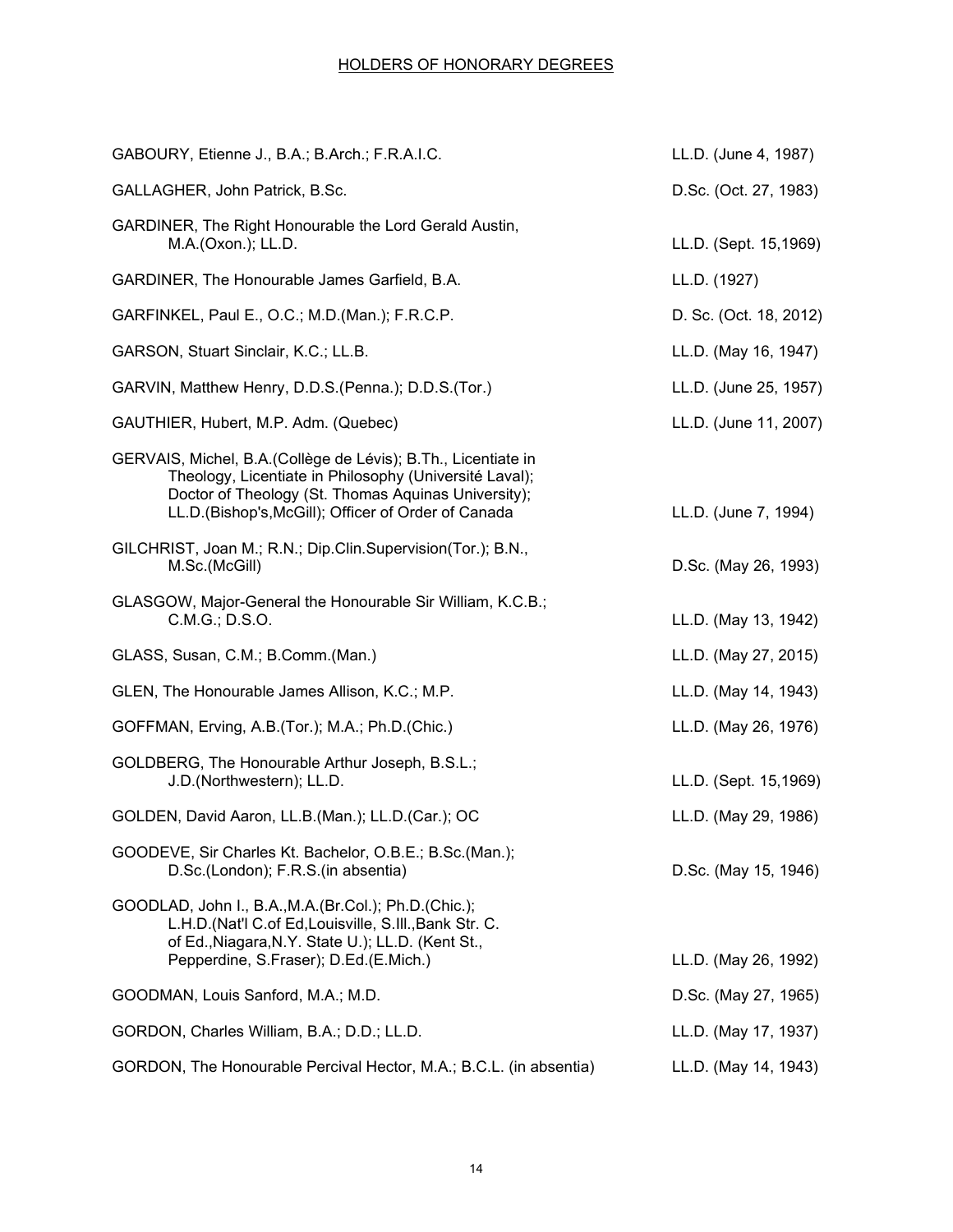| GORDON, John King, B.A.; Rhodes Scholar at Oxford;<br>M.A. (Oxon.); LL.D. (Winnipeg); Pearson Award                                                                                                                   | LL.D. (May 29, 1981)    |
|-----------------------------------------------------------------------------------------------------------------------------------------------------------------------------------------------------------------------|-------------------------|
| GOULDEN, Cyril Harold, B.S.A.; M.Sc.; D.Phil.; LL.D.;<br>F.R.S.C.; F.A.I.C.; F.A.S.A.                                                                                                                                 | D.Sc. (May 21, 1964)    |
| GRAHAM, William Creighton, M.A.; S.T.M.; Ph.D.; D.D.; F.R.S.C.                                                                                                                                                        | D. Litt. (May 18, 1955) |
| GRANT, John Charles Boileau, M.C.; M.B.; Ch.B.(Edin.); F.R.C.S.(Edin.)                                                                                                                                                | D.Sc. (Oct. 10, 1958)   |
| GRANT, The Right Honourable William, T.D.; Q.C.; M.P.;<br>B.A.; LL.B.; LL.D.                                                                                                                                          | LL.D. (Aug. 31, 1961)   |
| <b>GRAY, James Henry</b>                                                                                                                                                                                              | LL.D. (May 27, 1974)    |
| GREENE, Mark, M.D., Ph.D.(Man.); F.R.C.P.                                                                                                                                                                             | D.Sc. (May 15, 2009)    |
| <b>GROENMAN, Frans Eyso Henricus</b>                                                                                                                                                                                  | LL.D. (May 14, 1941)    |
| GROVE, Frederick Philip, B.A. (Man.)                                                                                                                                                                                  | D. Litt. (May 15, 1946) |
| GUILLEMIN, Roger Charles Louis, B.A., B.Sc. (Dijon);<br>Ph.D.(Montreal); D.Sc.(Hons.)(Rochester, Chicago);<br>Nobel Prize in Medicine; M.D. (Hons.) (Baylor, Ulm,<br>Dijon, Libre de Bruxelles, Montreal); F.A.A.A.S. | D.Sc. (May 31, 1984)    |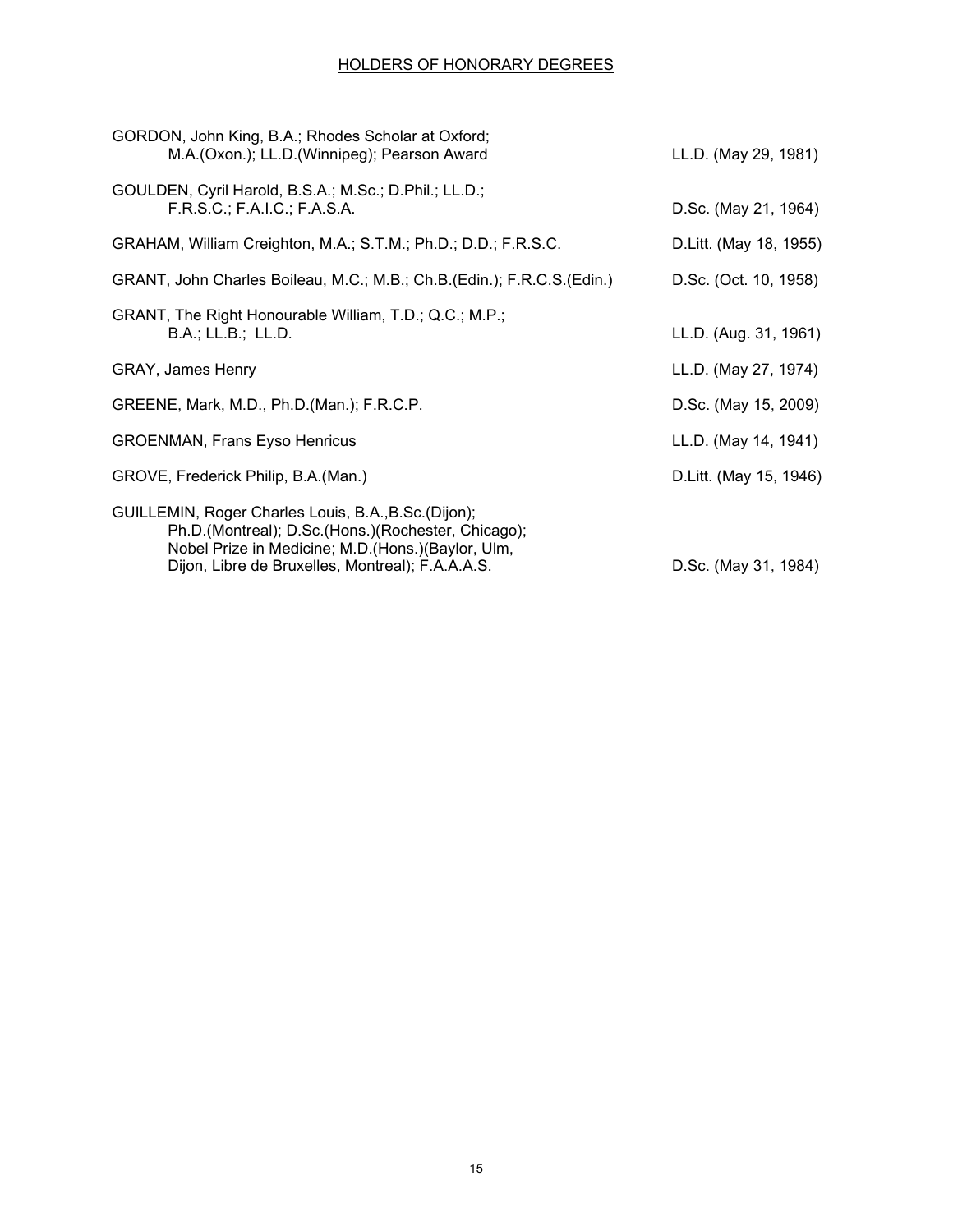| HACAULT, Antoine, Archbishop of St. Boniface                                                                                                   | LL.D. (June 8, 1989)    |
|------------------------------------------------------------------------------------------------------------------------------------------------|-------------------------|
| HALL, The Honourable Mr. Justice Emmett Matthew, LL.B.;<br>D.C.L.(Sask.); D.Med.(Ott.)                                                         | LL.D. (Sept. 15,1969)   |
| HALL, Monty, B.Sc.(Man.)                                                                                                                       | LL.D. (Oct. 22, 1987)   |
| HAM, James Milton, B.A.Sc. (Toronto); S.M. (MIT); Fellow of<br>New College, U of Toronto; F.I.E.E.E.; D.Sc.(Hons.)<br>(Queen's, New Brunswick) | LL.D. (May 22, 1980)    |
| HANSON, Gregory, C.M.; B.Comm.(Hons.)(Man.); F.C.P.A.; F.C.A.;<br>F.L.M.I.; F.C.I.P.                                                           | LL.D. (Oct. 18, 2018)   |
| HARDY, Robert Macdonald, B.Sc.(C.E.); M.Sc.; M.E.I.C.; P.Eng.                                                                                  | D.Sc. (May 22, 1957)    |
| HARRIS, Joseph, B.A.                                                                                                                           | LL.D. (May 21, 1952)    |
| HARRIS, Lawren Stewart, LL.D. (U.B.C., Tor.)                                                                                                   | LL.D. (Sept. 26,1953)   |
| HARRISON, James Merritt, B.Sc.; M.A.; Ph.D.                                                                                                    | D.Sc. (May 27, 1965)    |
| HARRISON, Thomas James, B.S.A.                                                                                                                 | LL.D. (May 21, 1952)    |
| HART, Evelyn Anne, O.C.                                                                                                                        | LL.D. (May 30, 1989)    |
| HART, Margaret Elder; R.N.; B.Sc., M.A., Ed.D. (Col.); F.A.P.H.A.                                                                              | LL.D. (May 26, 1993)    |
| HARVARD, John, P.C., O.M.                                                                                                                      | LL.D. (Oct. 19, 2005)   |
| HAVEL, Vaclav, His Excellency, President of the Czech Republic                                                                                 | LL.D. (April 28, 1999)  |
| HAYES, Frederick Ronald, M.Sc.; LL.D. (Dalhousie); Ph.D.;<br>D.Sc.(Liverpool); Hon.D.Sc.(Memorial); F.R.S.C.                                   | D.Sc. (August 28, 1969) |
| HAYNES, Arden R., B.Comm.(Man.)                                                                                                                | LL.D. (May 17, 1990)    |
| HAYNES, Robert Hall, O.C.; B.Sc., Ph.D. (W.Ont.);<br>F.R.S.C.; F.A.A.A.S.                                                                      | D.Sc. (Oct. 19, 1995)   |
| HAZELGROVE, Albert James, F.R.A.I.C.; F.R.I.B.A.; F.R.S.A.                                                                                     | LL.D. (Feb. 24, 1950)   |
| HEAD, Ivan Leigh, O.C.; B.A., LL.B. (Alta.); LL.M. (Harv.);<br>LL.D. (Alta., W.I., W.Ont., Ott., Cal., Beijing, St.F.X.); Q.C.                 | LL.D. (May 29, 1991)    |
| HEENEY, Arnold Danforth Patrick, B.A.; M.A.; B.C.L.                                                                                            | LL.D. (Oct. 19, 1950)   |
| HEINZELMANN, Jacob Harold, B.A. (Illinois); Ph.D. (Chicago)                                                                                    | D.Litt. (May 14, 1943)  |
| HENAULT, Raymond R., C.M.M.; C.D.; B.A. (Man.)                                                                                                 | LL.D (May 26, 2004)     |
| HENRIQUEZ, Richard G., C.M.; B.Arch.(Man.); M.Arch.(MIT);<br>LL.D.(SFU); F.R.A.I.C.; O.A.A.; R.C.A.; A.A.A.                                    | D.Litt. (June 7, 2018)  |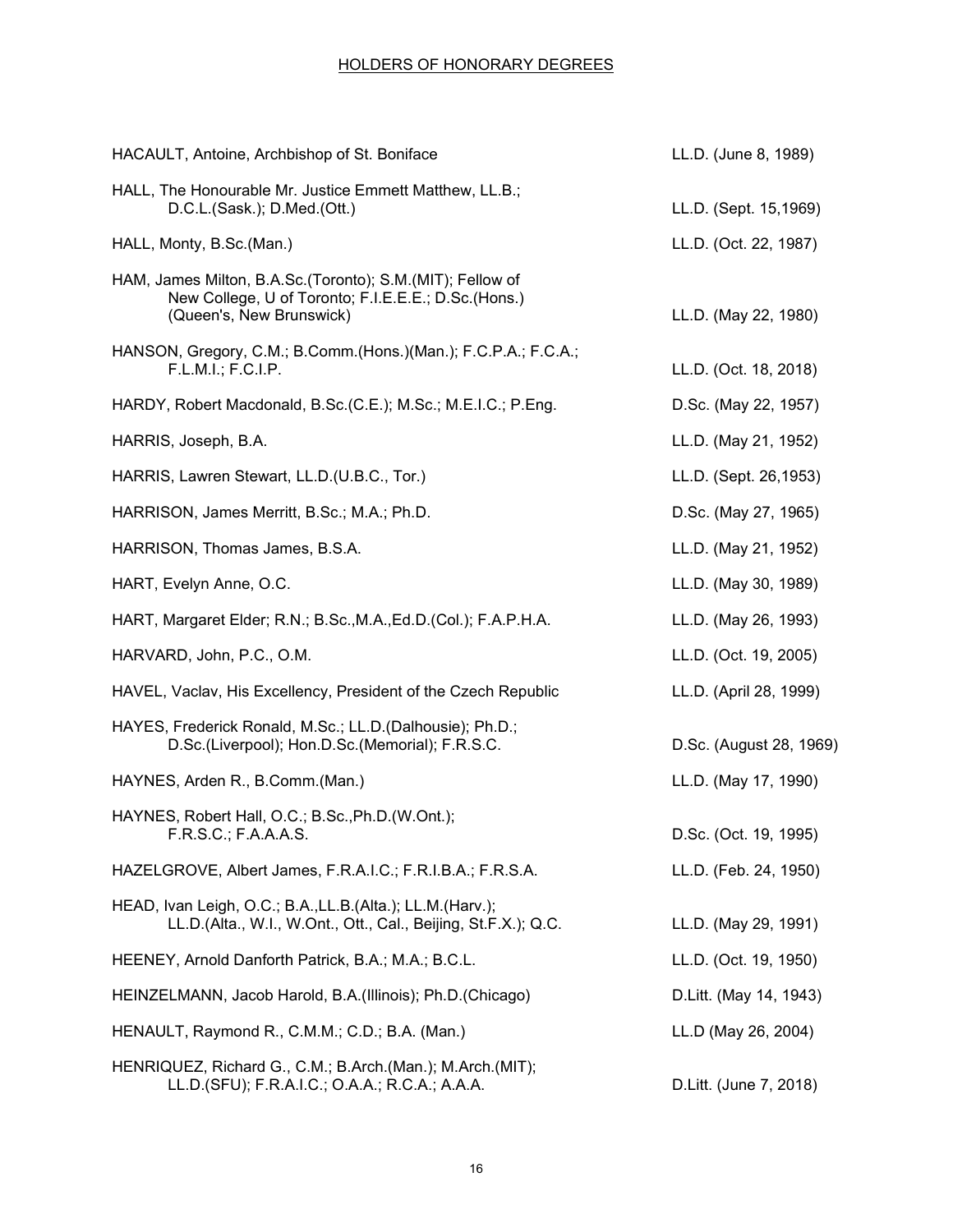| HENTELEFF, Paul, M.D.(Man.)                                                                                                                                        | D.Sc. (May 12, 2016)    |
|--------------------------------------------------------------------------------------------------------------------------------------------------------------------|-------------------------|
| HENTELEFF, Yude, C.M.; Q.C.; B.S.A., LL.B.(Man.)                                                                                                                   | LL.D. (May 31, 2006)    |
| HERIE, J. A. Euclid, B.S.W.; B.A.                                                                                                                                  | LL.D. (Oct. 22, 1981)   |
| HERNDORFF, Peter, O.C., B.A.(Man.); LL.B.(Dal.); M.B.A.<br>(Harvard Business); LL.D.(Dal.); LL.D.(Wpg.); LL.D.(York)                                               | LL.D. (June 1, 2006)    |
| HERSOM, Naomi Louisa, B.A.; B.Ed.; M.Ed.(Man); Ph.D.(Alta.)                                                                                                        | LL.D. (May 31, 1989)    |
| HERZBERG, Gerhard, C.C.; D.R.ING(Darmstadt); LL.D.(Sask.,<br>Tor.); D.Sc.(M.C.M., N.W.I., Oxon., Gottingen, Nfld.);<br>F.R.S.; F.R.S.C.; Nobel Prize for Chemistry | D.Sc. (May 24, 1973)    |
| HEWAK, Benjamin, the Honourable; B.A.; LL.B. (Man)                                                                                                                 | LL.D. (May 29, 2003)    |
| HIEBERT, Paul Gerhardt, B.A.(Man.); M.A.(Tor.); M.Sc.; Ph.D.(McGill)                                                                                               | LL.D. (May 24, 1974)    |
| HIGHWAY, Tomson, C.M.; B.A., B.Mus. (Western); LL.D. (Carl) (Thornloe)<br>(Bran.)(Wpg.)(Western)(Wind.)(Laur.)(Lake.)(Montr.)(Tor.)                                | D.Litt. (June 6, 2017)  |
| HIND, Ella Cora                                                                                                                                                    | LL.D. (1935)            |
| HIRSCH, John, B.A.                                                                                                                                                 | D.Litt. (May 26, 1966)  |
| HLYNKA, Isydore, B.Sc.; M.Sc.(Alta.); Ph.D.(Cal.Tech.); F.C.I.C.                                                                                                   | D.Sc. (Nov. 26, 1975)   |
| HNATYSHYN, Ramon John                                                                                                                                              | LL.D. (Oct. 23, 1992)   |
| HOCHBAUM, Hans Albert, M.Sc.                                                                                                                                       | LL.D. (May 24, 1962)    |
| HOLLENBERG, Charles H., B.Sc., M.D.(Med.); B.Sc.(Med.);<br>F.R.C.P.(C); F.A.C.P.                                                                                   | D.Sc. (May 27, 1983)    |
| HOLLENBERG, Morley D., B.Sc.(Hons.), M.Sc.(Man.); D.Phil.(Oxf.);<br>M.D.(John H.); FRSC                                                                            | D.Sc. (Nov. 7, 2019)    |
| HOLLINS, Leah, Dip.P.H.(Man.); B.Sc.Nurs.(Vic.B.C.);<br>M.B.A.(Healthcare)(City University, Seattle)                                                               | LL.D. (May 15, 2014)    |
| HOOD, Grace Gordon, B.S.; M.A.; Ph.D.                                                                                                                              | LL.D. (May 21, 1952)    |
| HOPPS, John Alexander, B.Sc.(E.E.)                                                                                                                                 | D.Sc. (May 28, 1976)    |
| HOSKIN, Alfred Erskine, Q.C.; B.C.L.; Fellow of St.John's College                                                                                                  | LL.D. (Sept. 12,1958)   |
| HOULE, Robert James, B.A.(Man.); B.Ed.(McGill)                                                                                                                     | D. Litt. (June 4, 2014) |
| HUBBLE, Filmer                                                                                                                                                     | LL.D. (May 26, 1967)    |
| HUBEL, David Hunter, B.Sc. (McGill); M.D. (McGill); F.A.A.A.S.;<br>A.M.(Hons.)(Harvard); D.Sc.(Hons.)(McGill);<br>Nobel Prize in Medicine                          | D.Sc. (May 27, 1983)    |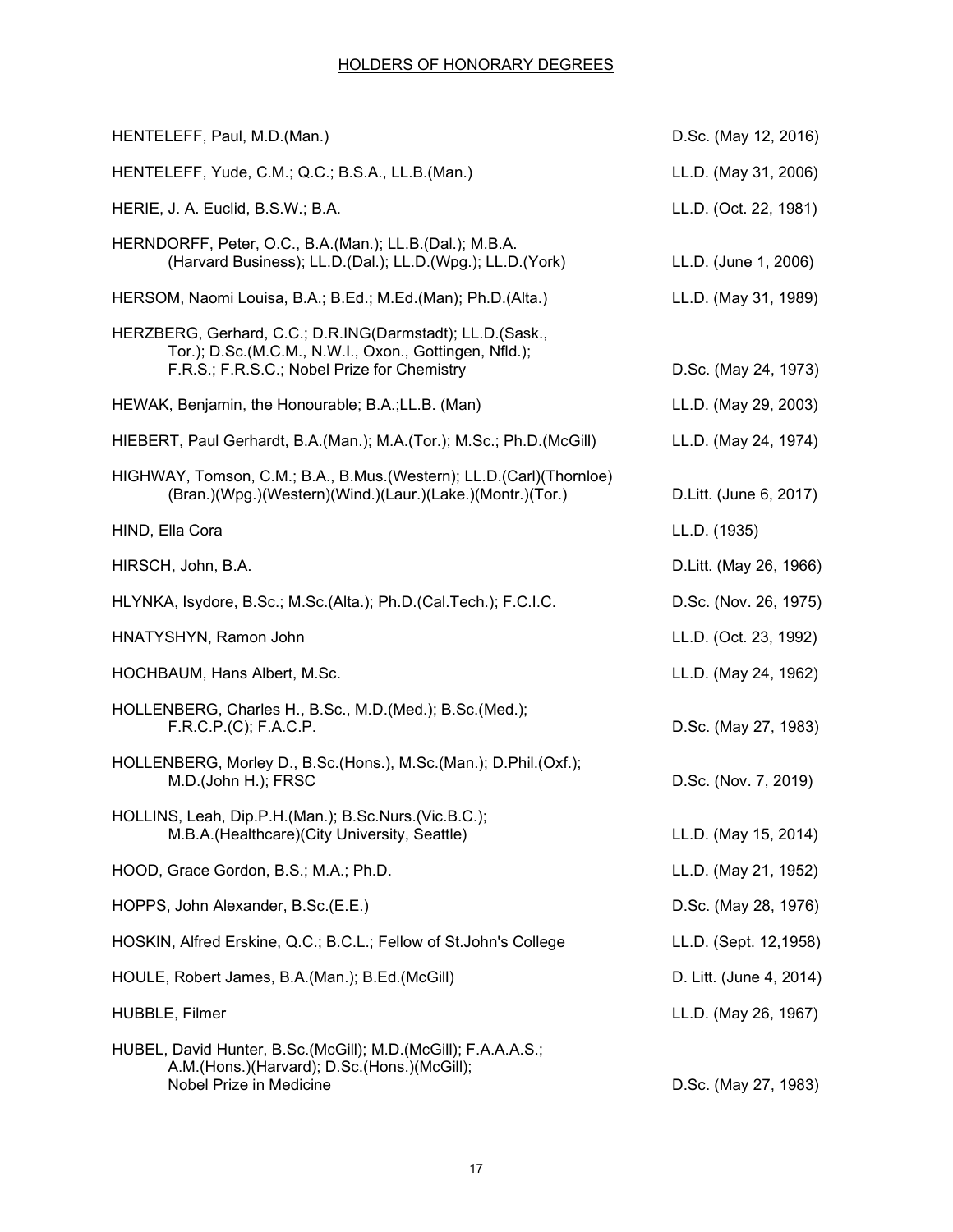HUGHES, Clara, OM LL.D. (Oct. 19, 2006)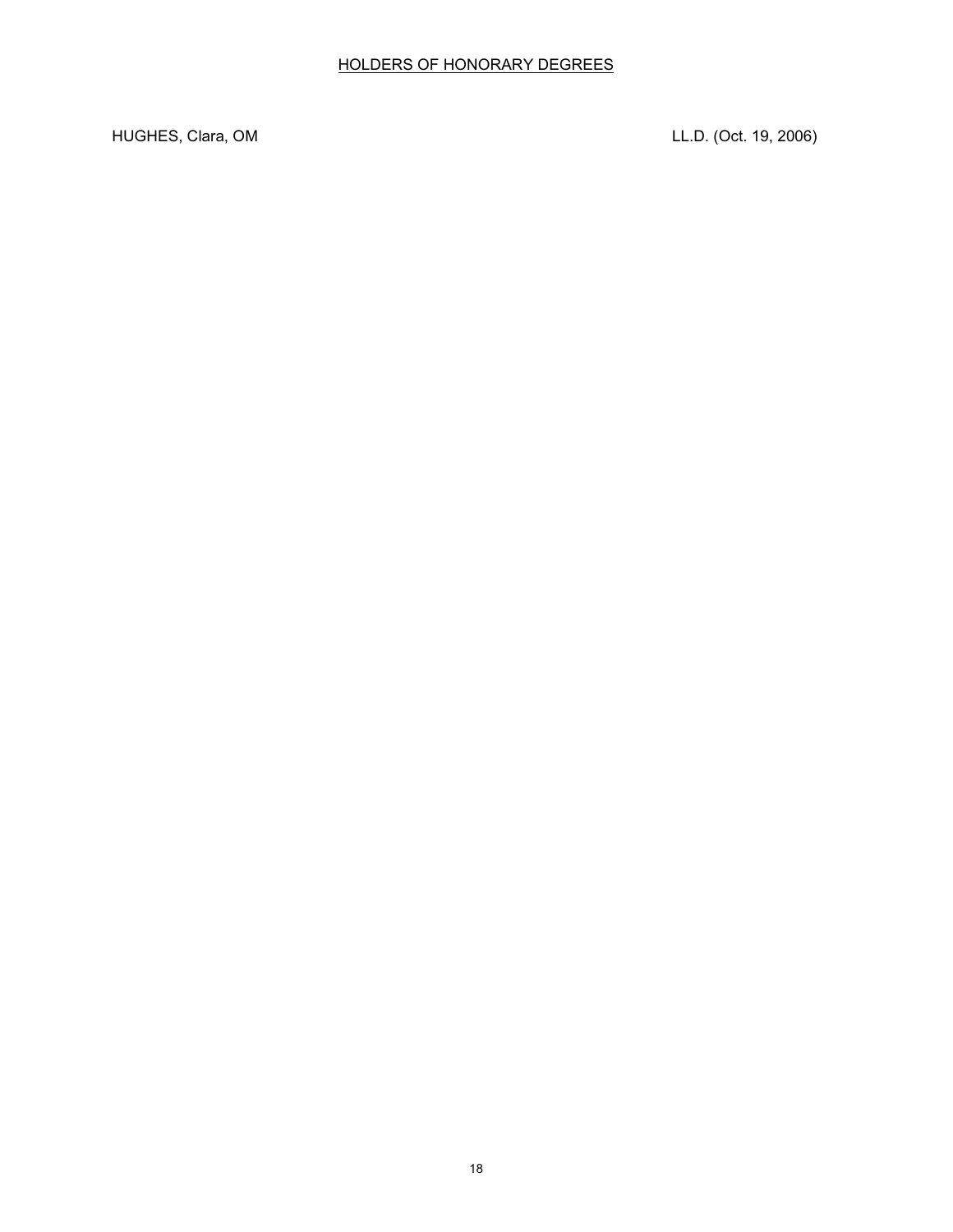| <b>IDONIJE, Israel</b>                                                                                                                                                                                                                                                                                                                                        | LL.D. (June 5, 2014)  |
|---------------------------------------------------------------------------------------------------------------------------------------------------------------------------------------------------------------------------------------------------------------------------------------------------------------------------------------------------------------|-----------------------|
| INNIS, Harold Adams, M.A.; Ph.D.; LL.D.; F.R.S.C.                                                                                                                                                                                                                                                                                                             | LL.D. (May 16, 1947)  |
| ISRAELS, Lyonel Garry; C.M.; B.A. (Sask.);<br>M.D., M.Sc. (Man.); F.R.C.P.(C.)                                                                                                                                                                                                                                                                                | D.Sc. (Oct. 21, 1999) |
| IVERACH, William, Esq.                                                                                                                                                                                                                                                                                                                                        | LL.D. (May 13, 1942)  |
| IWANOWSKA, Wilhelmina, M.A.; Ph.D. & Docent (Stefan Batory);<br>D.Sc.(Nicholas Copernicus, Leicester); Corr. mem.<br>Polish Acad. Sc.; Hon. mem. Roy. Astron. Soc. (C);<br>Roy. Sc. Soc. Belgium; F.R.A.S.; Internat. Astron.<br>Union; Knight's Cross; Commander's Cross; Polonia<br>Restitute Order; Dir. Inst. Astron.; Nicholas<br>Copernicus Univ. Toran | D.Sc. (Oct. 18, 1973) |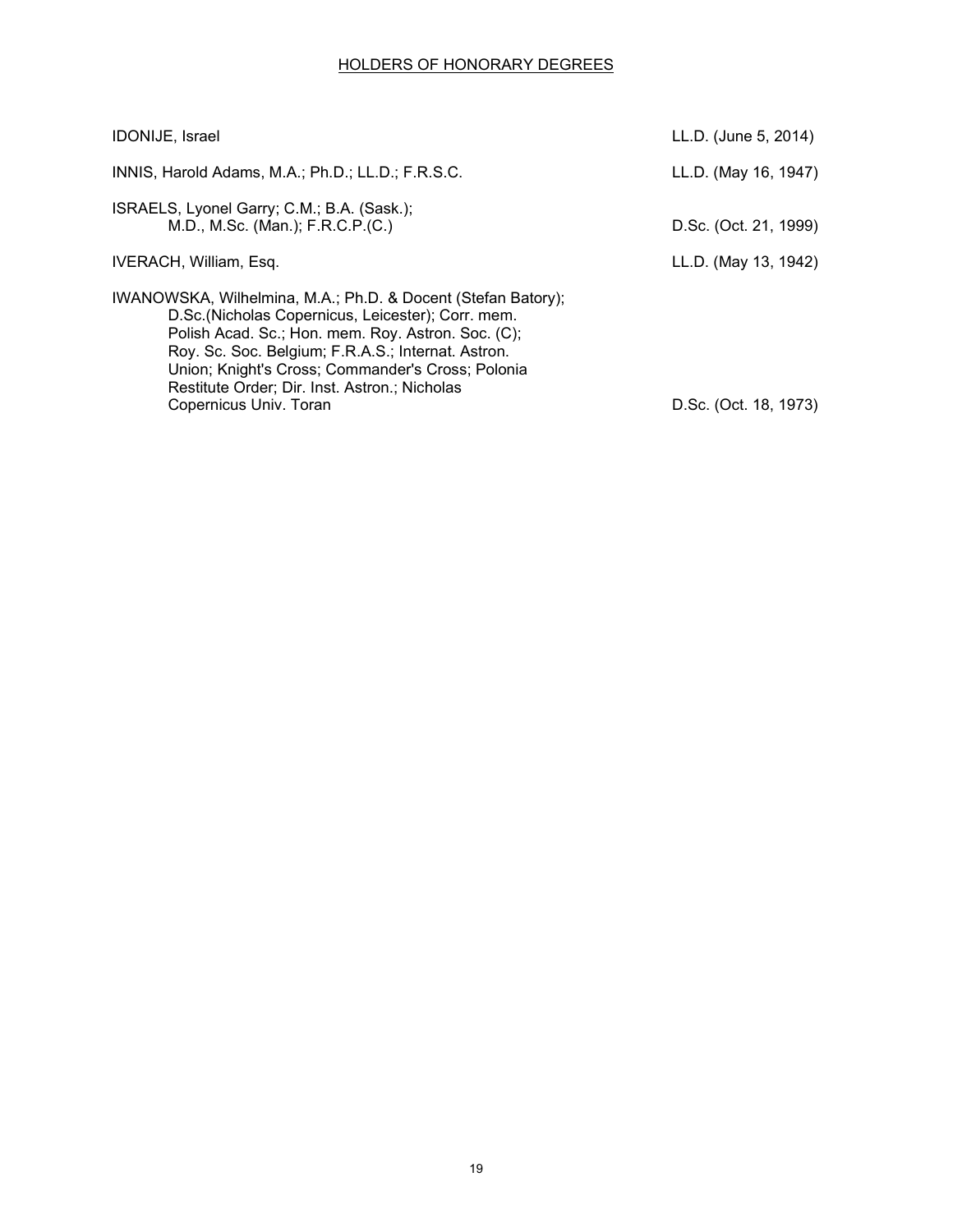| JAMES, Frank Cyril, B.Comm.(London); M.A.; Ph.D.(Penn.);<br>D.C.L.; LL.D.                                                                                                                          | LL.D. (Nov. 8, 1948)   |
|----------------------------------------------------------------------------------------------------------------------------------------------------------------------------------------------------|------------------------|
| JAMES, Michael N.G., B.Sc.(Man.); M.Sc.(Man.); D. Phil (Oxford)                                                                                                                                    | D.Sc. (June 2, 2010)   |
| JAMESON, William James, A.B.; LL.B.; LL.D.                                                                                                                                                         | LL.D. (Sept. 2, 1954)  |
| JEAN, Michaëlle, Her Excellency the Right Honorable, C.C., C.M.M.,<br>C.O.M., C.D.; B.A. (Montreal); M.A. (Montreal); LL.D (York); D. Univ.<br>(Ottawa); D. Int. Rel. (Perugia); D. Litt. (McGill) | LL.D. (June 5, 2007)   |
| *JENKINS, George Neil, B.Sc.(Liverpool); M.Sc.(Liverpool);<br>Ph.D.(Cambridge); .F.D.S.; D.Odont.(Kuopio)                                                                                          | D.Sc. (May 27, 1983)   |
| JEWITT, Oliver Victor, B.A.; M.A.                                                                                                                                                                  | LL.D. (May 21, 1964)   |
| JOBIN, F.L., B.A.(Man.)                                                                                                                                                                            | LL.D. (June 3, 1977)   |
| JOHANNESSON, Olafur, Cand.Juris.(Iceland)                                                                                                                                                          | LL.D. (May 31, 1979)   |
| JOHNSON, Donald K., C.M., B.Sc. (E.E.) (Man.); M.B.A. (W.Ont.)                                                                                                                                     | LL.D. (May 28, 2008)   |
| JOHNSON, F. Ross, O.C.; B.Comm.(Man.); M.Comm.(Tor.);<br>LL.D.(St.F.X., Mem., Barry-Fl.)                                                                                                           | LL.D. (May 29, 1996)   |
| JOHNSON, George, O.C.; B.Sc., M.D.(Man.); LL.D.(Wpg.)                                                                                                                                              | LL.D. (June 1, 1995)   |
| JOHNSON, The Honourable Janis Guðrún, B.A.(Man.)                                                                                                                                                   | LL.D. (June 5, 2018)   |
| JOHNSON, Thorvaldur, B.Sc.; B.S.A.; Ph.D.; F.R.S.C.; F.A.I.C.                                                                                                                                      | D.Sc. (May 24, 1962)   |
| JOHNSTON, David, His Excellency the Right Honorable,<br>C.C., C.M.M., C.O.M., CD.                                                                                                                  | LL.D. (Oct. 20, 2011)  |
| JOHNSTON, John Leslie                                                                                                                                                                              | LL.D. (Sept. 26, 1953) |
| JOHNSTON, Her Excellency Sharon J., C.C.; B.A. (Western); B.Sc. (Tor.);<br>M.Sc., Ph.D.(McGill); LL.D.(Carleton)(VIU)                                                                              | LL.D. (May 18, 2017)   |
| JOHNSTON, Walter Harold, B.A; B.Sc.; M.Sc.                                                                                                                                                         | D.Sc. (May 24, 1968)   |
| JOHNSTONE, Reverend Robert Cuthbert                                                                                                                                                                | LL.D. (1912)           |
| JONES, Glen Alan, B.A., B.Ed.(Man.); M.Ed., Ph.D.(Tor.)                                                                                                                                            | D.Litt. (June 6, 2018) |
| JONES, Jennifer Judith, O.M.; B.A., LL.B.(Man.)                                                                                                                                                    | LL.D. (June 8, 2017)   |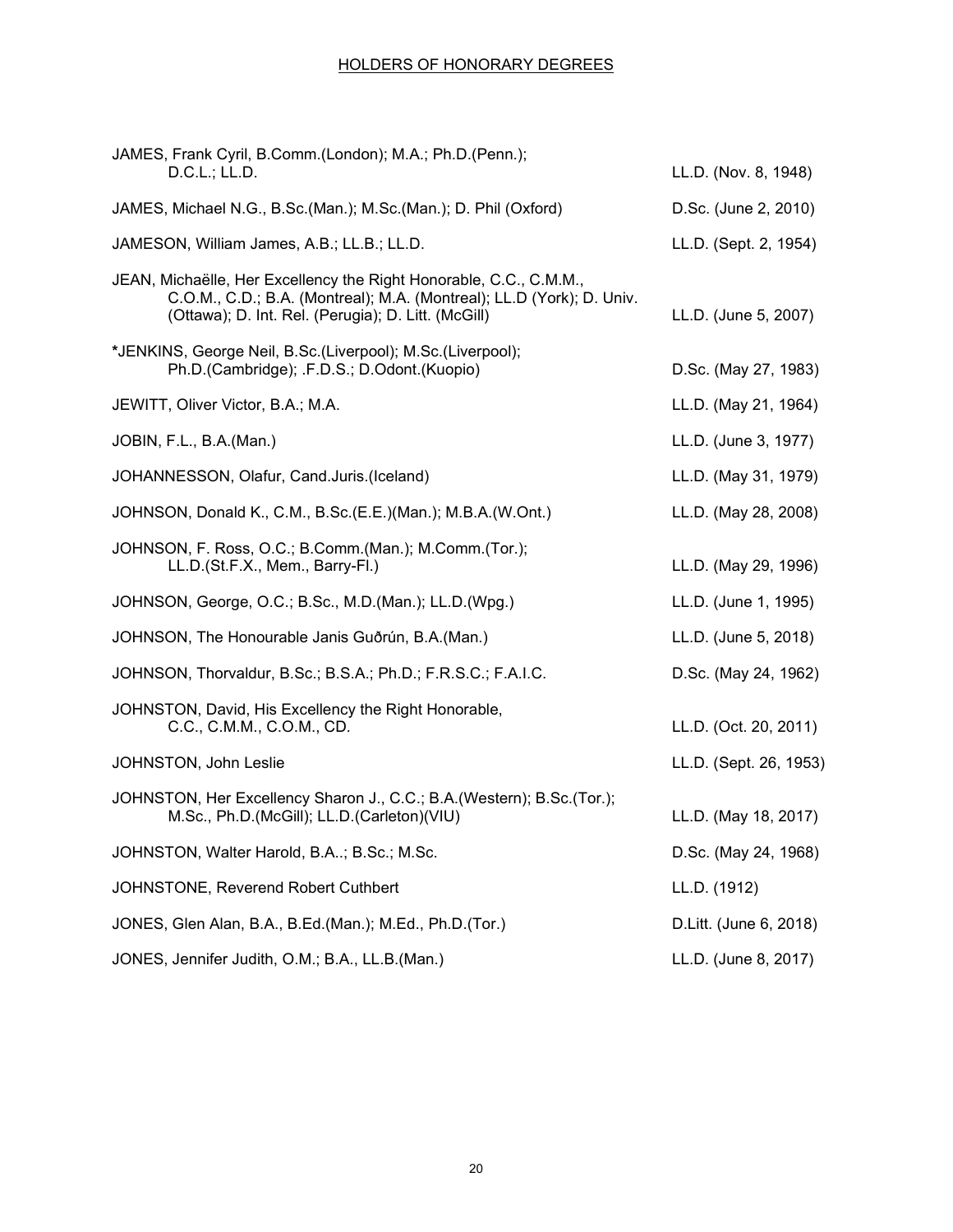| KALAKICHA, Bimala, B.Sc.(Chulalongkom); B.Sc.; M.Sc.(Liverpool)                                                                                           | LL.D. (Oct. 23, 1969)   |
|-----------------------------------------------------------------------------------------------------------------------------------------------------------|-------------------------|
| KANEE, Sol, B.A.(Man.); LL.B.(Sask.)                                                                                                                      | LL.D. (May 23, 1974)    |
| KARE, Morley R., B.S.A; M.S.A.(UBC); Ph.D.(Cornell);<br>F.A.A.A.S.; F.C.P. of Philadelphia                                                                | D.Sc. (May 26, 1983)    |
| KAVANAGH, Kevin Patrick, B.Comm.(Man.)                                                                                                                    | LL.D. (May 17, 1990)    |
| KAY, O.M.M., C.B.E.; E.D.; C.D.; C.B.; Q.C.; LL.B.                                                                                                        | LL.D. (Oct. 21, 1977)   |
| KENNEY-WALLACE, Geraldine Anne, L.R.I.C.; A.R.I.C.(Oxon.);<br>M.Sc., Ph.D.(Br.Col.); LL.D.(Trent);<br>D.Sc.(St.M., Qu., Lake., Nfld.); F.R.S.C.; M.R.S.C. | D.Sc. (May 30, 1990)    |
| KIRKCONNELL, Watson, Ph.D.; LL.D.; F.R.S.C.;<br>F.R.Hist.S.; F.R.G.S.; F.R.A.I.                                                                           | D.Litt. (June 24, 1957) |
| KIRKNESS, Verna J., C.M., O.C.; B.A. (Man.); B.Ed. (Man.);<br>M.Ed.(Man.); LL.D.(Br.Col.); LL.D.(W.Ont.); D.Litt.(Mt.St.Vin.)                             | LL.D. (May 29, 2008)    |
| KLASS, Alan Arnold, B.A.; M.D.(Man.); F.R.C.S.(Edin.); F.R.C.S.(C)                                                                                        | LL.D. (May 24, 1973)    |
| KLASSEN, Cindy, OM                                                                                                                                        | LL.D. (Oct. 19, 2006)   |
| KLEINBERG, Israel, D.D.S. (Toronto); Ph.D. (Durham); F.R.C.D. (C)                                                                                         | D.Sc. (May 27, 1983)    |
| <b>KLEYSEN, Hubert Thomas</b>                                                                                                                             | LL.D. (June 4, 2014)    |
| KLIEFORTH, Alfred Will, A.B.                                                                                                                              | LL.D. (May 12, 1944)    |
| KONANTZ, Mrs. Margaret McTavish (posthumously)                                                                                                            | LL.D. (May 25, 1967)    |
| KOOP, Wanda, C.M.; Dip.Art(Man.); D.Litt(Wpg, Emily Carr); R.C.A.                                                                                         | LL.D. (May 28, 2009)    |
| KROFT, The Honorable Richard H., C.M.; B.A., LL.B.(Man.)                                                                                                  | LL.D. (May 29, 2008)    |
| KROITOR, Roman Boghdan, B.A. (Hons.), M.A. (Man.)                                                                                                         | LL.D. (June 1, 1994)    |
| KUIPER, Edward, B.Sc.(C.E.)(Delft); M.Sc.(C.E.)(M.I.T.); F.A.S.C.E.                                                                                       | D.Sc. (Oct. 22, 1998)   |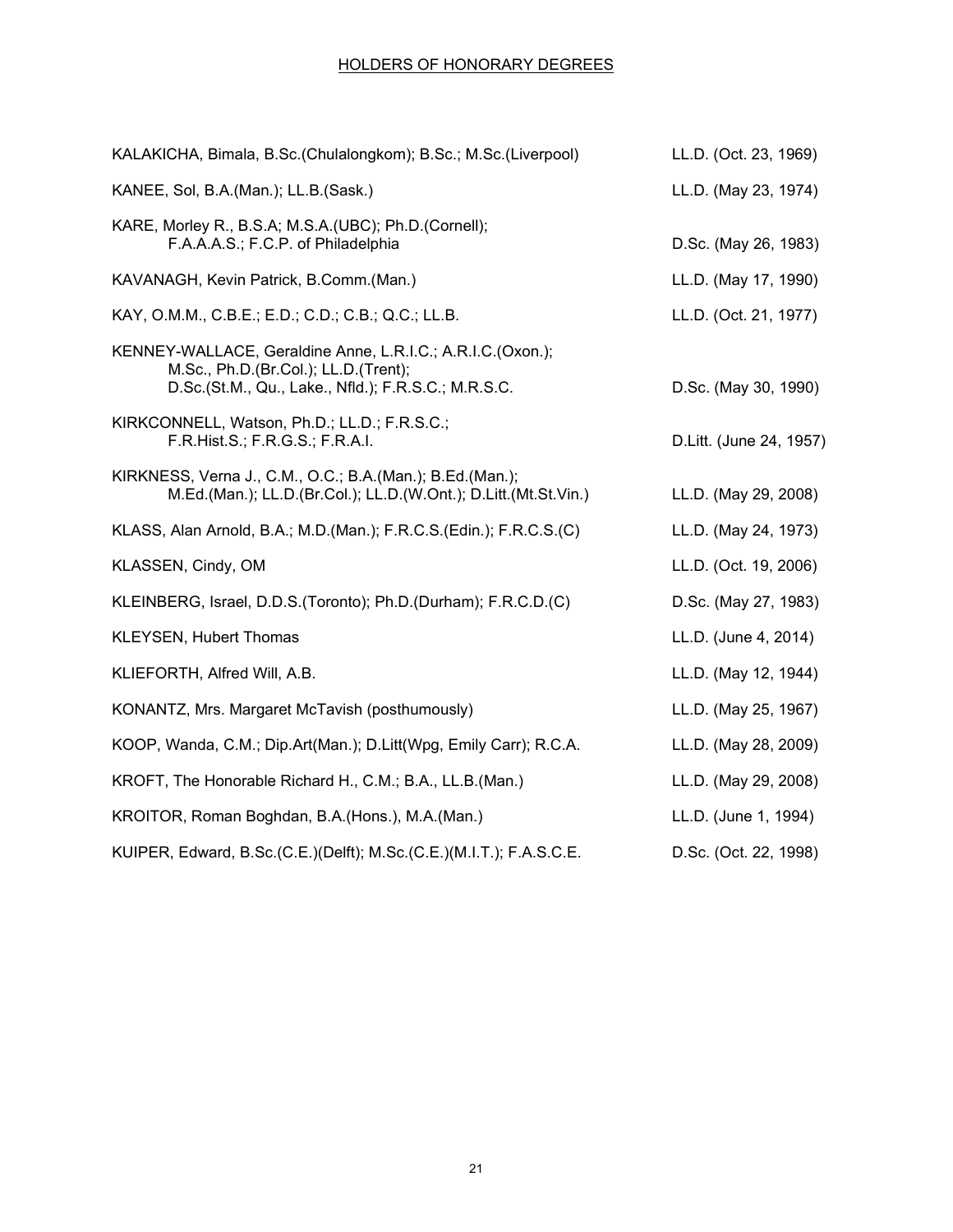| LABELLE, Huguette, O.C.; B.Sc.Nurs.Ed., B.Ed., M.Ed., Ph.D.Ed.(Ott.);<br>LL.D.(Brock, Sask., Car., Ott., York, Windsor)                                                   | LL.D. (May 26, 1992)  |
|---------------------------------------------------------------------------------------------------------------------------------------------------------------------------|-----------------------|
| LACERTE, Arthur J., C.U.S.B.; Doctor of Education (Hon.)<br>(Sainte-Anne); LL.D. (Alberta)                                                                                | LL.D. (June 4, 1991)  |
| LAHEY, The Very Reverend Gerald Francis, s.j.; Ph.D.                                                                                                                      | LL.D. (Oct. 1, 1958)  |
| LAING, Gertrude Mary, B.A.; Officer of Order of Canada;<br>LL.D. (Calgary)                                                                                                | LL.D. (May 23, 1980)  |
| LAMB, Tom                                                                                                                                                                 | LL.D. (May 22, 1969)  |
| LAMB, William Kaye, M.A.; Ph.D.; LL.D.(UBC); F.R.S.C.                                                                                                                     | LL.D. (Sept. 26,1953) |
| LANDON, Charles Sidney Clapp, B.C.E.; M.C.E.; M.E.I.C.; P.Eng.                                                                                                            | LL.D. (May 22, 1957)  |
| LANE, Father Gilles, B.A.; L.Ph. (Facultes S.J. de Montreal);<br>B.Sc.(Montreal); M.A.(Columbia); L.Th.(L'Universite<br>Leopold - Franzen of Innsbruck); Ph.D.(Paris)     | LL.D. (June 4, 1985)  |
| LANG, Frederick Andrew                                                                                                                                                    | LL.D. (May 26, 1978)  |
| LANG, The Honourable Otto, B.A. (Sask.); LL.B. (Sask.);<br>B.C.L.(Oxford); P.C.; Q.C.                                                                                     | LL.D. (Oct. 22, 1987) |
| LANGE, Eugene Hausknecht, B.S.A; M.Sc.(McGill); F.A.I.(C)                                                                                                                 | LL.D. (June 4, 1981)  |
| LAPOINTE, The Right Honourable Ernest, P.C.; K.C.; M.P.;<br>B.A.; LL.B.; LL.D. (in absentia)                                                                              | LL.D. (May 15, 1940)  |
| LASKIN, The Honourable Justice Bora, B.A.; M.A.; LL.B.(Tor.);<br>LL.M.(Harvard); LL.D.; D.C.L.; F.R.S.C.                                                                  | LL.D. (May 26, 1972)  |
| LASSERRE, Bernard, Chevalier de la Legion d'Honneur;<br>Croix de Guerre; Dip. de l'Ecole des Sciences politiques;<br>Docteur en droit                                     | LL.D. (Aug. 31, 1961) |
| LAU, John C.S., B.Econ., B.Com. (Queensland); F.M.C.A.                                                                                                                    | LL.D. (Oct. 21, 2009) |
| LAURENCE, Jean Margaret, B.A. (Man.-United College); D.Litt.<br>(McM., Trent, Tor., Car., Bran., Western, Mt.All.,<br>S.Fraser, York(Tor.), Vic.(Tor.)); LL.D.(Dal., Qu.) | LL.D. (May 27, 1986)  |
| LAWSON, Joseph William, B.A.; M.A.(Man.); Ph.D.(Chicago)                                                                                                                  | D.Sc. (Nov. 29, 1975) |
| LAZER, William, B.Comm.; M.B.A.(Chic.); Ph.D.(Ohio State)                                                                                                                 | LL.D. (June 1, 1987)  |
| LEDERMAN, Janice Y., B.A., J.D. (Man.)                                                                                                                                    | LL.D. (June 6, 2019)  |
| LEDINGHAM, Robert, B.I.D. (Man.); F.I.D.I.B.C.; F.I.D.C.; F.I.I.D.A.                                                                                                      | LL.D. (June 1, 2006)  |
| LEDUC, Paule, B.A., B.Ped.(Sher.); M.A.(Montr.); D.Lit.(Paris);<br>DésL.(Ott., St.M.); LL.D.(Queen's)                                                                     | LL.D. (Oct. 25, 1993) |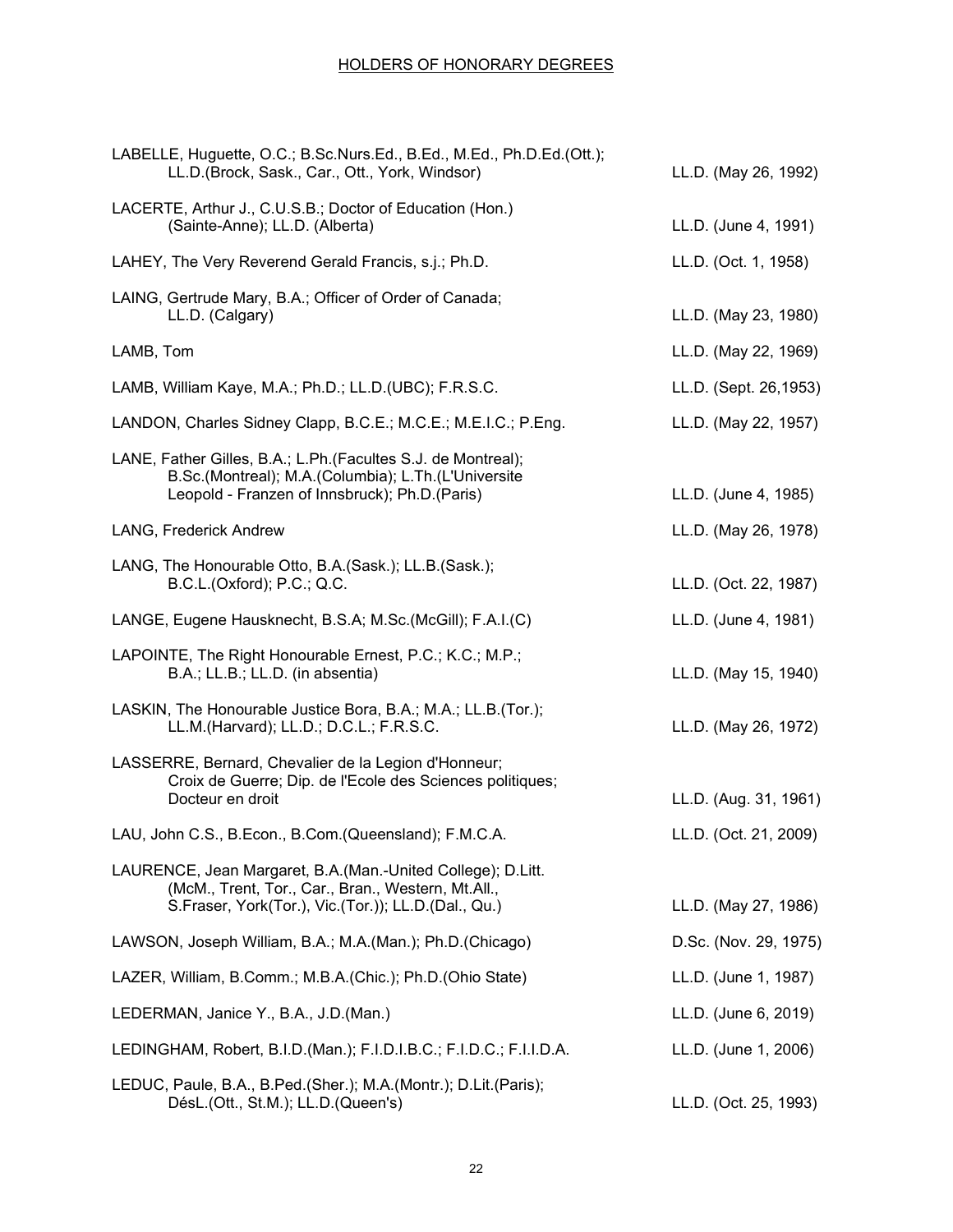| LEE, The Honourable Philip S., C.M., O.M.                                                                                                                                                                                                                                                                                 | LL.D. (May 31, 2011)    |
|---------------------------------------------------------------------------------------------------------------------------------------------------------------------------------------------------------------------------------------------------------------------------------------------------------------------------|-------------------------|
| LePAN, Douglas Valentine, M.A.                                                                                                                                                                                                                                                                                            | D.Litt. (Oct. 24, 1964) |
| LESLIE, William Russell, B.S.A.                                                                                                                                                                                                                                                                                           | LL.D. (Oct. 28, 1952)   |
| LÉTOURNEAU, Ernest Gilles                                                                                                                                                                                                                                                                                                 | LL.D. (Jan. 6, 1993)    |
| LEVEILLE, J. Roger, B.A., M.A.(Man.)                                                                                                                                                                                                                                                                                      | D.Litt. (June 3, 2013)  |
| LEVESQUE, The Very Reverend Georges-Henri, O.P.; B.A.;<br>Dip.Soc.Sc.; D.Sc.                                                                                                                                                                                                                                              | LL.D. (Oct. 19, 1950)   |
| LEVINE, Naomi Z., B.A.(Wpg.), M.A., LL.B.(Man.)                                                                                                                                                                                                                                                                           | LL.D. (June 7, 2019)    |
| LEWIS, Stephen, C.C. DTech, (B.C.I.T.); LL.D. (Cape Breton, Victoria,<br>Simon Fraser, Western, St. Francis Xavier, Calgary,<br>Prince Edward Island, Toronto, British Columbia, Windsor, Queen's,<br>Brock, Wilfrid Laurier, Lakehead, Mount Allison, McGill,<br>Saskatchewan, New Brunswick, Concordia, York, McMaster) | LL.D. (June 5, 2007)    |
| LEWIS, Susan, C.M.; O.M.; B.A.(Man.)                                                                                                                                                                                                                                                                                      | LL.D. (June 2, 2016)    |
| LIBA, Peter, C.M., O.M., Lieutenant Governor of Manitoba                                                                                                                                                                                                                                                                  | LL.D. (May 30, 2001)    |
| LIE, Trygve                                                                                                                                                                                                                                                                                                               | LL.D. (June 11, 1947)   |
| LITTLECHILD, Wilton, C.M.; Q.C.; I.P.C.; F.P.; B.A., M.A., LL.B.(Alta.);<br>LL.D.(Alta.)(Leth.)                                                                                                                                                                                                                           | LL.D. (Oct. 19, 2016)   |
| LOCKHART, Wilfred Cornett, President, University of Winnipeg                                                                                                                                                                                                                                                              | LL.D. (Sept. 18,1967)   |
| LOFTUS, Edwin, K.C.; B.A.; M.A.; LL.B.                                                                                                                                                                                                                                                                                    | LL.D. (1928)            |
| LORIMER, Wesley C.; B.A.(Sask.); B.Ed.(Sask.); M.A., Ed.D.<br>(Columbia); LL.D.(Winnipeg)                                                                                                                                                                                                                                 | LL.D. (May 27, 1982)    |
| LOUDER, Dean, B.A. (Brigham Young); M.A., Ph.D. (Washington)                                                                                                                                                                                                                                                              | LL.D. (June 1, 2015)    |
| LOWER, Arthur Reginald Marsden, M.A.; Ph.D.; LL.D.; F.R.S.C.                                                                                                                                                                                                                                                              | D.Litt. (May 24, 1962)  |
| LYONS, Harry, D.D.S.; F.A.C.D.; D.Sc.                                                                                                                                                                                                                                                                                     | LL.D. (March 18, 1960)  |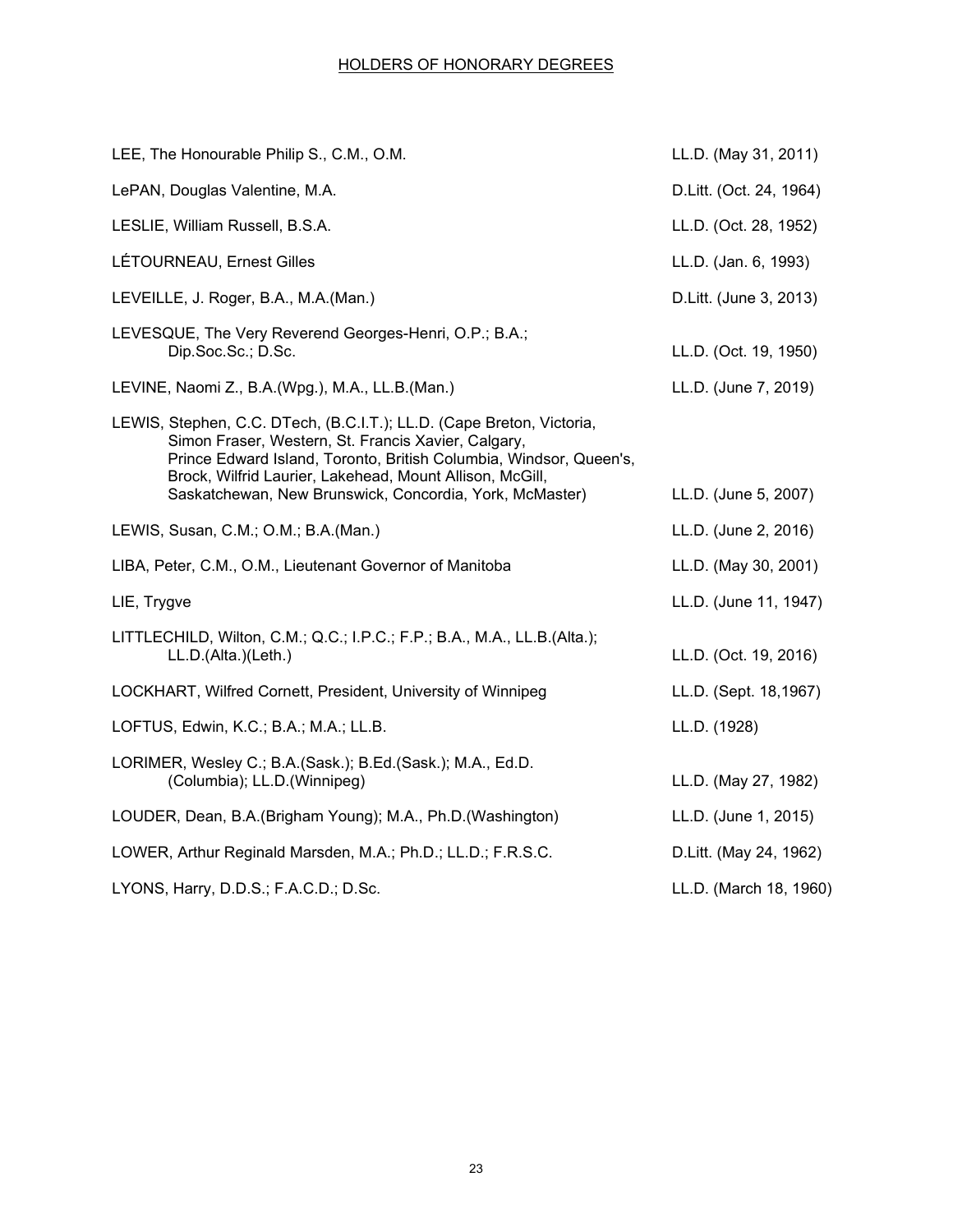| MAASS, Otto, M.Sc.; Ph.D. (Harvard); F.R.S.C.; F.R.S. (London)                                                                                                                        | LL.D. (May 14, 1941)    |
|---------------------------------------------------------------------------------------------------------------------------------------------------------------------------------------|-------------------------|
| MacAULAY, John Alexander, Q.C.; LL.B.                                                                                                                                                 | LL.D. (Sept. 2, 1954)   |
| MacBETH, Reverend Roderick George, B.A.; M.A.                                                                                                                                         | LL.D. (1929)            |
| MACCHARLES, Malcolm Rutherford, M.D.(Man.); F.R.C.S.(Edin.);<br>F.R.C.S.(C); F.A.C.S.                                                                                                 | D.Sc. (May 26, 1977)    |
| MACHRAY, John Alexander, B.A.; M.A.                                                                                                                                                   | LL.D. (1928)            |
| MacDONALD, The Honourable Daniel Alexander                                                                                                                                            | LL.D. (1927)            |
| MacDONALD, John Barfoot, D.D.S.; M.S.; Ph.D.; A.M. (Hons.)                                                                                                                            | LL.D. (May 24, 1962)    |
| MacDONALD, John Spencer, O.C.; B.A.Sc.(Hons.)(Br.Col).;<br>S.M., Ph.D.(M.I.T.); D.Eng.(N.S.T.C., Vic.B.C.);<br>D.Sc.(Br.Col.); D.Sc.Mil.(R.R.M.C.);<br>F.I.E.E.; F.C.A.S.I.; F.C.A.E. | D.Sc. (May 31, 1995)    |
| MACDONNELL, James MacKerras, M.C.; Q.C.; M.A.                                                                                                                                         | LL.D. (May 21, 1952)    |
| MacINNIS, Winona Grace, O.C.; B.A.(Man.); LL.D. (Brock,<br>Simon Fraser, Trent, Notre Dame, Laurentian, Tor.)                                                                         | LL.D. (Nov. 26, 1975)   |
| MACKENZIE, Chalmers Jack, C.M.G.; M.C.; .B.E.; M.C.E.;<br>D.Sc.; D.Eng.; LL.D.; F.R.S.; F.R.S.C.                                                                                      | D.Sc. (May 30, 1953)    |
| MACKINTOSH, William Archibald, M.A.; Ph.D.; F.R.S.C.                                                                                                                                  | LL.D. (May 13, 1942)    |
| MacLEAN, James Alexander, Ph.D.                                                                                                                                                       | LL.D. (1934)            |
| MacLENNAN, David H., B.S.A. (Man.); M.S., Ph.D. (Purdue);<br>F.R.S. (Can.); F.R.S. (Lond.)                                                                                            | D.Sc. (May 31, 2001     |
| MacLENNAN, Hugh, M.A.; Ph.D.; D.Litt.(U.W.O.); F.R.S.C.                                                                                                                               | D.Litt. (Sept. 26,1953) |
| MacMILLAN, Norman John, President, C. N. Railways                                                                                                                                     | LL.D. (Sept. 18,1967)   |
| MacNABB, Gordon M., B.Sc. (Queen's)                                                                                                                                                   | D.Sc. (Oct. 24, 1985)   |
| MacNAMARA, Arthur, Esq.                                                                                                                                                               | LL.D. (May 12, 1944)    |
| <b>MACNEILL, Henry Nesbitt</b>                                                                                                                                                        | LL.D. (May 17, 1937)    |
| MADDIN, Guy Arthur, C.M., O.M., B.A., Litt.D. (Winn.)                                                                                                                                 | D.Litt. (Oct. 16, 2019) |
| MALMO, Robert Beverley, B.A.; M.A.(Md.); Ph.D.(Yale);<br>F.A.P.A.; F.C.P.A.                                                                                                           | LL.D. (May 29, 1970)    |
| MANSBRIDGE, Peter, Hon. B.A.C. (Mt. Royal Coll.);<br>D.Hum.L. (Lakehead); LL.D. (Mt. All.)                                                                                            | LL.D. (May 30, 2001)    |
| MARION, Joseph Alderic                                                                                                                                                                | LL.D. (May 23, 1951)    |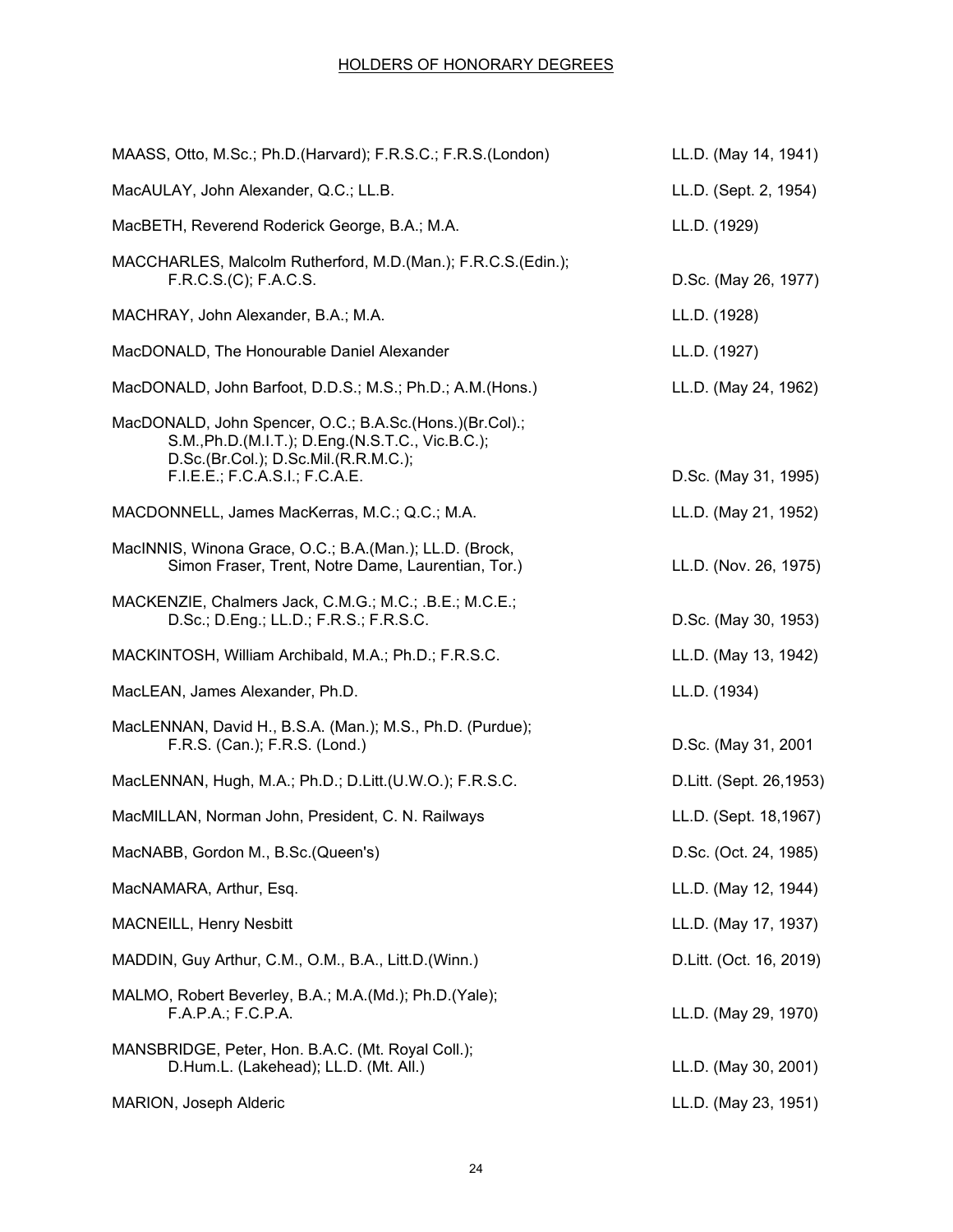| MARSH, Helen Francis, B.A.(Man.)                                                                             | LL.D. (June 10, 1977) |
|--------------------------------------------------------------------------------------------------------------|-----------------------|
| <b>MARTIN, Chester</b>                                                                                       | LL.D. (1929)          |
| MASSEY, The Right Honourable Vincent, P.C.; C.H.; M.A.;<br>LL.D.; D.C.L.; Hon.F.R.S.C.                       | LL.D. (Oct. 28, 1952) |
| MATHERS, Alvin Trotter, M.D.; C.M.; F.R.C.P.(C)                                                              | LL.D. (May 18, 1949)  |
| MATHESON, John William, B.A.; M.A.; D.D.                                                                     | LL.D. (May 17, 1937)  |
| MATHESON, Most Reverend Samuel Pritchard                                                                     | LL.D. (1927)          |
| MATTAUCH, Josef Heinrich Elizabeth, Ph.D.(Vienna);<br>Hon.Ph.D. (Vienna); Member Austrian Academy of Science | D.Sc. (Aug. 29, 1967) |
| MAURAULT, Monseigneur Jean Olivier, P.D. P.S.S.; C.M.G.;<br>LL.D.; D.Litt.; D.C.L.                           | LL.D. (Nov. 8, 1948)  |
| MAURO, Arthur V., C.M.; Q.C.; K.S.G.; B.A.(Man.);<br>LL.B.(U.M.); LL.M.(U.M.)                                | LL.D. (Oct. 22, 1987) |
| McCALLUM, Elmer Verner                                                                                       | LL.D. (Feb. 21, 1938) |
| McCURDY, Wesley, B.A.(Man.)                                                                                  | LL.D. (May 15, 1946)  |
| McGINNIS, Lloyd Robert; B.Sc.(C.E.)(Man.);<br>M.Sc. (Georgia Inst. Of Tech.)                                 | D.Sc. (May 31, 2000)  |
| McGONIGAL, Pearl                                                                                             | LL.D. (May 25, 1983)  |
| McINNES, Donald, Q.C.; .B.A.; LL.B.                                                                          | LL.D. (Aug. 31, 1961) |
| McINTOSH, Herbert, M.A.                                                                                      | LL.D. (May 18, 1949)  |
| McINTYRE, Alexander                                                                                          | LL.D. (1926)          |
| McINTYRE, Daniel                                                                                             | LL.D. (1912)          |
| McINTYRE, Dr. Donald Faison, M.D. (Man.); F.R.C.S.                                                           | LL.D. (May 21, 1971)  |
| McKAY, Alexander Gordon, B.A.(Hons.)(Tor.); M.A.(Yale);<br>A.M.; Ph.D.(Prin.); F.R.S.C.                      | LL.D. (May 27, 1986)  |
| McKAY, The Honourable James, B.A.                                                                            | LL.D. (1927)          |
| McKEAG, W.J., B.Comm.(Man.); LL.D.(Wpg.)                                                                     | LL.D. (May 25, 1977)  |
| McKENZIE, Albert Edward, Esq.                                                                                | LL.D. (May 14, 1941)  |
| McKennitt, C.M.; D.Litt (W. Laur.)                                                                           | LLD. (June 1, 2005)   |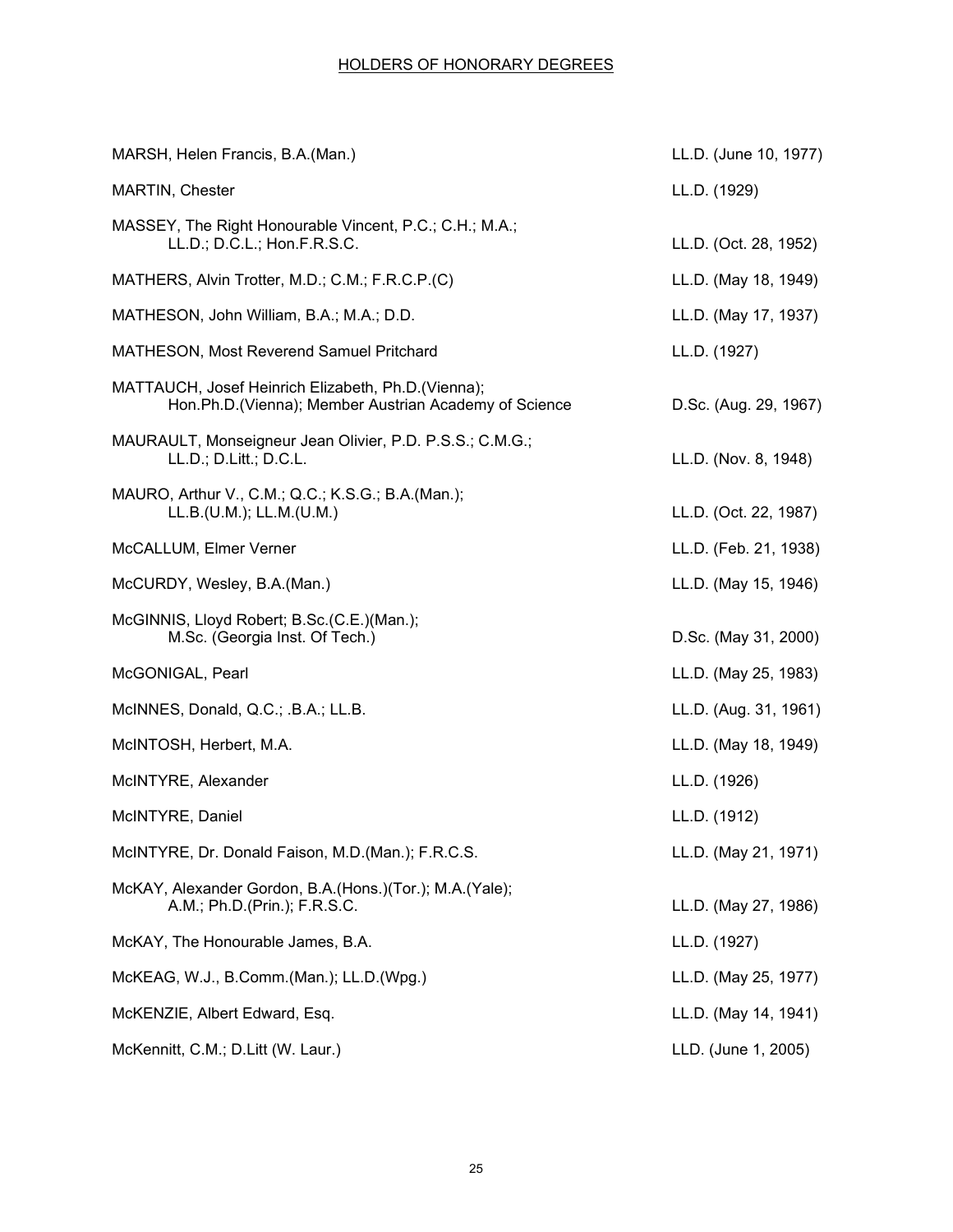| McLACHLIN, The Honorable Beverley, P.C.; B.A., LL.B (Alta.);<br>LL.D. (UBC); LL.D (Alta.); LL.D. (Tor.); LL.D. (York); LL.D (Law<br>Society of Upper Canada); LL.D. (Ott.); LL.D. (Calg.); LL.D. (Brock);<br>LL.D. (SFU); LL.D. (Vic.); LL.D. (Alta.); LL.D. (Leth.); LL.D. (Bridgewater |                        |
|------------------------------------------------------------------------------------------------------------------------------------------------------------------------------------------------------------------------------------------------------------------------------------------|------------------------|
| State College); LL.D. (Mt. St. Vin.); LL.D. (PEI); LL.D. (Montr.)                                                                                                                                                                                                                        | LL.D (May 27, 2004)    |
| McLUHAN, Herbert Marshall, M.A.; Ph.D.                                                                                                                                                                                                                                                   | D.Litt. (May 25, 1967) |
| McMILLAN, Sir Daniel Hunter                                                                                                                                                                                                                                                              | LL.D. (1911)           |
| McPHERSON, Ewen Alexander                                                                                                                                                                                                                                                                | LL.D. (May 19, 1948)   |
| McPHERSON, Hugo Archibald, B.A.(Hons.)(Man.);<br>M.A.(U.W.A.); PhD.(Tor.)                                                                                                                                                                                                                | LL.D. (May 21, 1970)   |
| McQUADE, Wallace Raymond, B.Sc.(C.E.)(Man.)                                                                                                                                                                                                                                              | LL.D. (May 30, 1990)   |
| McWILLIAMS, Margaret, B.A.(Tor.)                                                                                                                                                                                                                                                         | LL.D. (May 15, 1946)   |
| McWILLIAMS, Roland Fairbairn, K.C.; B.A.                                                                                                                                                                                                                                                 | LL.D. (May 18, 1945)   |
| MEDOVY, Harry, B.A.; M.D.; D.Sc.; F.R.C.P.(C); F.A.A.P.                                                                                                                                                                                                                                  | D.Sc. (May 28, 1976)   |
| MEIGHEN, The Right Honourable Arthur, P.C.; B.A.                                                                                                                                                                                                                                         | LL.D. (1932)           |
| MENZIES, Adam Fisher, M.C.; War Cross (Czech.); M.D.; C.M.                                                                                                                                                                                                                               | LL.D. (Jan. 20, 1956)  |
| MERCREDI, Ovide William, O.M.; LL.B.(Man.);<br>LL.D.(Bishop's)(St. Mary's)(Leth.); D.Litt.(Athab.)                                                                                                                                                                                       | LL.D. (Oct. 17, 2018)  |
| MERKELEY, Howard James, D.D.S.; M.D.S.; F.A.C.D.                                                                                                                                                                                                                                         | LL.D. (March 18, 1960) |
| MICAY, Archie Robert, Q.C.; LL.B.                                                                                                                                                                                                                                                        | LL.D. (Oct. 21, 1977)  |
| MICHENER, Gov. General Daniel Roland (His Excellency, the<br>Right Honourable), D.C.; Q.C.; B.C.L.; LL.D.                                                                                                                                                                                | LL.D. (April 26, 1970) |
| MIGICOVSKY, Berbaruch, B.S.A.(Man.); M.S.; Ph.D.(Minn.);<br>D.Sc.(Carleton)                                                                                                                                                                                                              | D.Sc. (May 25, 1973)   |
| MILLER, The Honourable Calvert Charlton                                                                                                                                                                                                                                                  | LL.D. (Sept. 17,1962)  |
| MILNER, Brenda Atkinson, B.A.(Newnham College, Cambridge);<br>Ph.D.(McGill); Sc.D.(Cambridge)                                                                                                                                                                                            | D.Sc. (May 26, 1982)   |
| MILLS, William J., A.B. (U.C. Berkeley)., M.D. (Stanford),<br>Rear Admiral (Ret.), United States Navy                                                                                                                                                                                    | LL.D. (Mar.8, 2006)    |
| MITCHELL, Rosslyn Brough, B.A.; M.D.; C.M.; F.A.C.S.; F.R.C.P.(C)                                                                                                                                                                                                                        | LL.D. (Jan. 20, 1956)  |
| MOL, Leo, LL.D. (Wpg., Alta.); R.C.A.                                                                                                                                                                                                                                                    | LL.D. (Oct. 20, 1988)  |
| MOLGAT, Gildas, B.Comm.(Hon.)(Man.)                                                                                                                                                                                                                                                      | LL.D. (June 2, 1998)   |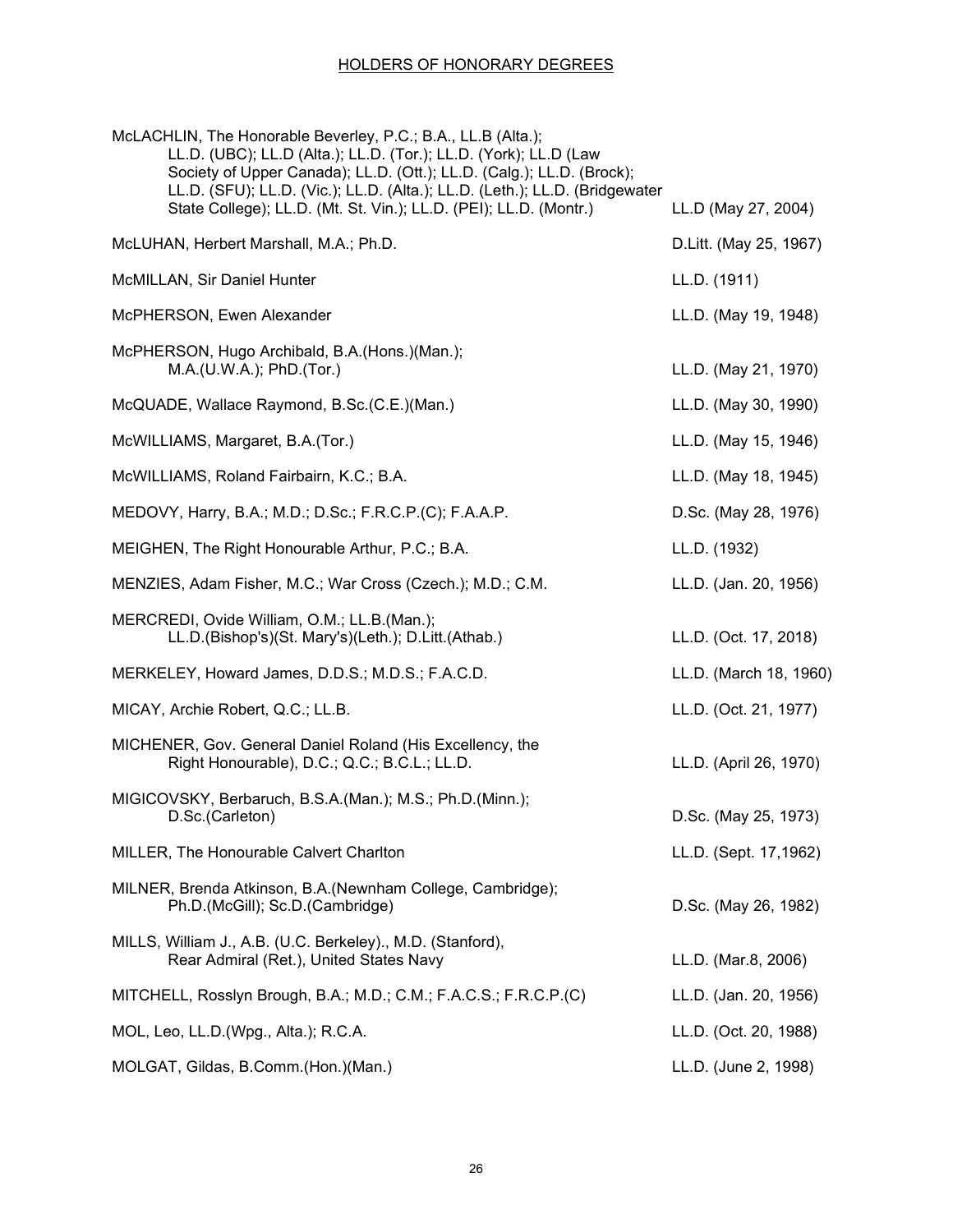| MONNIN, Alfred Maurice, B.A. (St. Boniface); LL.B.; Q.C.;<br>LL.D. (Winnipeg); docteur de l'Universite d'Ottawa (Hons.)<br>(Universite d'Ottawa); Doctor of the University (Hons.)(Laval) | LL.D. (May 29, 1979)    |
|-------------------------------------------------------------------------------------------------------------------------------------------------------------------------------------------|-------------------------|
| MONTAGUE, Major General The Honourable Percival John,<br>C.M.G.; D.S.O.; M.C.                                                                                                             | LL.D. (May 13, 1942)    |
| MONTGOMERY, The Honourable Edward W., B.A.; M.D.; C.M.                                                                                                                                    | LL.D. (1927)            |
| MOONEY, Sister M. Cyril, I.B.V.M.; Ph.D.(London)                                                                                                                                          | LL.D. (May 31, 2012)    |
| MOORADIAN, Ara John, B.Sc. (Sask.); Ph.D. (Missouri)                                                                                                                                      | D.Sc. (May 26, 1972)    |
| MORTON, Ronald Edward Alfred, D.S.O.                                                                                                                                                      | LL.D. (Oct. 19, 1950)   |
| MORTON, William Lewis, M.A.; B.Litt.; DD.D.; D.Litt.; F.R.S.C.                                                                                                                            | D. Litt. (May 26, 1967) |
| MULLER, Celeste, B.A. (St. Boniface); B.Ed. (Manitoba)                                                                                                                                    | LL.D. (June 5, 1984)    |
| <b>MURRAY, Walter Charles</b>                                                                                                                                                             | LL.D. (1929)            |
| MYERS, Dr. Charles Roger, B.A.; M.A.; Ph.D. (Tor.); F.C.P.A.                                                                                                                              | LL.D. (May 29, 1970)    |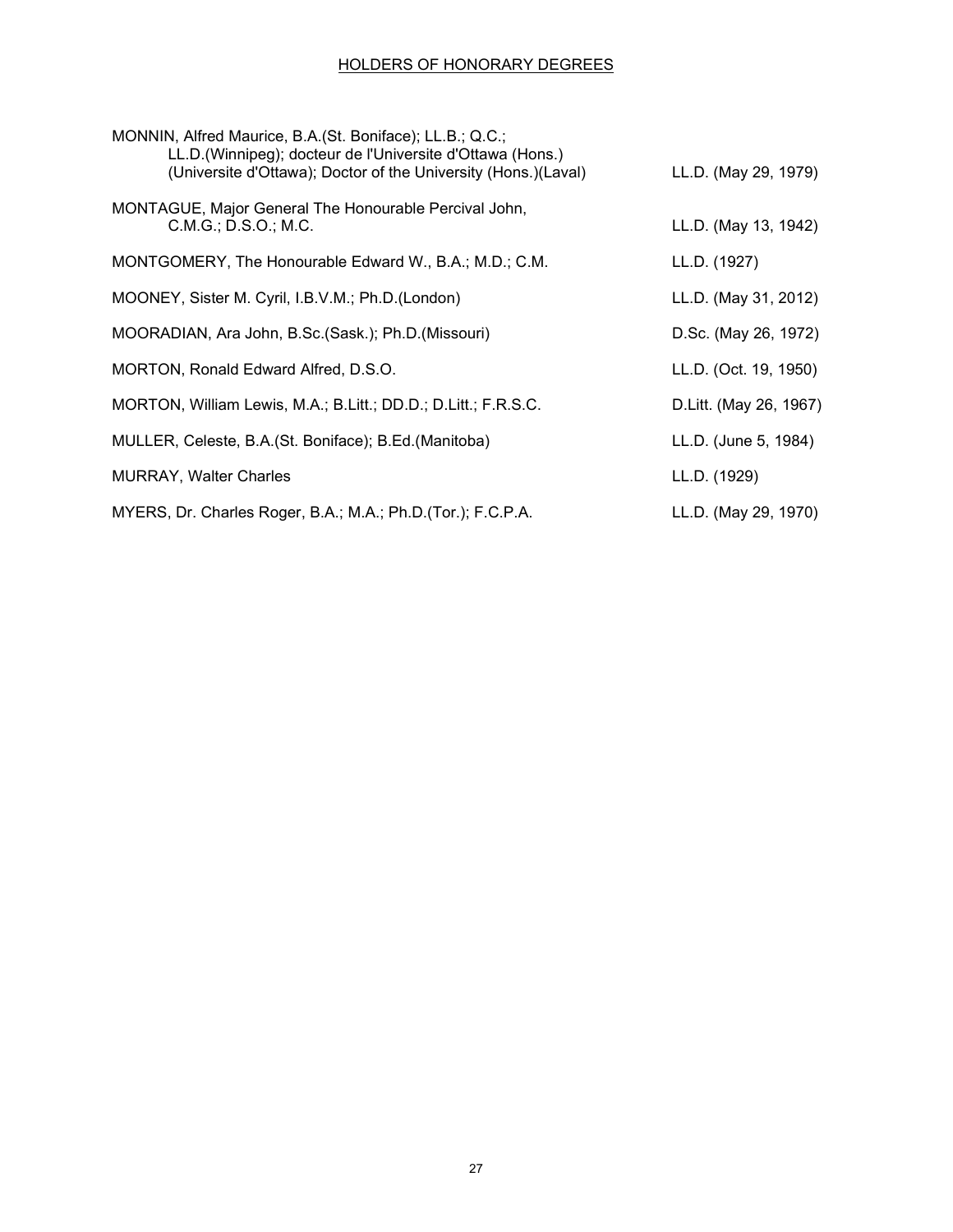| NAYLOR, Bernard                                                                         | LL.D. (Oct. 23, 1980) |
|-----------------------------------------------------------------------------------------|-----------------------|
| NAYLOR, David, O.C.; B.A., B.Sc., M.D. (Tor.); D.Phil. (Oxford)<br>F.R.C.P.C., F.R.S.C. | D.Sc. (May 15, 2009)  |
| NEATBY, Kenneth William, M.S.A.; Ph.D.; LL.D.; F.R.S.C.; F.A.I.C.                       | D.Sc. (May 23, 1956)  |
| NESBITT, Michael F.B., B.Comm., B.A. (Man.)                                             | LL.D. (Oct. 21, 2015) |
| NEWALL, Margaret, B.A. (Saskatchewan)                                                   | LL.D.(Oct. 18, 2001)  |
| NEWTON, Robert, M.C.; B.S.A.; M.Sc.; Ph.D.; D.Sc.; F.R.S.C.                             | D.Sc. (Nov. 8, 1948)  |
| NIZNICK, Gerald A., D.M.D, (Man.), M.S.D. (Indiana)                                     | D.Sc. (May 30, 2002)  |
| NORRIE, William, B.A., LL.B. (Man.); LL.D. (Wpg.); Q.C.                                 | LL.D. (May 25, 1993)  |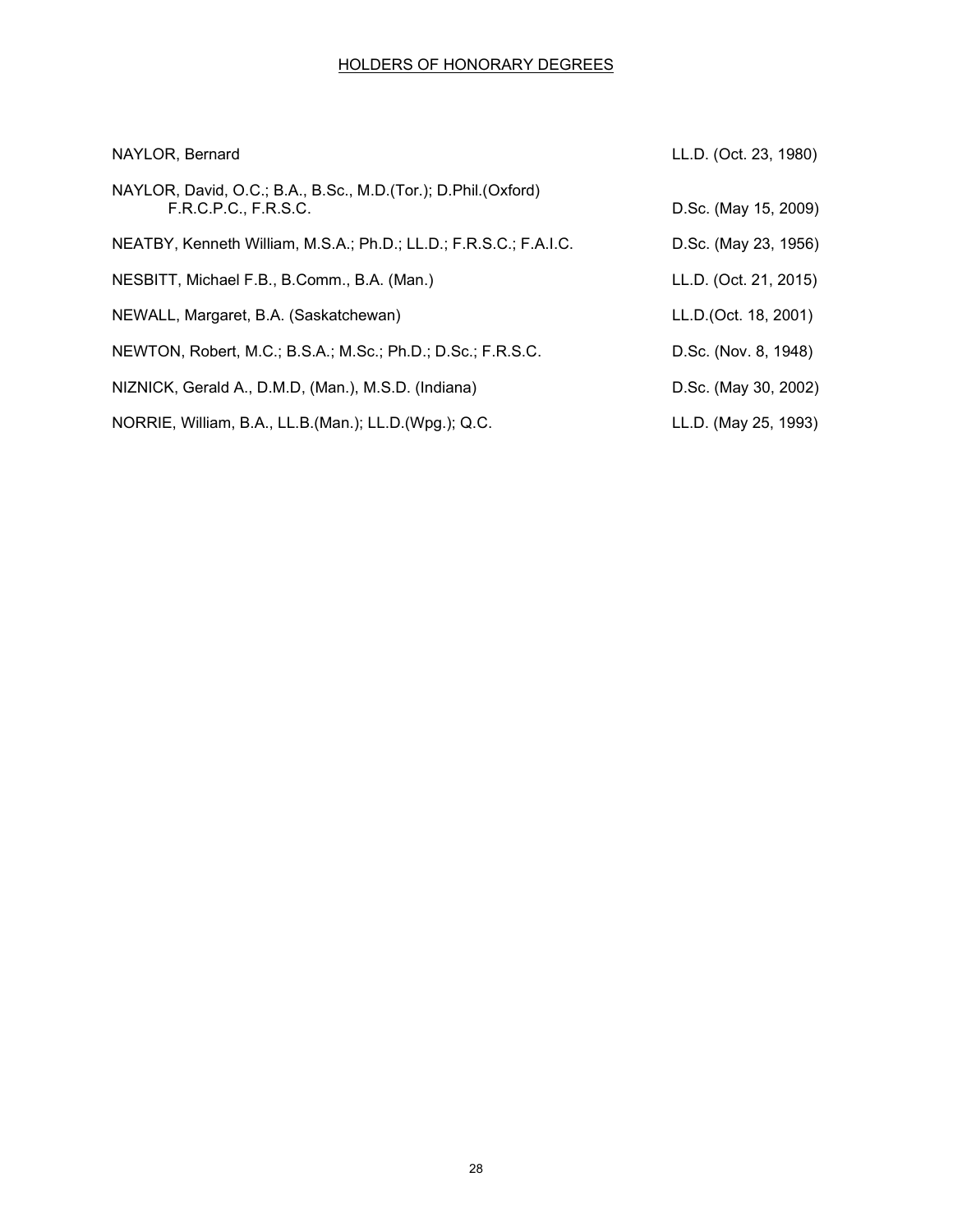| ODDSSON, David, Prime Minister of the Republic of Iceland                                                                                                                                       | LL.D. Oct. 19, 2000)     |
|-------------------------------------------------------------------------------------------------------------------------------------------------------------------------------------------------|--------------------------|
| ORMSBY, Margaret Anchoretta, M.A.; Ph.D.                                                                                                                                                        | LL.D. (Oct. 24, 1964)    |
| OSBORNE, Milton Smith, B.Sc.; B.Arch.; M.Sc.; F.R.A.I.C.;<br>A.I.A.; F.R.S.A.                                                                                                                   | LL.D. (Nov. 6, 1959)     |
| OSBORNE, William Frederick, M.A. (Tor.); Officier d'Academic                                                                                                                                    | D. Litt. (May 14, 1943)  |
| O'SIADHAIL, Micheal, B.A., M.Litt. (Trinity)                                                                                                                                                    | D. Litt. (Oct. 17, 2017) |
| OSTRY, Bernard, O.C.; B.A. (Honours) (Man.)                                                                                                                                                     | LL.D. (May 29, 1997)     |
| OSTRY, Sylvia, B.A.; M.A.; Ph.D. (McGill); LL.D. (N.B., York (Tor.),<br>McG., W.Ont., McM., Br.Col., Qu., Brock, Mt.All., Acadia,<br>Am.Col.of Switz., Winn.); D.M.Sc.(Ott.); D.Lit.(Laur.); OC | LL.D. (May 27, 1986)     |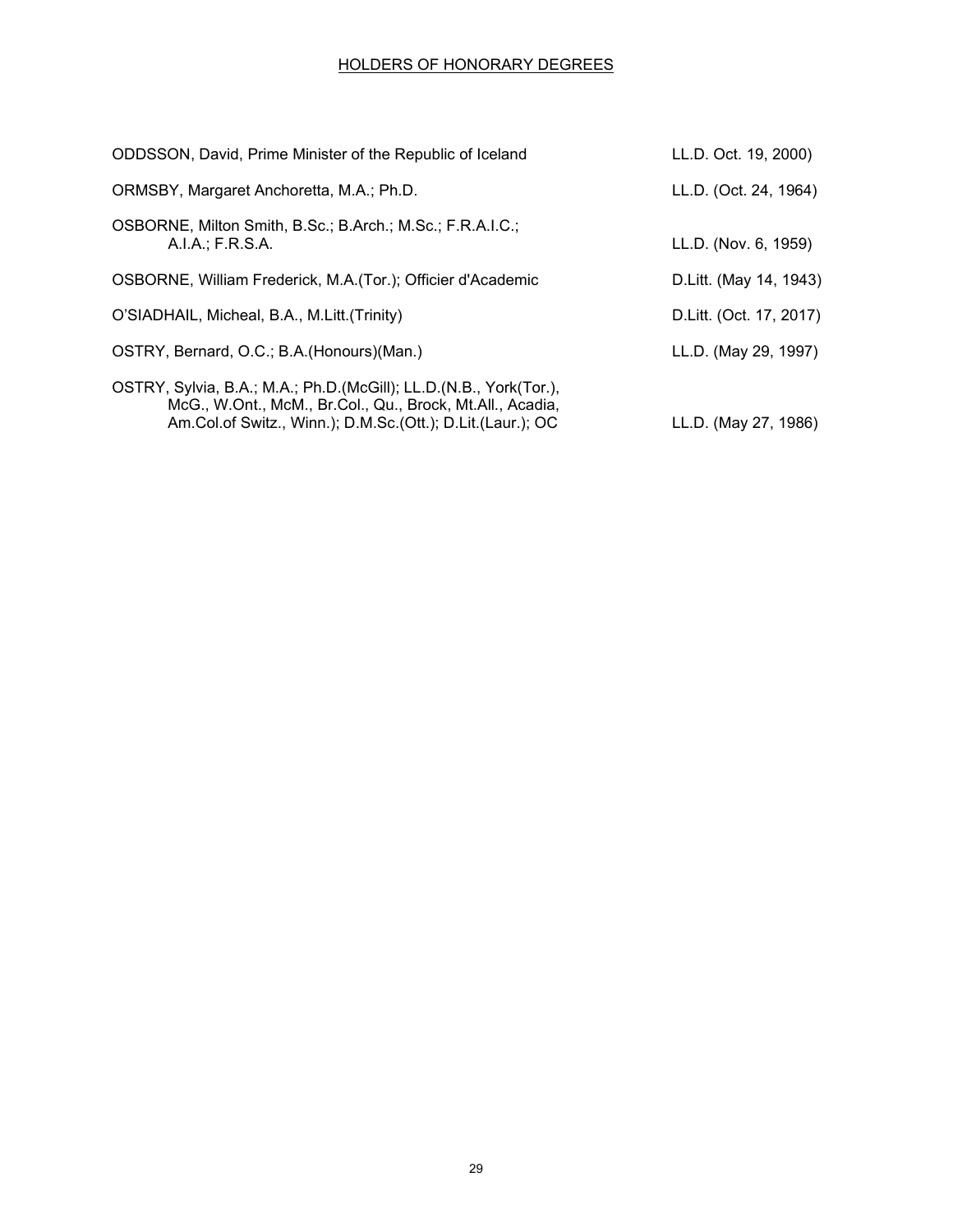| PARADES-LOPEZ, Octavio, B.Sc. (Hons.) (IPN); M.Sc. (Czechslovak<br>Academy); M.Sc. (IPN); Ph.D. (Man.); D.Sc. (Queretaro); D.Sc.<br>(Sinaloa) | LL.D. (June 1, 2005)    |
|-----------------------------------------------------------------------------------------------------------------------------------------------|-------------------------|
| PARENT, Right Reverend Alphonse-Marie, P.A.; B.A.; M.A.;<br>D.D.; Ph.D.; M.S.R.C.                                                             | LL.D. (May 26, 1966)    |
| PARKER, Matthew Archibald                                                                                                                     | LL.D. (1924)            |
| PARKER, William James, M.B.E.; B.S.A.                                                                                                         | LL.D. (Oct. 19, 1950)   |
| PARRISH, William Bruce, C.M.                                                                                                                  | LL.D. (May 30, 1996)    |
| PATTERSON, John, M.A.; F.R.S.C.                                                                                                               | LL.D. (May 13, 1942)    |
| PAYETTE, Julie, O.C.; C.Q.; B.Eng.(McGill); M.Appl.Sc.(Tor.)                                                                                  | D.Sc. (May 30, 2013)    |
| PEEBLES, P. James E., B.Sc.(Man.); Ph.D.(Prin.); LL.D.(Tor., Chic.);<br>F.A.A.A.S.; F.A.P.S.; F.R.S.; F.R.S.Can.                              | D.Sc. (May 30, 1989)    |
| PENFIELD, Wilder Graves, O.M.; C.M.G.; M.A.; D.M.; D.Sc.; D.C.L.;<br>F.R.S.; F.R.S.C.; F.R.C.S.(C)                                            | D.Sc. (May 18, 1955)    |
| PENINSHISH (BIRD), Elder J. Louis, Journalism Cert. (Confederation)                                                                           | D.Litt. (Oct. 19, 2017) |
| PENTLAND, Barbara                                                                                                                             | LL.D. (May 27, 1976)    |
| PICARD, André, B.Comm.(Ott.); B.J.(Car.); LL.D.(UOIT)                                                                                         | LL.D. (May 14, 2015)    |
| PICKERSGILL, The Honourable John Whitney, M.A.; B.Litt.                                                                                       | LL.D. (May 25, 1967)    |
| PITBLADO, Isaac, B.A.; M.A.; LL.B.                                                                                                            | LL.D. (1926)            |
| PITBLADO, James B., C.M.; B.Comm.(Man.); M.G.A. (Penn.)                                                                                       | LL.D. (June 2, 2005)    |
| PITBLADO, Sandra, B.A.(Tor.); LL.D.(Windsor)                                                                                                  | LL.D. (June 6, 2017)    |
| POCOCK, The Most Reverend Philip Frances, D.D.; J.C.D.;<br><b>B.A.; LL.D.</b>                                                                 | LL.D. (Oct. 1, 1958)    |
| POIRIER, Bernadette, s.g.m.; B.N. (Montreal); M.Ed. (Columbia)                                                                                | LL.D. (June 4, 1996)    |
| POY, Vivienne, The Honorable Vivienne Poy, Dip. (Fashion Arts)<br>(Seneca), B.A. (Hons.) (McGill), M.A., Ph.D. (Toronto)                      | LL.D. (Oct. 19, 2006)   |
| PRATT, Edwin John, M.A.; Ph.D.                                                                                                                | D. Litt. (May 18, 1945) |
| PRENDERGAST, Chief Justice James E., B.A.; LL.B.                                                                                              | LL.D. (1931)            |
| PRICE, Gerry V., B.Sc., M.Sc.(Man.); Ph.D.(Lehigh)                                                                                            | LL.D. (June 7, 2017)    |
| PRITCHARD, John McClary                                                                                                                       | LL.D. (Oct. 28, 1952)   |
| PULFER, James Kenneth, B.Sc.; M.Sc.                                                                                                           | D.Sc. (May 30, 1984)    |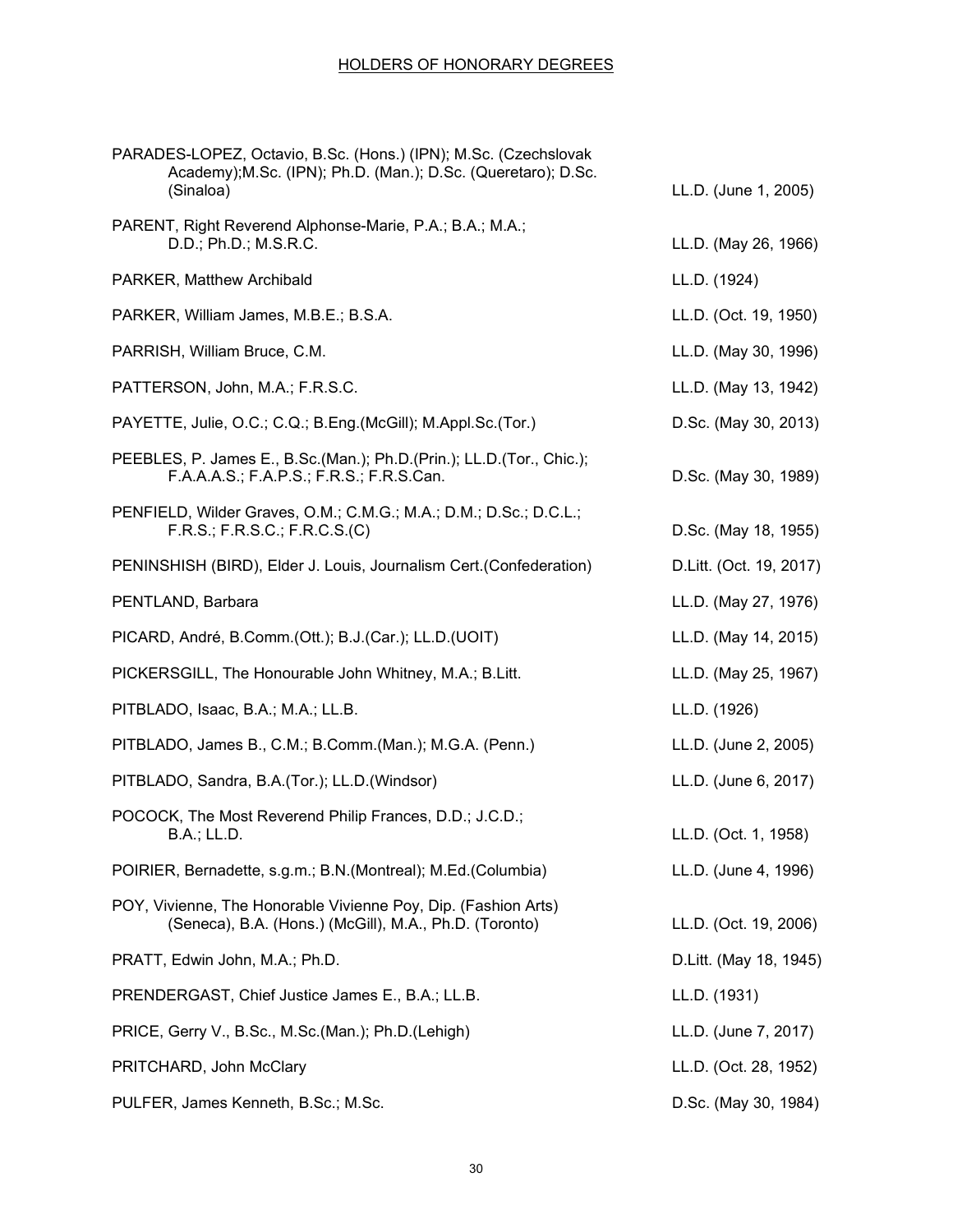| RACHLIS, Michael, M.D.(Man.)                                                                          | LL.D. (May 13, 2010)   |
|-------------------------------------------------------------------------------------------------------|------------------------|
| RADY, Ernest S., B.Comm., LL.B.(Man.); LL.D.(UCSD)                                                    | LL.D. (May 27, 2015)   |
| REA, Donald George, B.Sc.; M.Sc.; Ph.D.(MIT); Post-doctoral<br>Research Fellow (Oxford 1954-55)       | D.Sc. (May 29, 1980)   |
| READING, The Dowager Marchioness of, G.B.E.; D.Litt.; LL.D.                                           | LL.D. (May 25, 1960)   |
| REDDY, Strinivasan, O.M.; B.Ed., M.Ed.(Man.)                                                          | LL.D. (May 29, 2013)   |
| REID, Angus, E., B.A., M.A. (Man.); Ph.D. (Car.)                                                      | LL.D. (May 29, 1996)   |
| REID, John Hatchkiss Stewart, M.A.; Ph.D.                                                             | LL.D. (May 23, 1963)   |
| REID, Margaret Gilpin, B.H.Ec.; Ph.D.                                                                 | LL.D. (May 25, 1960)   |
| REISMAN, Heather M., C.M.; LL.D.(Ryerson), (W. Laur.), (Mt.All.), (St.FX.)                            | LL.D. (June 1, 2016)   |
| REYCRAFT, Llewellyn James, K.C.                                                                       | LL.D. (Oct. 16, 1946)  |
| RICARD, François, M.A. (McGill); Ph.D. (Aix-Marseille)                                                | D.Litt. (June 1, 2009) |
| RICHARD, Jean d'Auteuil, s.j.                                                                         | LL.D. (Oct. 17, 1968)  |
| RICHARDSON, George Taylor, B.Com.(Man.)                                                               | LL.D. (Oct. 23, 1969)  |
| RICHARDSON, Hartley T., B.Comm. (Hons.) (Man.)                                                        | LL.D. (Oct 20, 2004)   |
| RICHARDSON, Kathleen M., O.C.; B.A.(Man.)                                                             | LL.D. (May 30, 1989)   |
| RICHARDSON, Muriel Sprague, LL.D.                                                                     | LL.D. (May 21, 1958)   |
| RICHARDSON, Tannis M., O.C.; B.Sc.(H.Ec.)(Man.)                                                       | LL.D. (May 29, 2012)   |
| RICKER, Dr. Wm. Edwin, B.A.; M.A.; Ph.D.(Tor.); F.R.S.C.                                              | D.Sc. (May 29, 1970)   |
| RIDDELL, Clayton H., B.Sc. (Hons.) (Man.)                                                             | D.Sc. (May 27, 2004)   |
| RIDDELL, John Henry, B.A.; D.D.; LL.D.                                                                | LL.D. (June 7, 1938)   |
| RIDDELL, Walter Alexander, M.A.; B.D.; Ph.D.                                                          | LL.D. (Oct. 16, 1946)  |
| RILEY, John Derek, C.M.; B.Comm.(Man.)                                                                | LL.D. (June 7, 2017)   |
| RILEY, William Culver, Chairman, The Canadian Indemnity Co.;<br>President, Pan-American Games Society | LL.D. (Sept. 18,1967)  |
| RIOPELLE, Jean-Paul, C.C.Artist; D.Litt.(McGill)                                                      | LL.D. (Oct. 19, 1972)  |
| ROBBINS, John Everett, President, Brandon University                                                  | LL.D. (Sept. 18,1967)  |
| ROBERTS, John Peter Lee, O.C.; A.Mus.A.(Syd.);<br>M.A.(Car.); Hon.D.F.A.(Vic.B.C.)                    | LL.D. (May 28, 1997)   |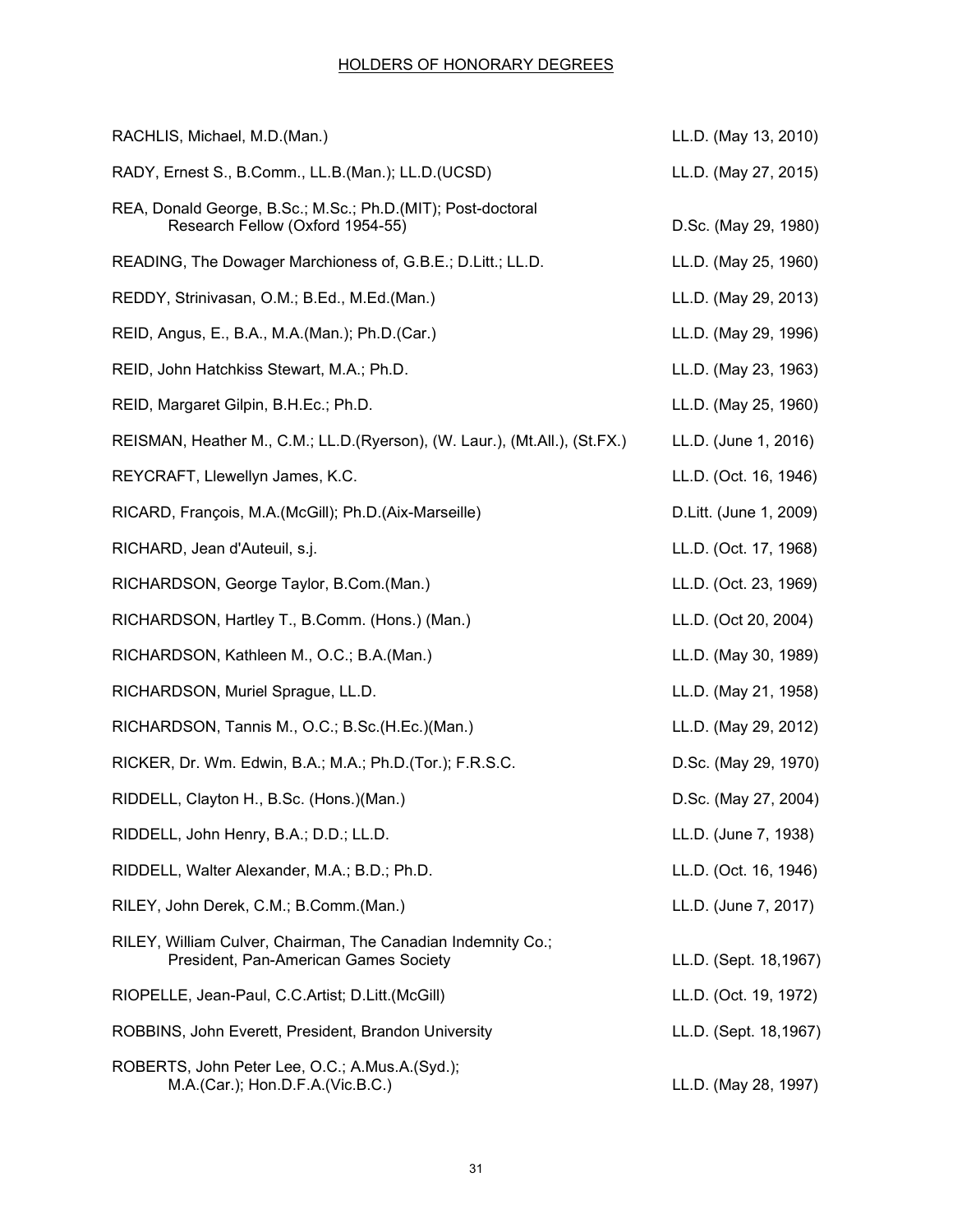| ROBERTSON, Donald, O.M., Ed.D. (Brandon)                                                                                        | LL.D. (Oct. 18, 2007)  |
|---------------------------------------------------------------------------------------------------------------------------------|------------------------|
| ROBERTSON, Harold Rocke, B.Sc.; M.D.; C.M.; D.C.L.;<br>F.R.S.C.(C); F.A.C.S.; F.R.S.C.(E)                                       | LL.D. (May 21, 1964)   |
| ROBERTSON, Heather Margaret, B.A.(Hons.)(Man.);<br>M.A. (Columbia, New York)                                                    | LL.D. (May 27, 1998)   |
| ROBERTSON, Lloyd, O.C.; LL.D. (Royal Roads)                                                                                     | LL.D. (May 29, 2012)   |
| ROBLIN, The Honourable Duff, Premier of the Province of Manitoba                                                                | LL.D. (Sept. 18,1967)  |
| ROBSON, The Honourable Hugh Amos                                                                                                | LL.D. (1914)           |
| ROGERS, Norman McLean                                                                                                           | LL.D. (Oct. 21, 1937)  |
| ROGERS, Shelagh H.S., O.C., B.A. (Qu.), LL.D. (Mem.) (Mt. All.) (W. Ont.),<br>D.Litt.(Car., Vancouver Island), D.Ed.(Nipissing) | D.Litt. (June 5, 2019) |
| ROLAND, Charles Gordon, M.D., B.Sc.(Med.)(Man.)                                                                                 | D.Sc. (May 29, 1997)   |
| RONALD, Allan, O.C., FRSC, B.Sc. (Med), MD, FRCPD, MACP,<br>LL.D. (Providence College), D.Sc. (Winnipeg)                        | D.Sc. (May 12, 2011)   |
| ROOSEVELT, Eleanor, D.H.L.                                                                                                      | LL.D. (March 10, 1949) |
| ROSS, Robert T, M.D. (Man.); F.R.C.P.C.                                                                                         | D.Sc. (May 28, 2003)   |
| ROSSANT, Janet, C.C.; B.A., M.A.(Hons.)(Oxford); Ph.D.(Cambridge);<br>LL.D.(Dal.)(Mt.All.)(Wind.); D.Sc.(UBC)(Cambridge)        | D.Sc. (June 6, 2018)   |
| ROSTROPOVICH, Mstislav Leopoldovich                                                                                             | LL.D. (Feb. 14, 1975   |
| ROTHSTEIN, Justice Marshall, B.Comm(Man.), LL.B.(Man.)                                                                          | LL.D. (June 3, 2010)   |
| RUNCIMAN, Alexander McInnes                                                                                                     | LL.D. (May 27, 1974)   |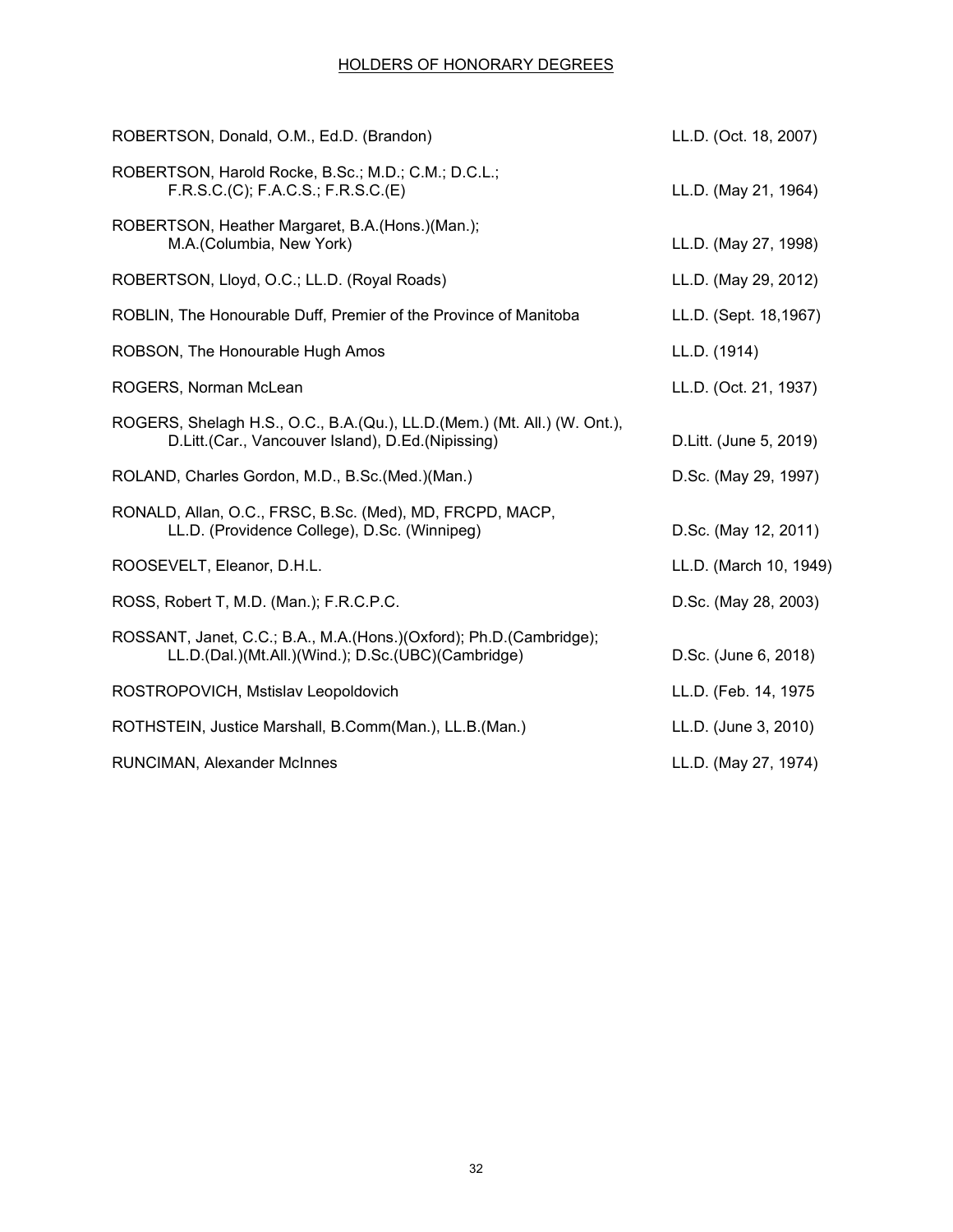| ST-CYR HÉBERT, Chantal, O.C.; B.A. (York);<br>LL.D.(Bishops, York, W.Ont., Concordia)                                                                 | D.Sc. (Oct. 22, 2014)   |
|-------------------------------------------------------------------------------------------------------------------------------------------------------|-------------------------|
| ST. LAURENT, The Honourable Louis, K.C.                                                                                                               | LL.D. (1935)            |
| ST. ONGE, Denis, B.Sc.(Man.)                                                                                                                          | D.Sc. (June 5, 1990)    |
| SAINT-PIERRE, Annette, B.A., M.A., Ph.D. (Ott.)                                                                                                       | LL.D. (June 2, 1992)    |
| SAKHAROV, Andrei                                                                                                                                      | LL.D. (Feb. 17, 1989)   |
| SANGER, John William, M.E.I.C.; P.Eng.                                                                                                                | D.Sc. (May 20, 1959)    |
| SARGEANT, Terry, B.A., LL.B.                                                                                                                          | LL.D. (June 2, 2011)    |
| SAUNDERS, Doris Boyce, B.A. (Hons.), M.A. (Man.); B.Litt. (Oxon.);<br>LL.D.(Br.Col.)                                                                  | LL.D. (June 1, 1994)    |
| SAUNDERSON, Dr. H.H., B.A.; M.A.(Man.); Ph.D.(McGill); LL.D.;<br>D.S.C.; President Emeritus                                                           | LL.D. (Oct. 1970)       |
| SAUL, His Excellency John Ralston, C.C.; B.A. Hons. (McGill);<br>Ph. D. (London); LL.D. (Simon Fraser, McMaster);<br>D. Litt. (Victoria, McGill, UWO) | LL.D. (Oct. 24, 2002)   |
| SAUVE, Jeanne, Governor General of Canada                                                                                                             | LL.D. (June 7, 1988)    |
| SCHAEFER, Otto, C.M.; M.D. (Heidel.); F.R.C.P. (C);<br>F.A.C.P.; F.C.C.P.                                                                             | D.Sc. (May 29, 1991)    |
| SCHIPPER, Steven, C.M.; D.Litt.(Wpg.)                                                                                                                 | D. Litt. (May 28, 2015) |
| SCHREYER, Edward Richard, B.Ped.; B.A.; B.Ed.; M.A.                                                                                                   | LL.D. (May 24, 1979)    |
| SCHWARTZ, Gerald W., O.C.; B.Comm., LL.B. (Man.); M.B.A. (Harv.);<br>Ph.D.(Hon.)(Tel Aviv); LL.D.(St.FX.)                                             | LL.D. (June 1, 2016)    |
| SCOTT, Francis Reginald, B.A.; B.Litt.; B.C.L.; F.R.S.C.                                                                                              | LL.D. (May 25, 1961)    |
| SCOTT, Richard Jamieson, B.A., LL.B. (Man.)                                                                                                           | LL.D. (May 31, 2000)    |
| SCRIVER, Charles R., O.C.; B.A., M.D.C.M.(McG.); F.R.S.; F.R.C.P.(C);<br>F.R.S.Can.; F.C.C.M.G.                                                       | D.Sc. (May 27, 1992)    |
| SEIDLER, Harry, A.C.; O.B.E.; B.Arch.(Man.); M.Arch.(Harv.)                                                                                           | LL.D. (May 31, 1988)    |
| SELLERS, Henry Eugene, Esq.                                                                                                                           | LL.D. (May 12, 1944)    |
| SENFT, Helena Jean Riley, B.S.Sc.(W.Ont.)                                                                                                             | LL.D. (Oct. 17, 2019)   |
| SEYMOUR, Whitney North, A.B.; LL.B.; LL.D.                                                                                                            | LL.D. (Aug. 31, 1961)   |
| SHACK, Sybil Frances, B.A.; B.Ed.; F.C.C.T.                                                                                                           | LL.D. (May 23, 1969)    |
| SHAPIRO, Evelyn, B.A., M.A. (McGill)                                                                                                                  | LL.D. (June 1, 2000)    |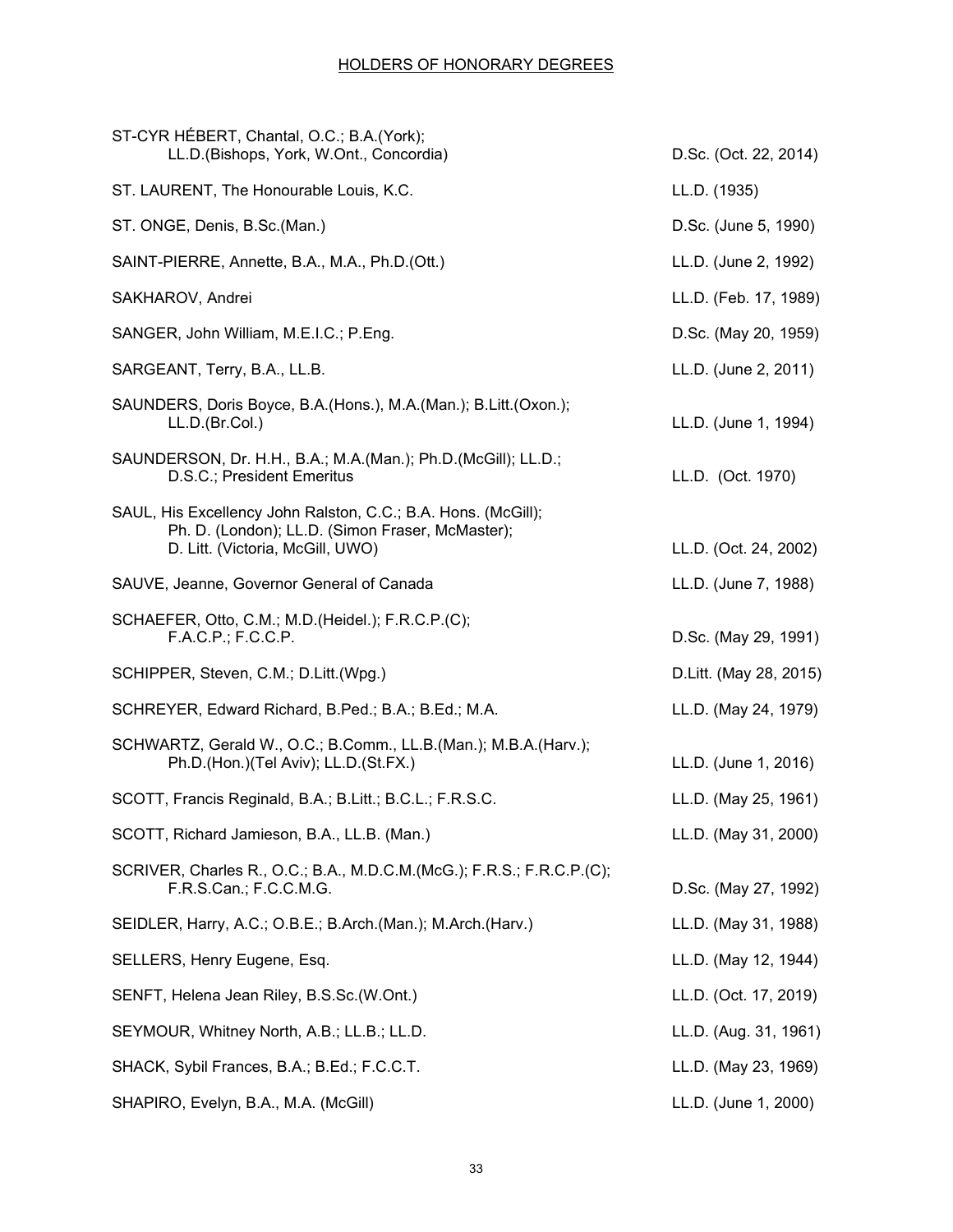| SHARP, The Honourable Mitchell William, P.C.; M.P.; B.A.                                                                                                                                                                                                                                                                                                  | LL.D. (May 27, 1965)   |
|-----------------------------------------------------------------------------------------------------------------------------------------------------------------------------------------------------------------------------------------------------------------------------------------------------------------------------------------------------------|------------------------|
| SHEBESKI, Leonard Hylary, B.S.A.; M.Sc.; Fellow, Agricultural<br>Institute of Canada; Fellow, Royal Society of Canada;<br>D.Sc. honoris causa (Agricultural University, Warsaw);<br>D.Sc. honoris causa (Queen's); LL.D. honoris causa<br>(Saskatchewan); Officer of Order of Canada                                                                      | D.Sc. (May 28, 1981)   |
| SHEPS, Cecil G., M.D.; M.P.H.(Yale); Fellow, Division of<br>Medical Sciences, Rockefeller Foundation; Travelling<br>Fellow, World Health Organization; D.Sc.(honorary)<br>(Chicago Medical School)                                                                                                                                                        | D.Sc. (May 30, 1985)   |
| SHEPS, Mindel Cherniak, M.D.(Man.); M.D.M.; D.Sc.                                                                                                                                                                                                                                                                                                         | .Sc. (Oct. 21, 1971)   |
| SHERMAN, The Most Reverend Louis Ralph, M.A.; B.Litt.; LL.D.; D.D.                                                                                                                                                                                                                                                                                        | LL.D. (May 18, 1949)   |
| SHIELDS, Carol Ann, C.M., O.M., A.B. (Hanover), M.A.<br>(Ottawa; D.Univ. (Ottawa), D.H.L, (Hanover), LL.D.,<br>(Queen's, Concordia, Calgary), D.Letters. (Winnipeg, Toronto,<br>Western Ontario, Lakehead, Victoria), D.Litt. (British Columbia,<br>Carleton, Wilfrid Laurier)                                                                            | D.Litt. (Jan. 4, 2003) |
| SIBLEY, W.M., B.A.(Hons.); M.A.(U.B.C.); Ph.D.(Brown)                                                                                                                                                                                                                                                                                                     | LL.D. (May 20, 1977)   |
| SIDDIQUI, Shahina, B.A.(Karachi)                                                                                                                                                                                                                                                                                                                          | LL.D. (June 4, 2019)   |
| SIFTON, Victor, C.B.E.; D.S.O.                                                                                                                                                                                                                                                                                                                            | LL.D. (Oct. 28, 1952)  |
| SILVER, Robert, O.M., B.Sc.(Man.)                                                                                                                                                                                                                                                                                                                         | LL.D. (May 23, 2019)   |
| SIMMS, Glenda P., B.Ed., M.Ed., Ph.D.(Alta.)                                                                                                                                                                                                                                                                                                              | LL.D. (June 2, 1994)   |
| SIMPSON, Jeffrey C., O.C., B.A. (Hons.) (Queen's),<br>M.Sc. (LSE), LL.D., (UBC), LL.D. (UWO)                                                                                                                                                                                                                                                              | LL.D. (May 29, 2002)   |
| SINCLAIR, Ian David, President, C. P. Railways                                                                                                                                                                                                                                                                                                            | LL.D. (Sept. 18,1967)  |
| SINCLAIR, The Honourable Mr. Justice Murray,<br>LL.B. (Man.), DU (Ottawa), DCL, (St. John's, Man.)                                                                                                                                                                                                                                                        | LL.D. (May 30, 2002)   |
| SINCLAIR, Sol, B.S.A.; M.Sc.(Sask.); Ph.D.(Minn.); F.A.I.C.                                                                                                                                                                                                                                                                                               | LL.D. (Nov. 20, 1976)  |
| SIRLUCK, Ernest, B.A.; M.A.(Toronto); Ph.D.(Toronto); Member<br>of the Order of the British Empire; Guggenheim Fellow;<br>American Council of Learned Societies Fellow; Fellow of<br>Royal Society of Canada; LL.D. (Queen's-Kingston); Honorary<br>Degree (Toronto); Honorary Degree (Western Ontario);<br>President of University of Manitoba 1970-1976 | LL.D. (May 22, 1980)   |
| SKINNER, Frank Leith, M.B.E.                                                                                                                                                                                                                                                                                                                              | LL.D. (May 16, 1947)   |
| SLEMON, Air Marshall Charles Roy, C.B.; C.B.E.; C.D.; B.Sc.C.E.                                                                                                                                                                                                                                                                                           | LL.D. (May 20, 1953)   |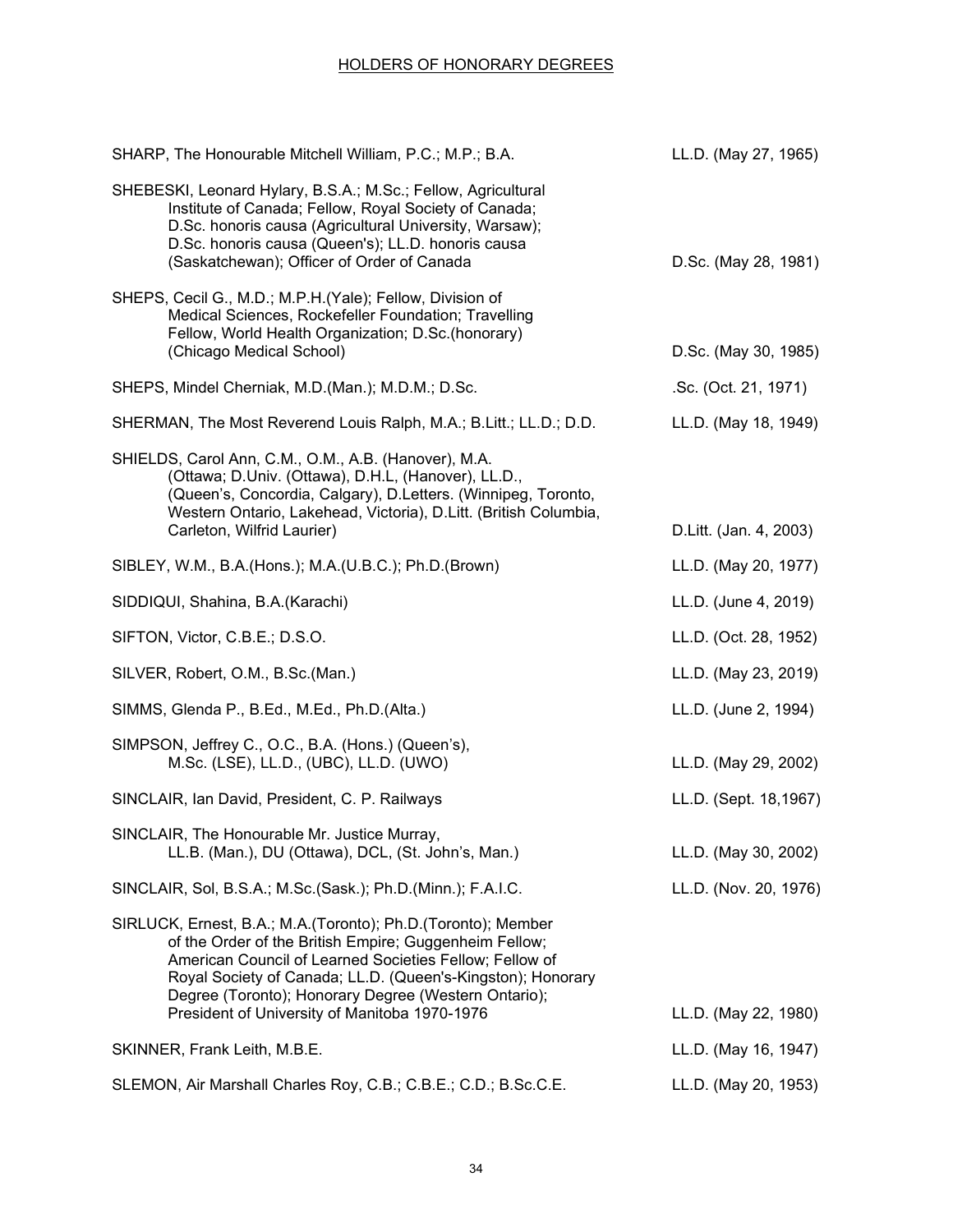| LL.D. (Oct. 21, 2004) |
|-----------------------|
| LL.D. (May 20, 1959)  |
| LL.D. (Oct. 24, 1968) |
| LL.D. (May 29, 1958)  |
| D.Sc. (May 16, 2008)  |
| LL.D. (May 27, 2009)  |
| LL.D. (May 18, 1945)  |
| D.Sc. (Oct. 19, 1950) |
| LL.D. (Oct. 25, 1984) |
| LL.D (Oct. 22, 2003)  |
| LL.D. (May 14, 1943)  |
| LL.D. (Oct. 15, 1947) |
| LL.D. (Nov. 4, 1963)  |
| LL.D. (1931)          |
| LL.D. (1919)          |
| LL.D. (May 21, 1970)  |
| D.Sc. (May 26, 2009)  |
| LL.D. (May 27, 1977)  |
| D.Sc. (May 19, 1954)  |
| D.Sc. (Oct. 23, 1997) |
| LL.D. (May 17, 1937)  |
| LL.D. (Sept. 19,1966) |
| LL.D. (Dec. 6, 1979)  |
| LL.D. (1922)          |
|                       |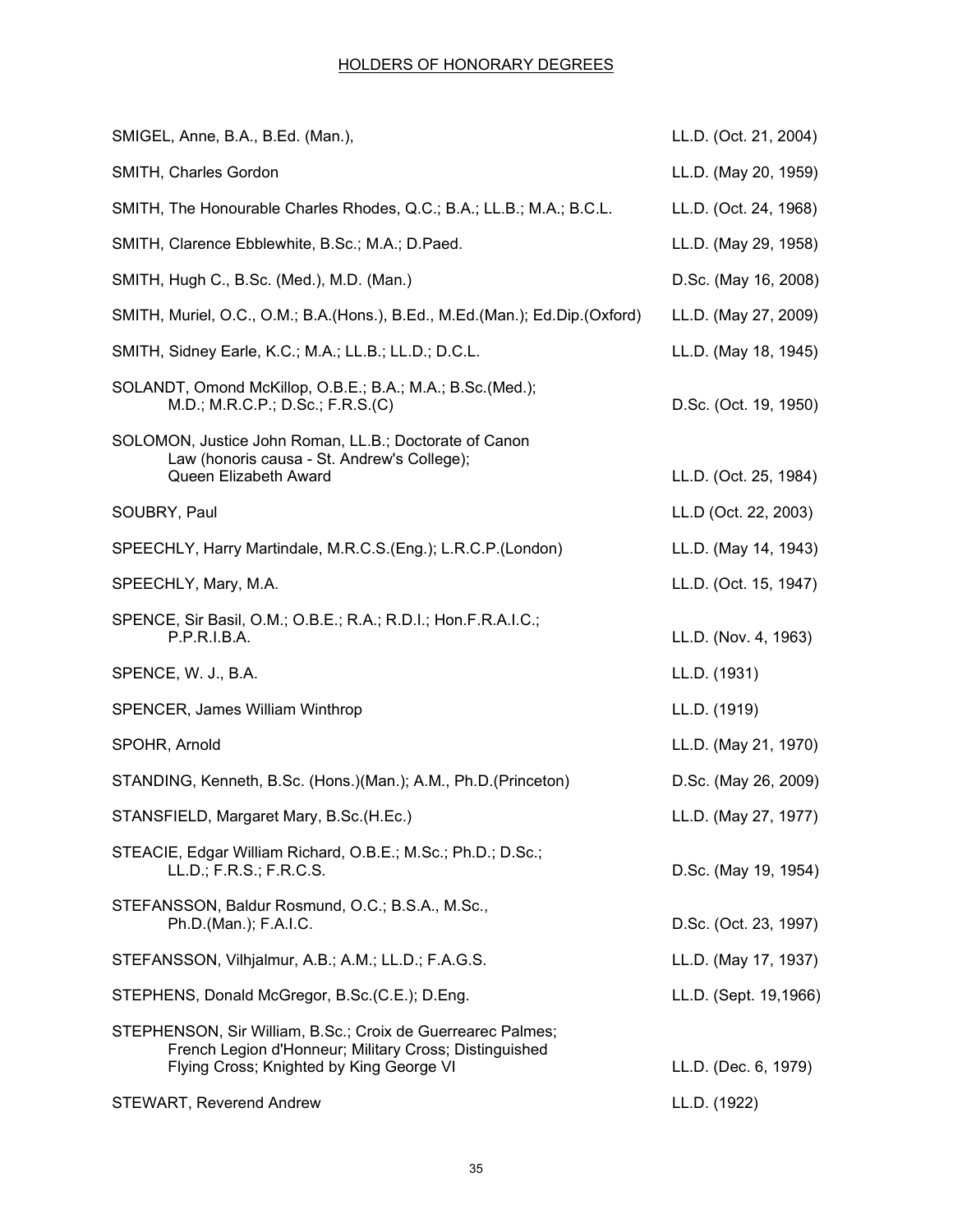| STEWART, Andrew, B.S.A.; M.A.                                                                                                                                                                                                                                                                      | LL.D. (May 23, 1951)  |
|----------------------------------------------------------------------------------------------------------------------------------------------------------------------------------------------------------------------------------------------------------------------------------------------------|-----------------------|
| STEWART, David Alexander, B.A.; M.D.                                                                                                                                                                                                                                                               | LL.D. (1927)          |
| STEWART, Isabel Maitland, B.S.; A.M.; R.N.; LL.D.; D.H.L.                                                                                                                                                                                                                                          | LL.D. (May 23, 1956)  |
| STOUGHTON, Albert Alexander, Ph.B.; M.R.A.I.C. (in absentia)                                                                                                                                                                                                                                       | LL.D. (Feb. 24, 1950) |
| STRONG, Maurice Frederick, D.C.L.(Acad.); D.Litt.(Br.Col.);<br>D.U.C.(Calg.); D.Soc.Sc.(Ott.); D.Sc.(St.F.X., Tor.);<br>LL.D. (Alta., Birm., Brdn., Colgate, Guelph, Kent, LaSalle,<br>Nelson, Queen's., Sir G. Wm., W.Ont., Yale, York); Dir. U.M.<br>Envir. Program, form. Chmn. Cdn. Dev. Corp. | LL.D. (Nov. 27, 1975) |
| STUBBS, Roy St. George, B.A., LL.B. (Man.)                                                                                                                                                                                                                                                         | LL.D. (June 1, 1995)  |
| SUEN, Esther Chi Lan, B.Comm. (Hons.) (Man.);<br>Honorary Fellow (Hong Kong)                                                                                                                                                                                                                       | LL.D. (Oct. 16, 2018) |
| SULLIVAN, Arthur, Q.C.                                                                                                                                                                                                                                                                             | LL.D. (Oct. 28, 1952) |
| SULLIVAN, John G., C.E.; M.A.S.C.E.; M.E.I.C.                                                                                                                                                                                                                                                      | LL.D. (May 17, 1937)  |
| SVARDSON, Gunnar, fil. Dr. (Stockholm)                                                                                                                                                                                                                                                             | D.Sc. (Aug. 28, 1969) |
| SWINTON, George, O.C.; B.A. (McGill)                                                                                                                                                                                                                                                               | LL.D. (June 2, 1987)  |
| SWORD, John Howe, B.A. (Man.); M.A. (Tor.)                                                                                                                                                                                                                                                         | LL.D. (June 22, 1970) |
| SYMONS, Thomas H.B., O.C.; B.A.(Tor.); B.A., M.A. (Oxon.);<br>LL.D. (W.Laur., New Br., York, Trent, Laur., Mt.All., C'dia,<br>P.E.I., Dal.); D.U.(Ott.); D.Litt.(C'bo.); F.R.S.C.                                                                                                                  | LL.D. (May 29, 1990)  |
| SZATHMÁRY, Emőke J.E., C.M., O.M.; B.A.(Hons.), Ph.D., D.Sc.(W.Ont.);<br>D.S.Litt.(St.M.Coll.Tor.); LL.D.(Tor.), (York), (Mc.M), (Calg.);<br>F.R.S.C.; F.A.A.A.S.                                                                                                                                  | LL.D. (May 26, 2015)  |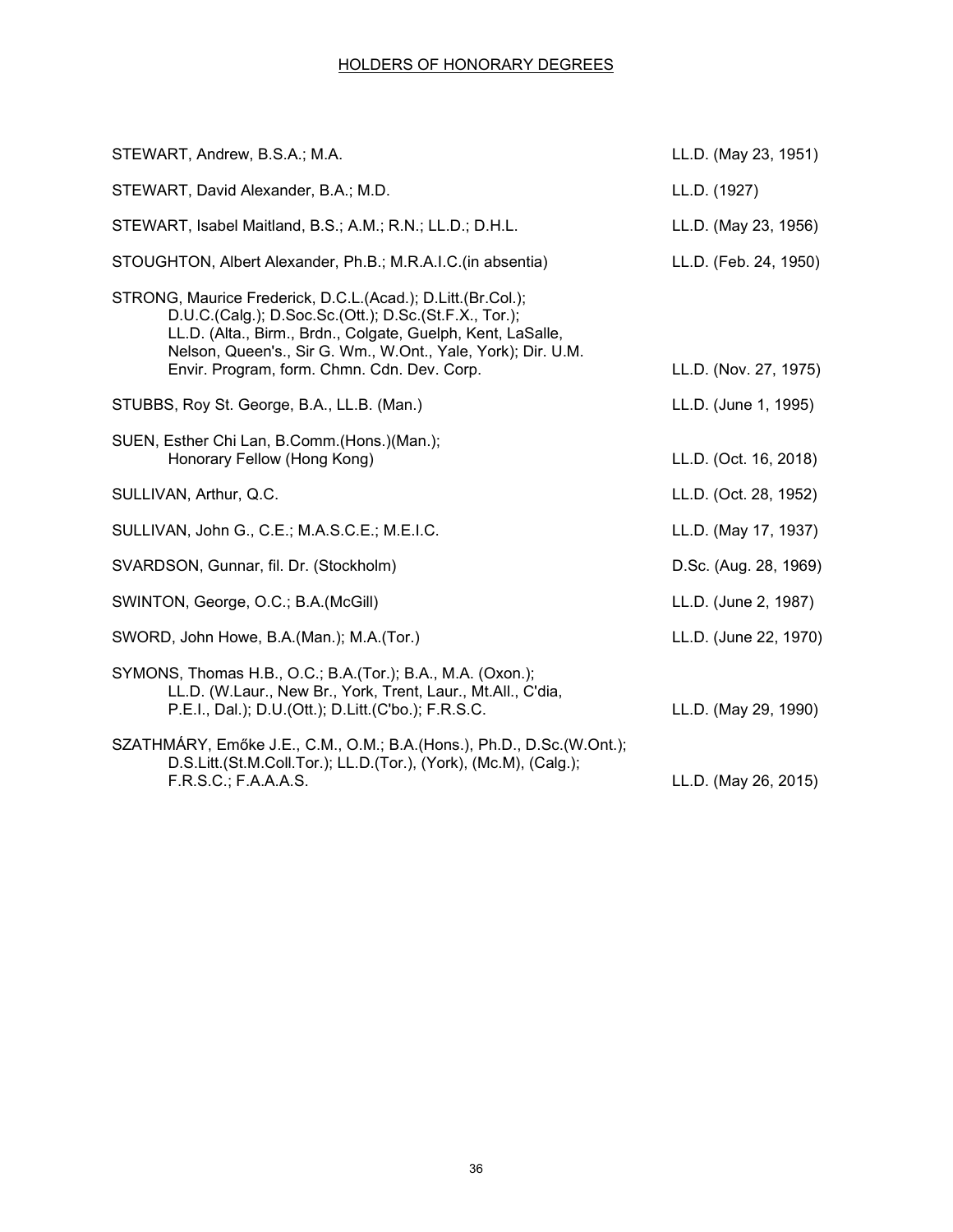| TALLIN, George Percy Raymond, C.D.; B.A. (Oxon.); LL.B. (Man.)                      | LL.D. (Sept. 15,1969)   |
|-------------------------------------------------------------------------------------|-------------------------|
| TAYLOR, Andrew, O.C.; C.D.; B.Sc.(Man.); M.A., Ph.D.(Montr.)                        | D.Sc. (Oct. 24, 1991)   |
| TAYLOR, Kenneth Wiffin, C.B.E.; M.A.; LL.D.; F.R.S.C.                               | LL.D. (Jan. 6, 1961)    |
| TEMPLETON, Carson Howard, B.Sc.(C.E.); B.Sc.(C.E.) (Alta.)                          | LL.D. (May 26, 1982)    |
| THOMPSON, Donald Alexander, Q.C.; LL.B.(Man.)                                       | LL.D. (Oct. 23, 1969)   |
| THOMPSON, Ian Maclaren, B.Sc.; M.B.; Ch.D.(Edin.); F.R.S.C.;<br>F.R.S.E.            | D.Sc. (May 29, 1972)    |
| THOMPSON, The Reverend James Sutherland, M.A.; D.D.; LL.D.;<br>F.R.S.C.             | LL.D. (Nov. 8, 1948)    |
| THOMPSON, Walter Palmer, M.A.; Ph.D.; F.R.S.C.                                      | D.Sc. (May 18, 1949)    |
| THOMSON, David Landsbrough, B.Sc.; M.A.; Ph.D.; LL.D.; D.Sc.;<br>F.C.I.C.; F.R.S.C. | D.Sc. (May 27, 1960)    |
| THORLAKSON, Paul Henry Thorbjorn, M.D.; C.M.; M.R.C.S.;<br>F.R.C.S.(C); F.A.C.S.    | LL.D. (Oct. 28, 1952)   |
| THORSON, The Honourable Joseph Thorarin, P.C.; B.A.; LL.B.; J.D.                    | LL.D. (May 21, 1958)    |
| THORSTEINSON, Arni, B.Comm(Hons.)(Man.)                                             | LL.D. (May 28, 2009)    |
| THORVALDSON, Thorbergur, B.A.; A.M.; Ph.D.; F.R.C.S.                                | D.Sc. (May 18, 1945)    |
| TIER, William, B.A.; M.A.                                                           | LL.D. (May 17, 1937)    |
| TIMMONS, Gerald D., Ph.G.; D.D.S.; F.A.C.D.; D.Sc.                                  | LL.D. (June 25, 1957)   |
| TOEWS, Miriam, O.M.; B.A.(Man.); B.Journ.(King's College)                           | D.Litt. (Oct. 18, 2017) |
| TOVEY, Bramwell, B.Mus.(Lond.); LL.D.(Winn.)                                        | LL.D. (May 27, 1999)    |
| TREMBLAY, Olivier, Baccalaureat en Pedagogie (Laval)                                | LL.D. (June 1, 1982)    |
| TRUEMAN, Albert William, M.A.; D.Litt.; LL.D.                                       | LL.D. (May 19, 1948)    |
| TUPPER, William Johnston, K.C.                                                      | LL.D. (May 18, 1938)    |
| TURPIN, David, C.M.; B.Sc., Ph.D.(UBC); F.R.S.C.                                    | LL.D. (May 26, 2015)    |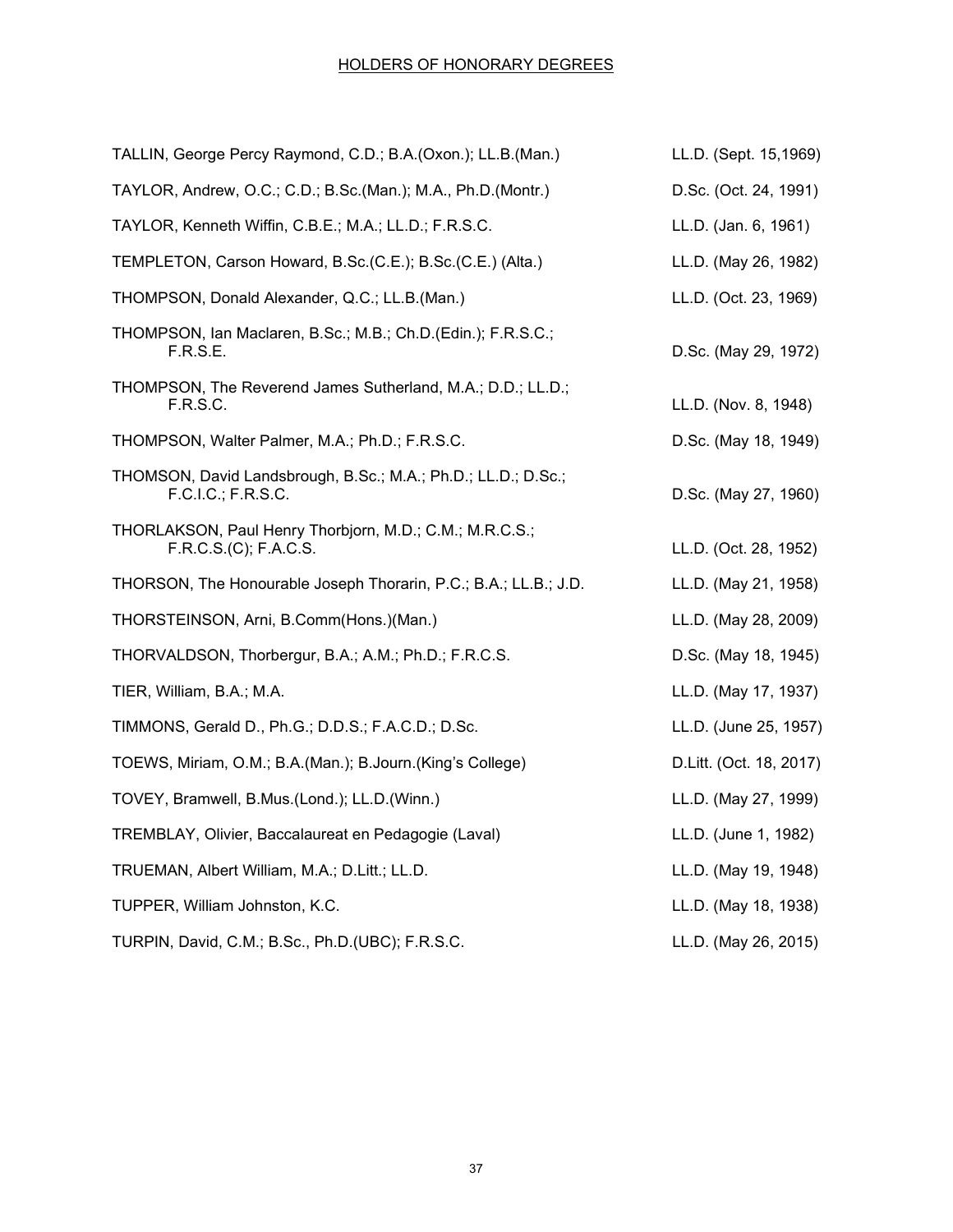UNDERHILL, Frank Hawkins, M.A.; LL.D. Compared the contract of the UNDERHILL, Frank Hawkins, M.A.; LL.D.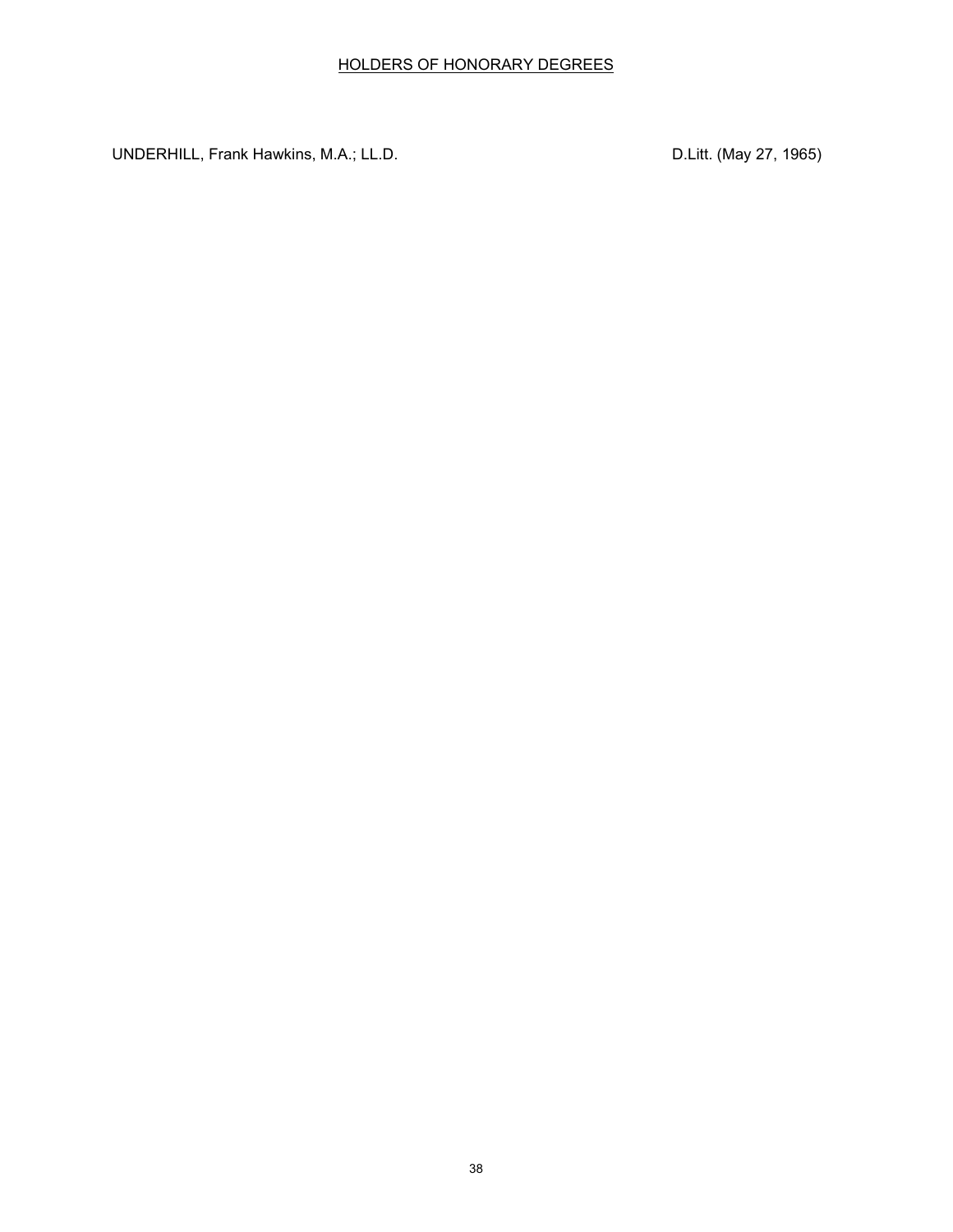| VANDRY, The Right Reverend Monsignor Ferdinand, C.M.G.;<br>P.A.; D.Th.; LL.D.                                            | LL.D. (Oct. 28, 1952) |
|--------------------------------------------------------------------------------------------------------------------------|-----------------------|
| Van WELLEGHEM, Father Gerard, S.J., B.A. (Montreal)                                                                      | LL.D. (Oct. 23, 2002) |
| VARLEY, Frederick Horsman, A.R.C.A.                                                                                      | LL.D. (May 25, 1961)  |
| <b>VINCENT, Swale</b>                                                                                                    | LL.D. (1920)          |
| VOGEL, Garson Nathaniel, B.A.; LL.B.                                                                                     | LL.D. (May 25, 1979)  |
| VOGT, Erich Wolfgang, B.Sc.; M.Sc.; Ph.D.(Princeton); Fellow,<br>Royal Society of Canada; Officer of the Order of Canada | D.Sc. (Oct. 21, 1982) |
| VOLANT, Jacques Marie                                                                                                    | LL.D. (May 24, 1979)  |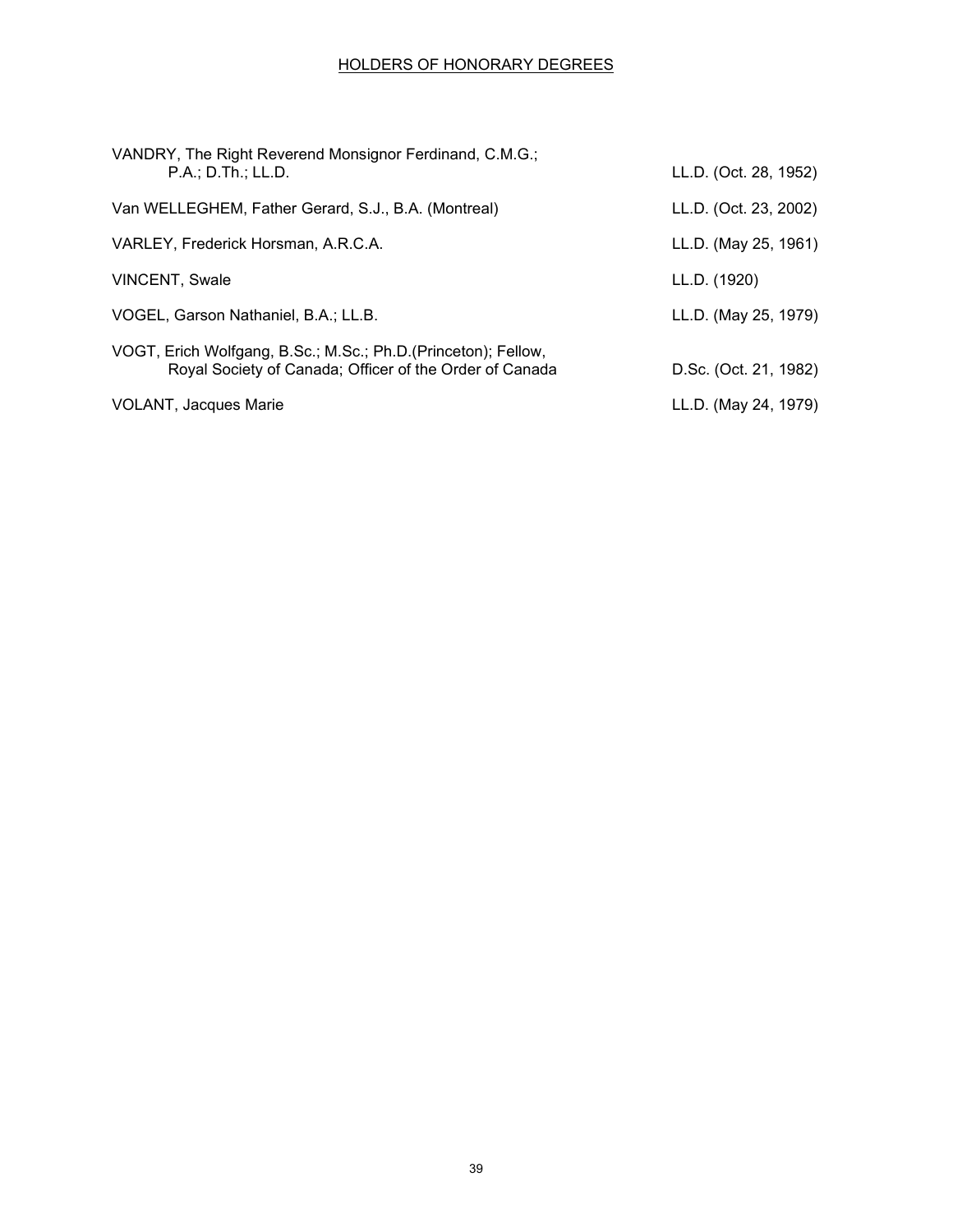| WAINES, William John, M.A.                                                                                                                                                                                                                                                                                 | LL.D. (May 26, 1967)     |
|------------------------------------------------------------------------------------------------------------------------------------------------------------------------------------------------------------------------------------------------------------------------------------------------------------|--------------------------|
| <b>WALLACE, Robert Charles</b>                                                                                                                                                                                                                                                                             | LL.D. (1928)             |
| WALSH, Frank Burton, M.D.; F.R.C.S.(Edin.); D.Sc.                                                                                                                                                                                                                                                          | D.Sc. (Oct. 10, 1958)    |
| WALSH, Harry, Q.C.; B.A., LLB. (Man.)                                                                                                                                                                                                                                                                      | LL.D (Oct. 23, 2003)     |
| WATERHOUSE, John, F.R.A.M.                                                                                                                                                                                                                                                                                 | LL.D. (Sept. 20,1965)    |
| WARDROP, W.L. (Les), B.Sc(E.E.), B.Sc.(C.E.); P.Eng.                                                                                                                                                                                                                                                       | D.Sc. (May 30, 2006)     |
| WAUGH, Richard, O.C.; B.Comm.(Hons.)(Man.); M.B.A.(York);<br>LL.D. (York, Assumption); B.AV., F.I.C.B.                                                                                                                                                                                                     | LL.D. (Oct. 23, 2014)    |
| WEINER, Bernard                                                                                                                                                                                                                                                                                            | LL.D. (Oct. 21, 2010)    |
| WEIR, John Robert, B.S.A.; M.Sc.; Ph.D.; F.A.A.A.S.                                                                                                                                                                                                                                                        | D.Sc. (May 27, 1966)     |
| WEISGERBER, Archbishop V. James, Ph.L., S.T.L. (St.Paul, Ott.);<br>D.D.(St. John's College)                                                                                                                                                                                                                | LL.D. (May 29, 2013)     |
| WESBROOK, Frank Fairchild, B.A.; M.A.; M.D.; C.M.                                                                                                                                                                                                                                                          | LL.D. (1913)             |
| WHITMORE, Donald, B.Sc.(Man.); MBA(UWO)                                                                                                                                                                                                                                                                    | LL.D. (June 3, 2010)     |
| WIEBE, Melvin, B.A., M.A. (Manitoba); Hon. Fellow of St. John's College                                                                                                                                                                                                                                    | LL.D. (June 6, 2007)     |
| WIGHT, Darlene Coward, B.A. (Hons.), M.A. (Carleton)                                                                                                                                                                                                                                                       | D. Litt. (Oct, 17, 2012) |
| WILLAN, Healey, Mus.Doc.; LL.D.; F.R.C.O.                                                                                                                                                                                                                                                                  | D.Litt. (May 19, 1954)   |
| WILLIAMS, David Carlton, B.A.; M.A.; Ph.D.; F.C.P.A.                                                                                                                                                                                                                                                       | LL.D. (May 22, 1969)     |
| WILLIAMS, The Honourable Esten Kenneth, Q.C.; LL.D.                                                                                                                                                                                                                                                        | LL.D. (May 20, 1953)     |
| WILLIAMS, William Lloyd Garrison, M.A.; Ph.D.; D.Sc.; F.R.S.C.                                                                                                                                                                                                                                             | LL.D. (May 22, 1957)     |
| WILLIS, The Honourable Errick French, Q.C.; B.A.; M.A.; LL.B.                                                                                                                                                                                                                                              | LL.D. (Sept. 17,1962)    |
| WILLIS, Louise Isabelle                                                                                                                                                                                                                                                                                    | LL.D. (Sept. 20,1965)    |
| WILSON, James Edward, M.B.E.; C.D.; B.A.; LL.B.                                                                                                                                                                                                                                                            | LL.D. (June 2, 1987)     |
| WILSON, Lois, The Very Rev. The Hon., C.C., O.Ont.; B.A. (Man);<br>B.D., M.Div., D.D.(Wpg); D.C.L.(Acad.); LL.D.(Dal.); D.D.(Mt.All.);<br>D.Hum.L.(M.St.Vin.); S.D.T.(Ripon); D.D. (Queen's Theol.); D.D.<br>(Victoria, Tor.)(; LL.D.(Tor.); LL.D.(Trent); D.D.(United Theol.,);<br>D.D.(Wycliff.); F.M.C. | LL.D. (May 30, 2006)     |
| WILSON, Marie, Diplôme d'études étrangères (Besançon); B.A. (Hons.),<br>M.A. (Western); LL.D. (STU)                                                                                                                                                                                                        | LL.D. (Oct. 22, 2015)    |
| WINGATE, Henry Smith, B.A.; J.D.                                                                                                                                                                                                                                                                           | LL.D. (May 22, 1957)     |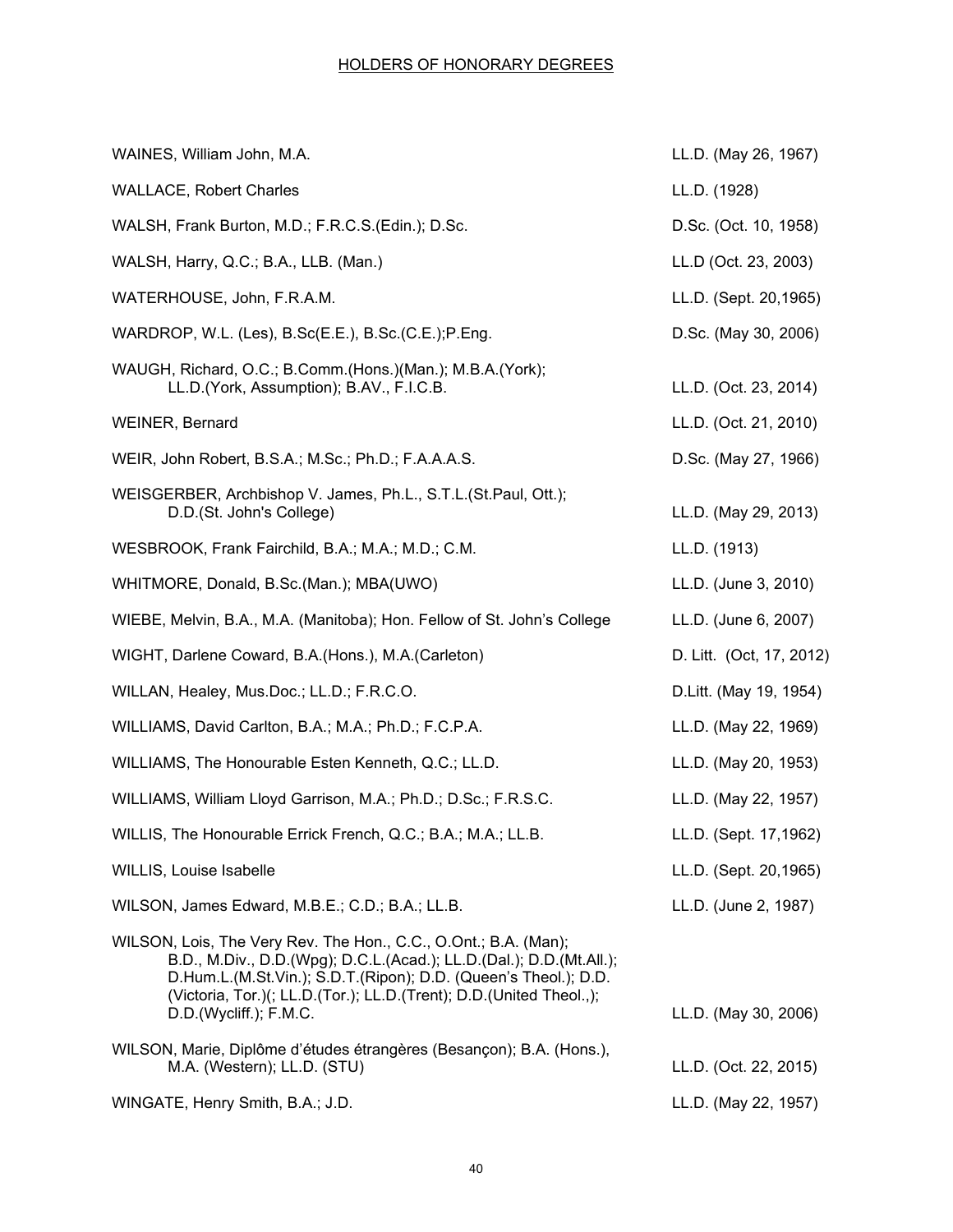| WINKLER, Carl Arthur, O.B.E.; B.Sc.; M.Sc.; Ph.D.; D.Phil.;<br>F.C.I.C.; F.R.S.C.                             | D.Sc. (May 26, 1966)    |
|---------------------------------------------------------------------------------------------------------------|-------------------------|
| WINTROBE, Maxwell Meyer, B.A.; M.D.; B.Sc.(Med.); L.M.C.C.;<br>Ph.D.(Tulane)                                  | D.Sc. (Oct. 10, 1958)   |
| WISEMAN, Adele, B.A. (Hons.) (Man.)                                                                           | LL.D. (Oct. 19, 1989)   |
| WOODHOUSE, Arthur Sutherland Pigott, A.M.; D.Litt.; LL.D.; F.R.S.C.                                           | D.Litt. (May 25, 1960)  |
| WOODS, David Scott, B.A.; M.A.; A.M.; Ph.D.                                                                   | LL.D. (May 21, 1952)    |
| WORTON, Ronald G., C.M., B.Sc. (Hons.), M.Sc. (Man.);<br>Ph.D. (Tor.); F.C.C.M.G.; F.R.S. Can.; DHS (Louvain) | D.Sc. (Oct. 19, 2000)   |
| WOUTERS, The Honourable Wayne G., P.C.; B.Comm.(Sask.);<br>M.A.(Queen's): LL.D.(Sask.)                        | LL.D. (Oct. 20, 2016)   |
| WRIGHT, Henry Wilkes, B.A.; Ph.D.; Hon.F.C.S.A.; F.A.A.A.S.                                                   | LL.D. (Oct. 28, 1952)   |
| WRONG, The Honourable Humphrey Hume, M.A.; B.Litt.                                                            | LL.D. (May 20, 1953)    |
| WU, Sir Gordon Ying-Sheung, B.Sc. (Princeton); G.B,S.; K.C.M.G.; F.I.C.E.                                     | LL.D. (May 30, 2012)    |
| WUTTUNEE, Winston D.                                                                                          | D.Litt. (June 6, 2019)  |
| WYLIE, Betty Jane, B.A. (Hons.), M.A. (Man.)                                                                  | D. Litt. (May 28, 2003) |